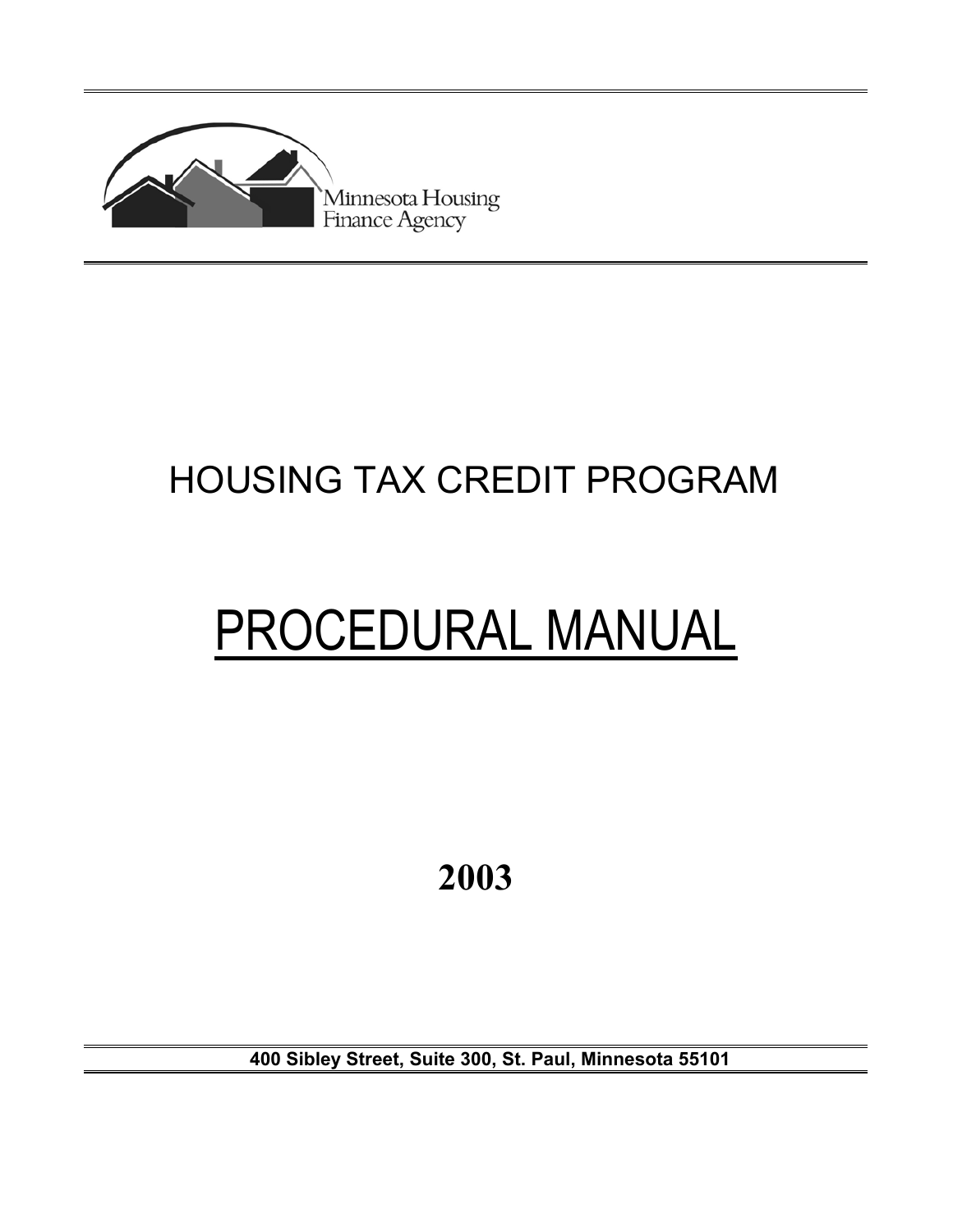# **HOUSING TAX CREDIT PROGRAM**

# **2003 TABLE OF CONTENTS**

# Page

| I.   |             |  |
|------|-------------|--|
| II.  |             |  |
| III. |             |  |
| IV.  |             |  |
|      | А.          |  |
|      | <b>B.</b>   |  |
|      | C.          |  |
|      | D.          |  |
|      | Е.          |  |
|      | F.          |  |
|      | G.          |  |
|      | Η.          |  |
|      | L.          |  |
|      | J.          |  |
|      | Κ.          |  |
|      | L.          |  |
|      | М.          |  |
|      | N.          |  |
|      | O.          |  |
|      | $P_{\cdot}$ |  |
|      | Q.          |  |
|      | R.          |  |
|      | S.          |  |
|      | Τ.          |  |
|      | U.          |  |
|      | V.          |  |
| V.   |             |  |
|      | А.          |  |
|      | В.          |  |
|      | C.          |  |
|      | D.          |  |
|      | Е.          |  |
|      | F.          |  |
|      | G.          |  |
|      | Η.          |  |
|      | I.          |  |
|      | J.          |  |
|      | K.          |  |
|      | L.          |  |
|      | М.          |  |
|      | N.          |  |
|      | O.          |  |
|      | Р.          |  |
|      | Q.          |  |
|      | R.          |  |
|      | S.          |  |
|      | Т.          |  |
|      |             |  |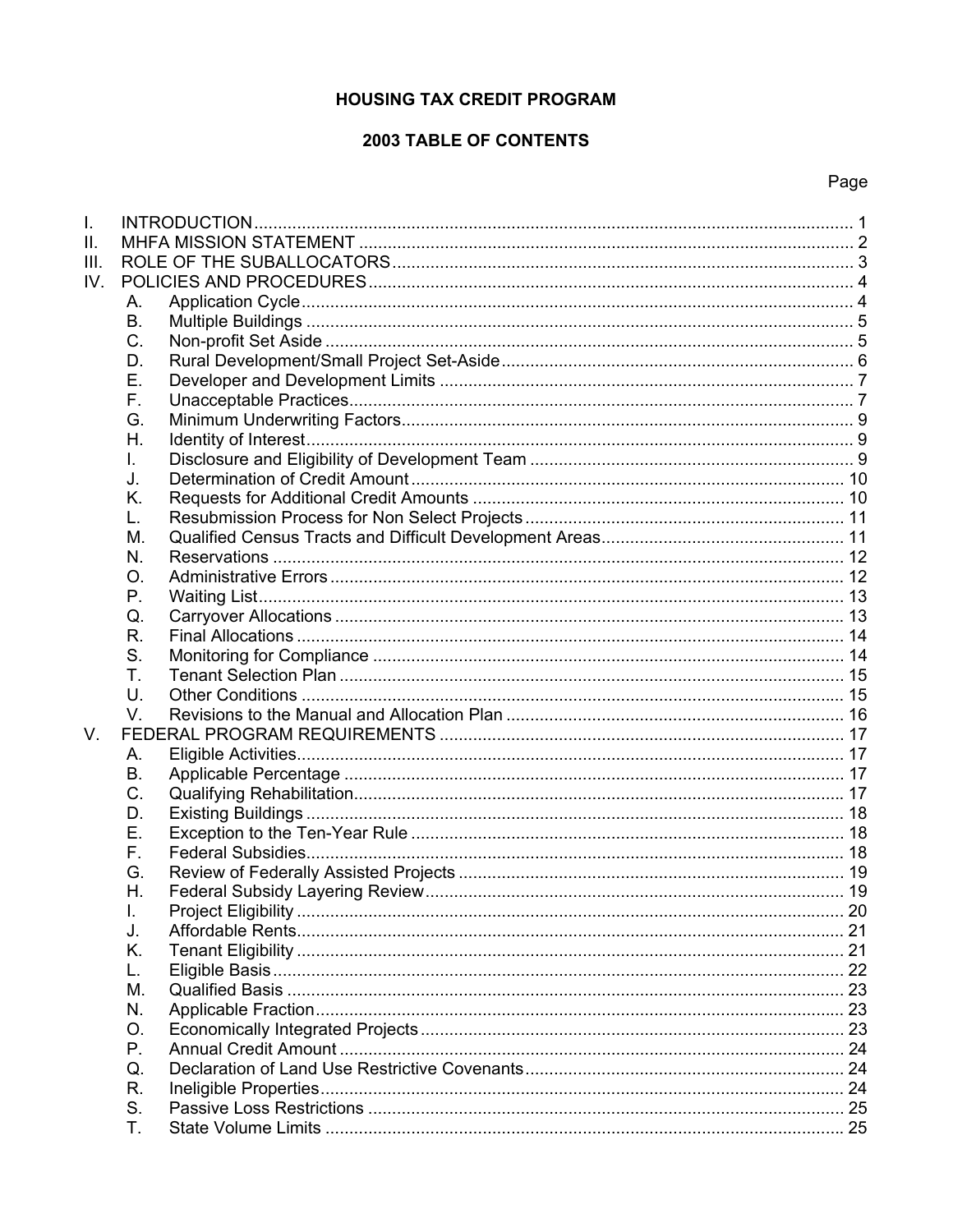|      | U.   |                                                                                  |  |
|------|------|----------------------------------------------------------------------------------|--|
|      | V.   |                                                                                  |  |
|      | W.   |                                                                                  |  |
|      | X.   |                                                                                  |  |
| VI.  |      |                                                                                  |  |
|      | А.   |                                                                                  |  |
|      | В.   | Minimum Underwriting Standards for Amortizing Debt and Maintenance and Operating |  |
|      |      |                                                                                  |  |
|      | C.   |                                                                                  |  |
|      | D.   |                                                                                  |  |
|      | Е.   |                                                                                  |  |
|      | F.   |                                                                                  |  |
| VII. |      |                                                                                  |  |
|      | А.   |                                                                                  |  |
|      | В.   |                                                                                  |  |
|      | C.   |                                                                                  |  |
|      | D.   |                                                                                  |  |
|      | Е.   |                                                                                  |  |
|      | F.   |                                                                                  |  |
|      | G.   |                                                                                  |  |
|      | Η.   |                                                                                  |  |
|      | L.   | Maintenance and Operating Expense Review and Underwriting Certification  32      |  |
|      | J.   |                                                                                  |  |
|      |      |                                                                                  |  |
|      | А.   |                                                                                  |  |
|      | В.   |                                                                                  |  |
|      | C.   |                                                                                  |  |
| IX.  |      |                                                                                  |  |
|      | А.   |                                                                                  |  |
|      | В.   |                                                                                  |  |
|      | C.   |                                                                                  |  |
|      | D.   |                                                                                  |  |
|      | Ε.   |                                                                                  |  |
|      | F.   |                                                                                  |  |
|      | G.   |                                                                                  |  |
| Χ.   | FEES |                                                                                  |  |
|      | Α.   |                                                                                  |  |
|      | В.   |                                                                                  |  |
|      | C.   |                                                                                  |  |
|      | D.   |                                                                                  |  |
|      | Ε.   |                                                                                  |  |
|      | F.   |                                                                                  |  |
|      | G.   |                                                                                  |  |
|      | Η.   |                                                                                  |  |
|      | L.   |                                                                                  |  |
|      | J.   |                                                                                  |  |
|      | K.   |                                                                                  |  |
| XI.  |      |                                                                                  |  |
|      |      |                                                                                  |  |
|      |      |                                                                                  |  |
|      |      |                                                                                  |  |
|      |      |                                                                                  |  |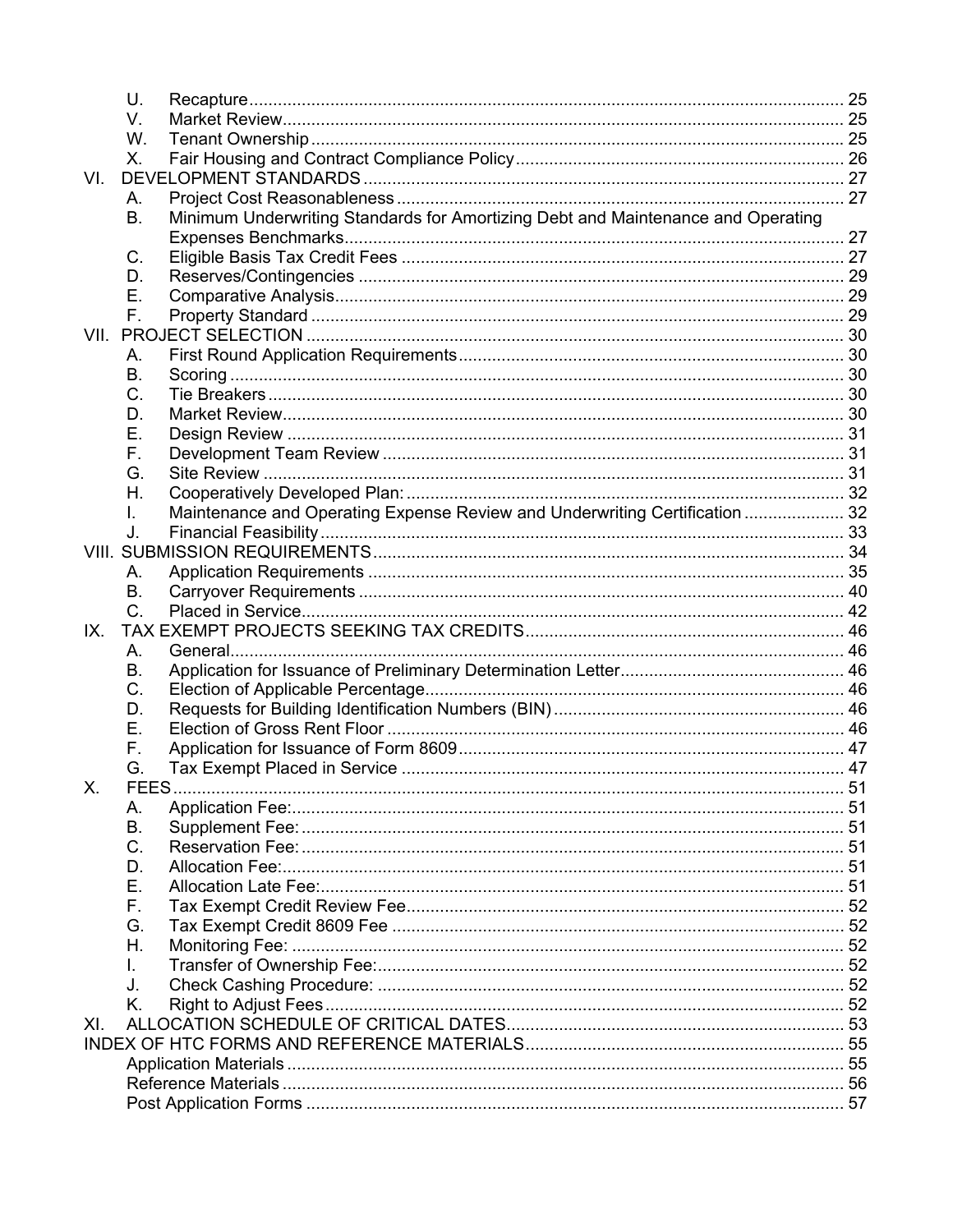#### <span id="page-3-0"></span>**I. INTRODUCTION**

The Federal Tax Reform Act of 1986 created the Housing Tax Credit (HTC) Program (see Section 42 of the Internal Revenue Code) for qualified residential rental properties. The HTC offers a reduction in tax liability to owners and investors in eligible low-income rental housing projects involving new construction, substantial rehabilitation, or acquisition with substantial rehabilitation.

The Minnesota Housing Finance Agency (MHFA) has been designated by the Minnesota Legislature as the primary allocating Agency of HTC in Minnesota. Qualified local cities and counties have also been designated by the Legislature as suballocators of the HTC.

Section 42 of the Internal Revenue Code ("Section 42") requires that tax credit allocating agencies develop an allocation plan for the distribution of the tax credits within the jurisdiction of the allocating agency (IRS Regulations 1.42-17 Qualified Allocation Plan). The MHFA *Qualified Allocation Plan (QAP)* (Reference Index) combines state and federally legislated priorities with other priorities established by the MHFA following receipt of comments from the public, local municipalities and federal agencies. The *QAP* is subject to modification or amendment to ensure the provisions conform to the changing requirements of Section 42 and the applicable state statute.

Several changes to Section 42 of the Internal Revenue Code were included in legislation passed by Congress in December 2000 as part of the Community Renewal Tax Relief Act of 2000. Only limited guidance has been issued by the IRS with respect to these changes. No assurances can be given that IRS guidance will not require further adjustments to the *QAP* and additional review of selected developments.

The MHFA is also required to monitor HTC projects during the Compliance Period as well as notify the Internal Revenue Service (IRS) of any noncompliance with the requirements of Section 42 of which it becomes aware. All applicants should review the *IRS Rules for Monitoring Compliance* (IRS Regulations 1.42-5 Monitoring Compliance). In addition, the MHFA will monitor the projects during the remaining term of the Declaration of Land Use Restrictive Covenants (Declaration).

This information summarizing the HTC program is provided as a brief overview. It is not comprehensive and should not be relied upon for income tax purposes. The tax credits are allocated to the owner (taxpayer). The owner is solely responsible for compliance with Section 42.

The MHFA is under no obligation to undertake an investigation of the accuracy of the information submitted in an application. MHFA's review of a proposed housing project does not constitute a warranty of the accuracy of the information, nor of the quality or marketability of the housing to be purchased, constructed, or rehabilitated pursuant to the HTC program. Developers, potential investors and interested parties should undertake their own independent evaluation of the feasibility, suitability and risk of the project. If any information submitted by the applicant in connection with the allocation of HTCs by the MHFA is later found to have been incorrect or there has been a subsequent change in any material respect, it is the responsibility of the applicant to inform the MHFA and to request a reexamination of the application.

This manual is provided solely for use in applying for the housing tax credits from MHFA and may not be relied upon in structuring or investing in specific transactions, compliance with the Internal Revenue Code, Treasury Regulations or any other laws or regulations governing Tax Credits. Interested parties should consult with a knowledgeable tax professional prior to entering into any commitment concerning the use and claim of housing tax credits.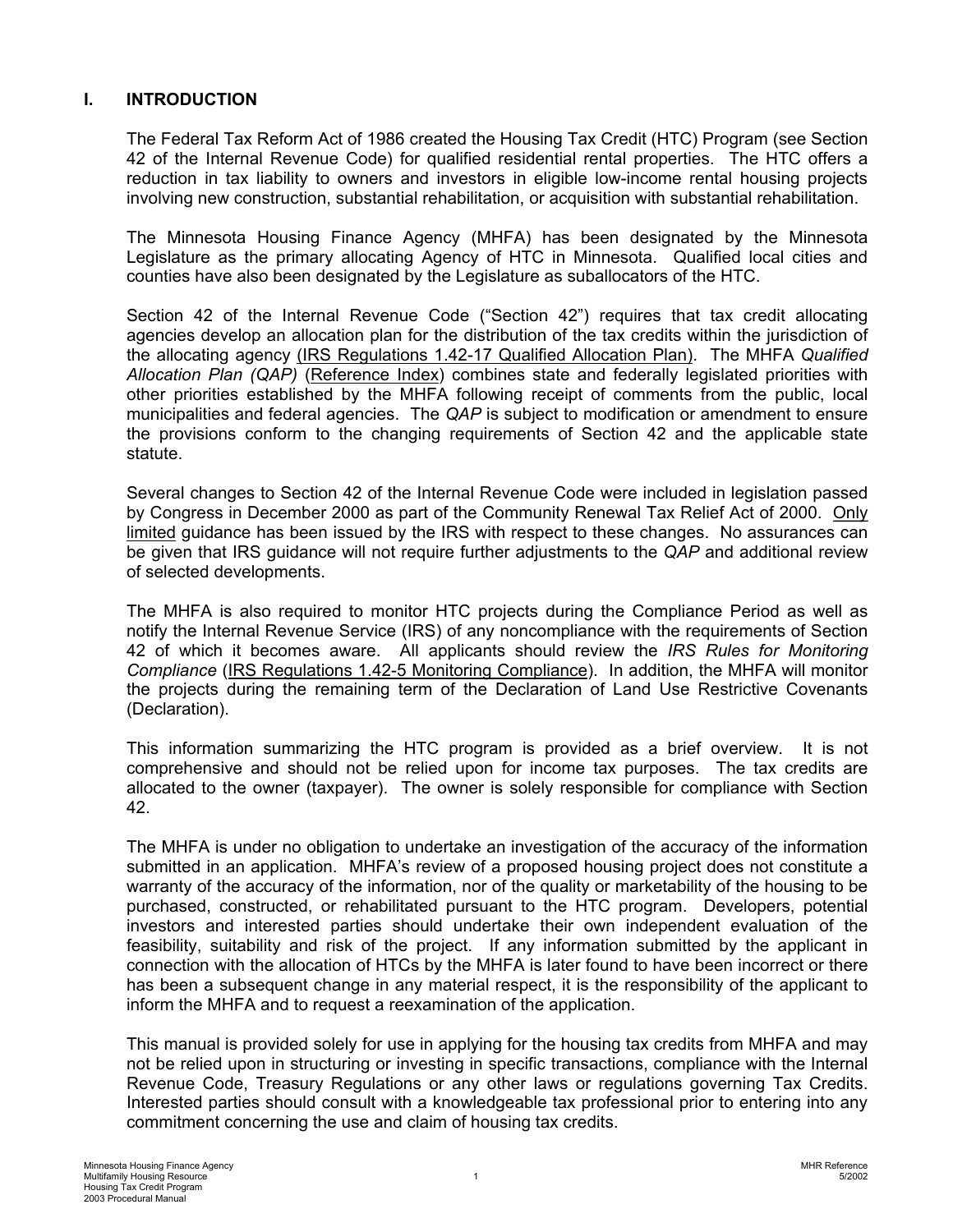#### <span id="page-4-0"></span>**II. MHFA MISSION STATEMENT**

We are committed to meeting Minnesotan's needs for decent, safe, affordable homes and stronger communities.

The mission of the MHFA Multifamily Division is to preserve and provide decent and affordable rental housing and stronger communities for low and moderate income households by providing underwriting, technical, management, marketing, social service and housing related expertise in the development and administration of multifamily housing.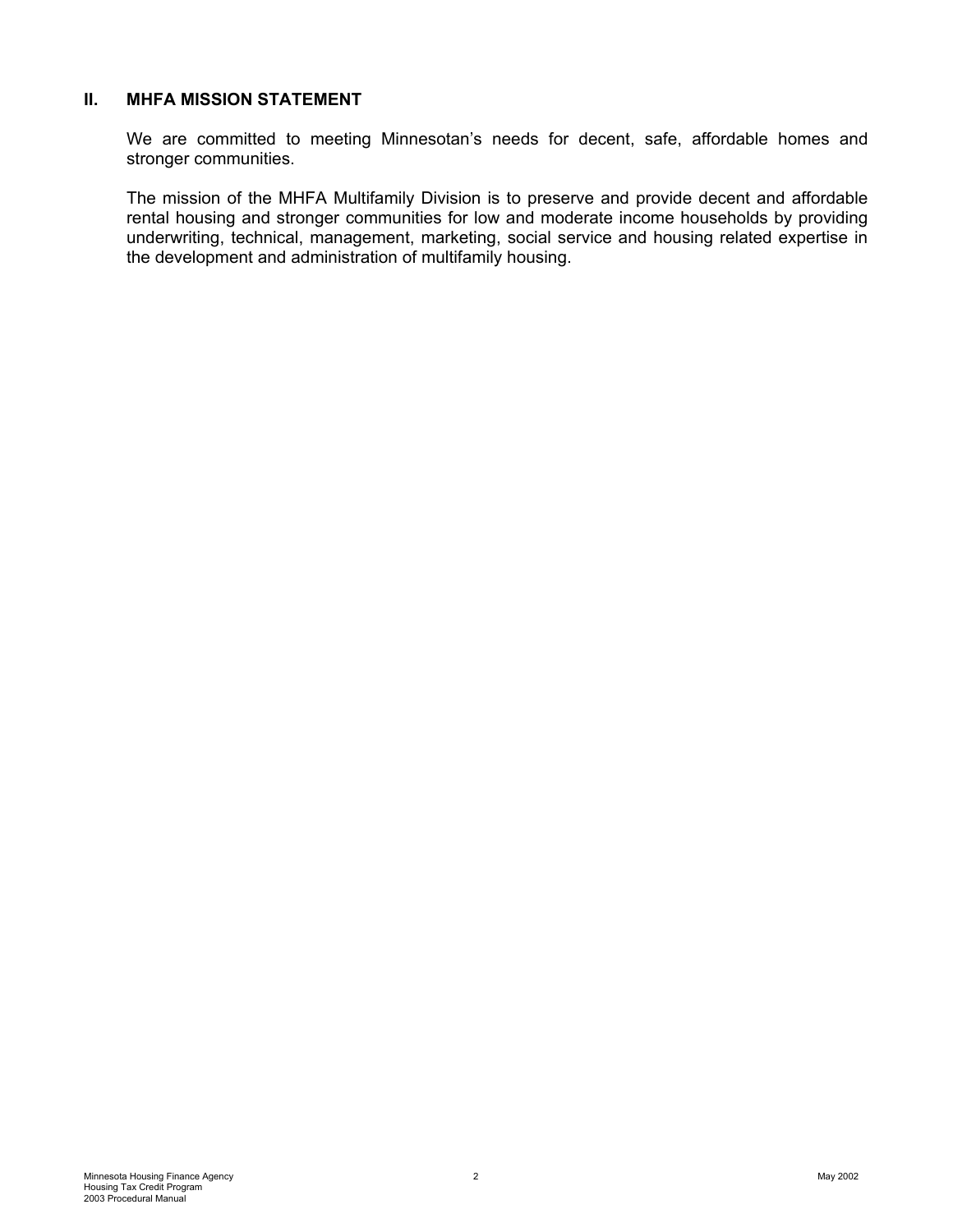#### <span id="page-5-0"></span>**III. ROLE OF THE SUBALLOCATORS**

Suballocators were authorized by the 1990 legislature to allocate and monitor tax credits to eligible projects in their cities or counties. The suballocators award their allotted tax credits in Round 1 of competition. During Round 1, for-profit applicants must apply directly to the suballocator for a credit allocation if the project falls within a suballocators jurisdiction. Non-profit applicants may apply to the MHFA non-profit set aside or the suballocator individually or concurrently. Any unused tax credits are returned to the MHFA prior to Round 2. In Round 2, projects located in suballocator jurisdictions may apply directly to the MHFA. In Round 2, where partially funded projects receive priority, a suballocator may recommend one partially funded project for additional tax credits.

A suballocator may elect to enter into a Joint Powers Agreement with MHFA. Under a Joint Powers Agreement MHFA shall perform certain functions related to the credit allocation and compliance monitoring in exchange for the apportionment of the suballocators tax credits to the MHFA.

Suballocators are responsible for entering into an agreement with the U.S. Department of Housing and Urban Development (HUD) to perform subsidy layering reviews.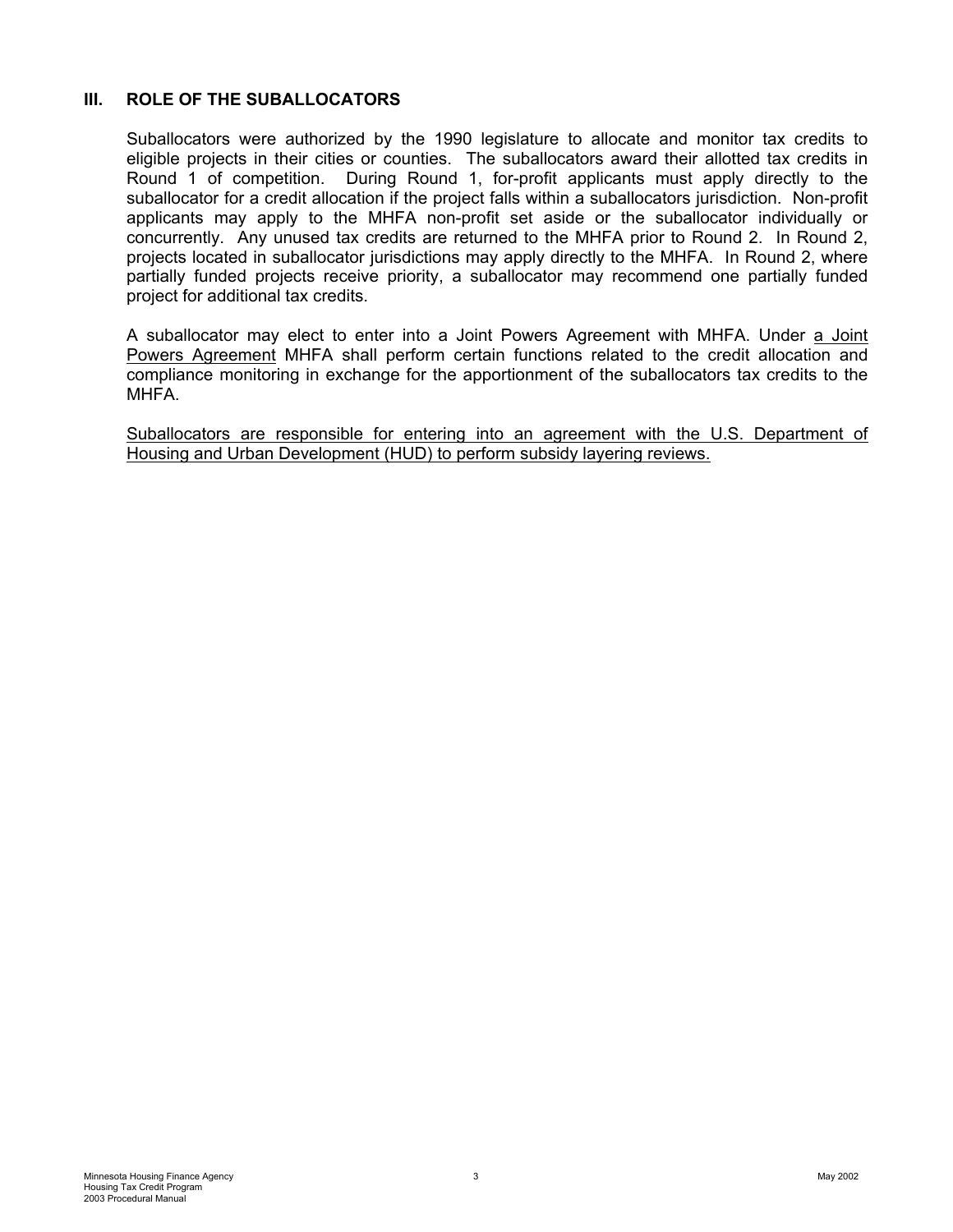#### <span id="page-6-0"></span>**IV. POLICIES AND PROCEDURES**

#### **A. Application Cycle**

The Minnesota Housing Finance Agency allocation procedure for housing tax credits has two annual funding cycle processes.

Forward selection and reservation of credits (Round 1) will take place in the fall of the year preceding the allocation year.

Round 2 will offer for allocation, credit authority remaining or returned since Round 1. Additionally, Round 2 will establish a waiting list for credits that may be returned by projects that are not able to complete carryover requirements by November 1st of the allocation year.

MHFA will accept applications in accordance with the *QAP*. The closing date for receipt of applications for each competition can be found in Section XI: Critical Dates. (Application closing dates subsequent to the first competition may be approximate depending upon availability of tax credits and ability of MHFA to process applications).

In Fall 2002 the MHFA is initiating a new process for making application for all of its Multifamily Housing Resources. The Multifamily and Housing Tax Credit application materials are available on the MHFA website at www.mhfa.state.mn.us. On the MHFA home page, select the "Multifamily Housing" icon. On the Multifamily home page, select the "Apply for MF Housing Resources" button.

The Multifamily Housing Resource Application Web Site provides a handy resource to all MHFA Multifamily application materials, including: narrative requirements, submittals, MHFA form, and references materials. All the HTC application materials are available on the MHFA Multifamily Web Site. MHFA encourages to visit our website to access these materials.

The MHFA will base its selection decision upon the application and attachments received on the application due date.

If the application and all required attachments are not legible and complete, the application will be returned. No applications, attachments or documentation will be accepted after the application due date unless requested by the MHFA.

The preferred application method is on-line. Applications will not be accepted by facsimile. Refer to the Multifamily Housing Resource Application Guide for details.

Application should be submitted no later than 5:00 p.m. on the application date to:

Minnesota Housing Finance Agency Multifamily Development Housing Tax Credit Program 400 Sibley Street, Suite 300 St. Paul, MN 55101-1998

Individuals on the HTC interested parties mailing list will automatically receive notification of the submission dates.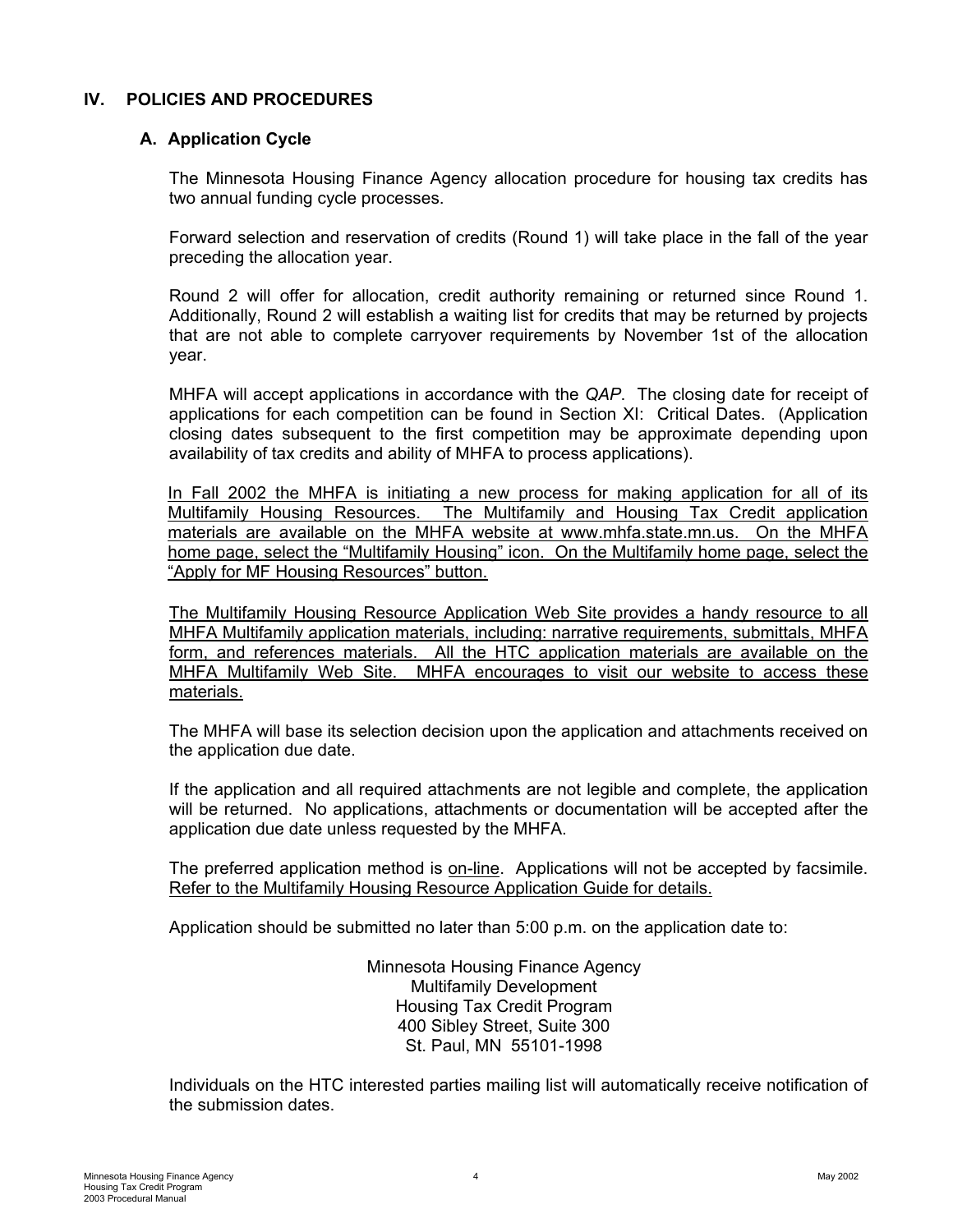<span id="page-7-0"></span>Upon receipt of an application, as required by federal law, MHFA will notify the Chief Executive Officer of the local jurisdiction where the proposed project is planned. This notification will include characteristics of the proposed HTC project and provide an opportunity for the local unit of government to comment on the project. The MHFA will also notify the local public housing authority, City Administrator, and the suballocator.

Information submitted in an application for Housing Tax Credits is public information that is accessible to the public pursuant to Minnesota Statutes, Chapter 13.

#### **B. Multiple Buildings**

Projects may include "multiple buildings" having similarly constructed housing units, provided the buildings are located on the same tract of land, are owned by the same person for federal income tax purposes and are financed pursuant to a common plan of financing. Scattered site buildings on different tracts of land will also qualify if the project meets all of the other requirements described above and the project is 100 percent rent restricted.

#### **C. Non-profit Set Aside**

Federal law requires that 10 percent of the total annual credit available be reserved each year exclusively for projects involving ownership by non-profit organizations which have a 501(c)(3) or (c)(4) designation. On an annual basis, the MHFA and suballocators may reserve an additional 5 percent for a total annual non-profit set aside of 15 percent. The non-profit must be local, organized and incorporated in the state of Minnesota, have significant experience in Minnesota as a sponsor, owner, or manager of low-income housing. The non-profit must have as one of its exempt purposes the fostering of lowincome housing and must materially participate in the ownership, development and operation of the low-income project throughout the term of the Declaration.

The intent of Section 42 is to ensure that a for-profit entity or individual does not set up a "sham" non-profit in order to tap the non-profit set aside. This could include establishing a non-profit for the specific project, without any history, experience, local community involvement, or financial strength.

The non-profit organization must demonstrate, that the non-profit is acting independently and free from influence of control by the for-profit project team members. MHFA reserves the right to contact the officers and directors of the non-profit organization to determine their independence.

MHFA will require that all non-profits applying for the non-profit set aside, disclose all identity of interest between the non-profit and any member of the for-profit project team. An identity of interest would include any officer, director, partner, stockholder, relative, seller or owner of land or building involved, processing agent, real estate salesperson or broker, employee, or anyone acting to represent any for-profit member of the project team who controls or influences the decisions of the non-profit.

If there is an identity of interest, affiliation or conflict, as determined by MHFA, the MHFA will disqualify the non-profit from receiving credits from the non-profit set-aside. In making this determination, MHFA will consider the following:

1. The non-profit's history, funding sources and composition of its board;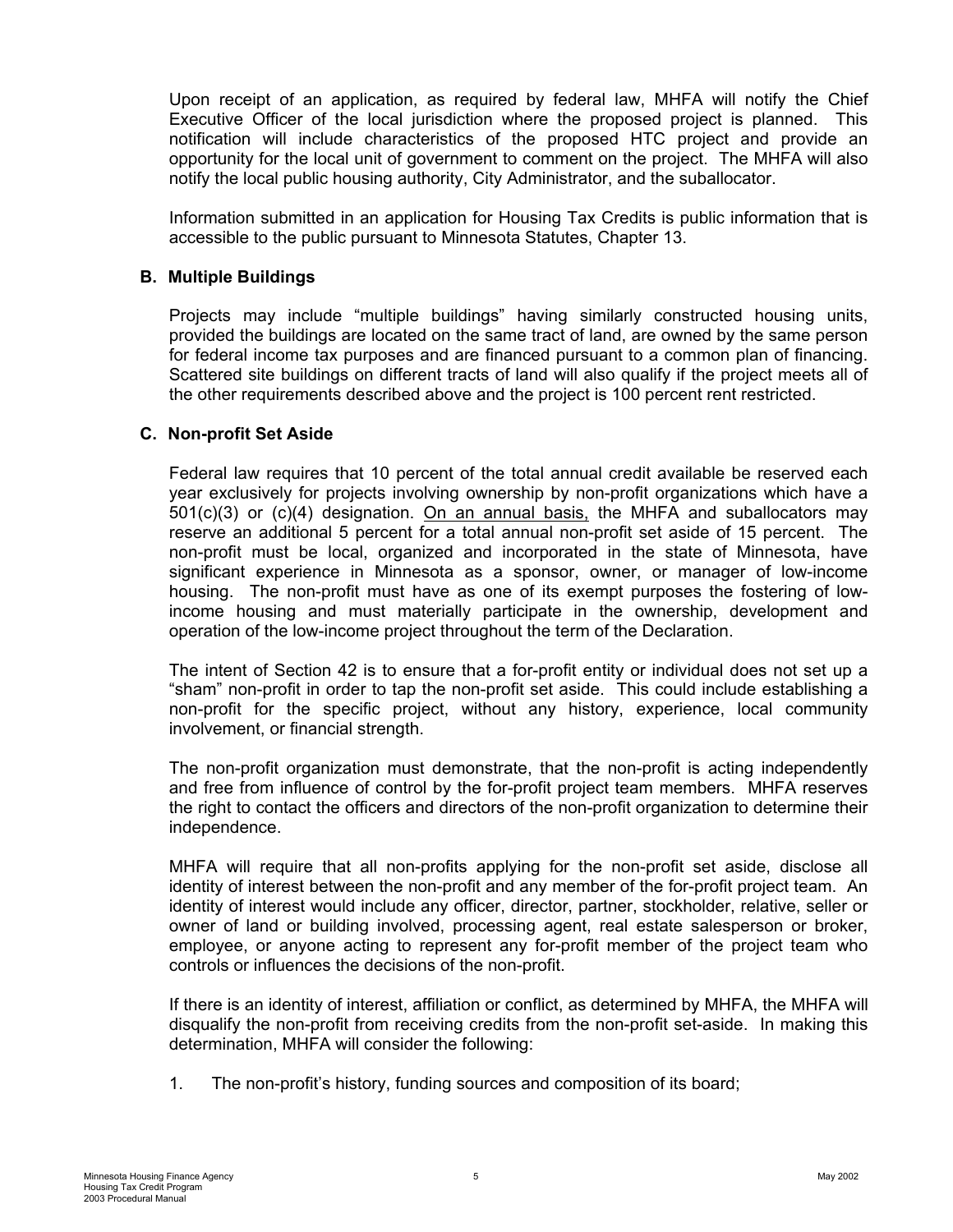- <span id="page-8-0"></span>2. Past experience and anticipated future activities of the non-profit, including involvement in the local community;
- 3. Sources and manner of funding of the non-profit;
- 4. The non-profit's degree of financial strength for completion and operation of the project during the term of the Declaration;
- 5. The relationship of the principals involved in the formation of the non-profit organization with for-profit individuals concerning the tax credit application. A nonprofit cannot be affiliated with or controlled by a for-profit entity by:
	- a. Having more than a 25 percent share of common board members; or
	- b. Having more than 25 percent of its funding, directly or indirectly, from the parent entity; or
	- c. Having any other type of association that is not considered an arms length affiliation.
- 6. The extent to which the non-profit materially participates within the meaning of Section 469(h) of the Internal Revenue Code in the development and operation of the project throughout the term of the Declaration. MHFA will also look at the non-profit's involvement in the project related construction, management, ownership interest, sharing of fees and funding provisions.

If the non-profit set aside is exhausted during a round, the non-profit applicant with proposed projects in the MHFA's jurisdiction may be eligible for tax credits from the appropriate for-profit set-aside and selected based upon its point ranking. (See also Article 4 and 5 of the *QAP*.)

# **D. Rural Development/Small Project Set-Aside**

Eligible projects must have either:

- A Rural Development (RD) financing commitment or,
- A site located in a *RD service area* (Reference Index) and consisting of twelve (12) or less units.

All projects within this set aside must meet all applicable HTC Design Requirements. First priority will go to projects with applications for financing or a commitment from Rural Development. A developer may have a maximum award of two (2) projects within this set aside each allocation year. Once a project has elected to participate in this set aside, the project may not be transferred to an alternative set aside in the existing round. The tax credits will not be allocated to an RD project until a financing commitment has been executed.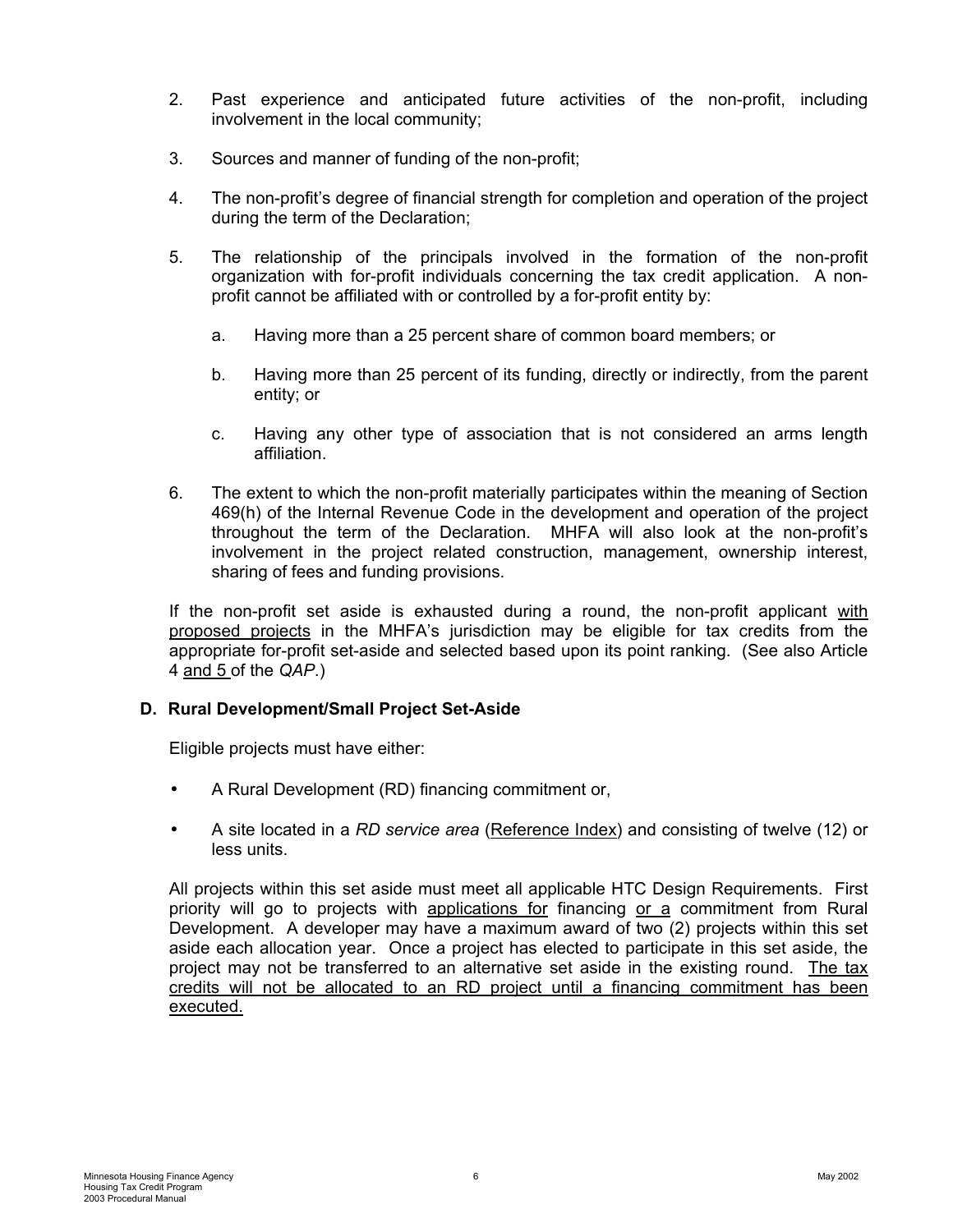#### <span id="page-9-0"></span>**E. Developer and Development Limits**

During the allocation year, no more than 10 percent of the State's per capita volume limit in tax credits may be awarded to any one developer or general partner. No more than \$350,000 in cumulative tax credits may be awarded to any one project.

At the sole discretion of the MHFA, these limits may be waived for project that involve community revitalization, historical preservation, preservation of existing federally assisted housing, housing with rents affordable to households at or below 30 percent of median income or in response to significant proposed expansions in area employment or natural disaster recovery efforts. The MHFA may also waive these limits during Round 2 if there are excess tax credits at year-end.

Applicants should not assume that this waiver will be automatically provided or rely on this statement when determining the scope of the proposed project.

#### **F. Unacceptable Practices**

1. Transfer of Ownership:

The MHFA strongly discourages the transfer of ownership in projects that have been awarded tax credits. The Agency feels that for the long term viability of quality housing, the development and management teams making the decisions in developing the tax credit housing need to also own and operate the project for the long term. Any transfer of title of a selected project or transfer of more than a 50 percent interest in a general partner or change in a non-profit partner prior to a date five years after the project's new construction/rehabilitation element has been placed in service will be considered a material change in the project and will be subject to the approval of the MHFA. Sponsors wishing to change or transfer ownership must submit a revised application along with a completed and executed *Notice of Intent to Transfer Ownership* (HTC 27) and *Transfer Agreement* (HTC 20), a transfer of ownership fee, (See Section X) and any other documentation that MHFA deems necessary.

Any unapproved change or transfer of ownership from selection through five years after the above cited placed in service date will have an effect on all individuals/entities that wish to submit applications in future HTC rounds. Each and every member of the development and management team on each side of the transfer will be penalized as follows;

At the application stage for the year the transfer took place and one year after:

- a. First Transfer (-10 points on each submittal)
- b. Two or More Transfers (-25 points on each submittal)

In addition, if the MHFA becomes aware of a transfer of ownership by an individual or entity without proper notification and approval by the MHFA, the MHFA reserves the right to determine that all parties involved in the transfer will not be eligible for participation in Minnesota's HTC program for a period of ten years.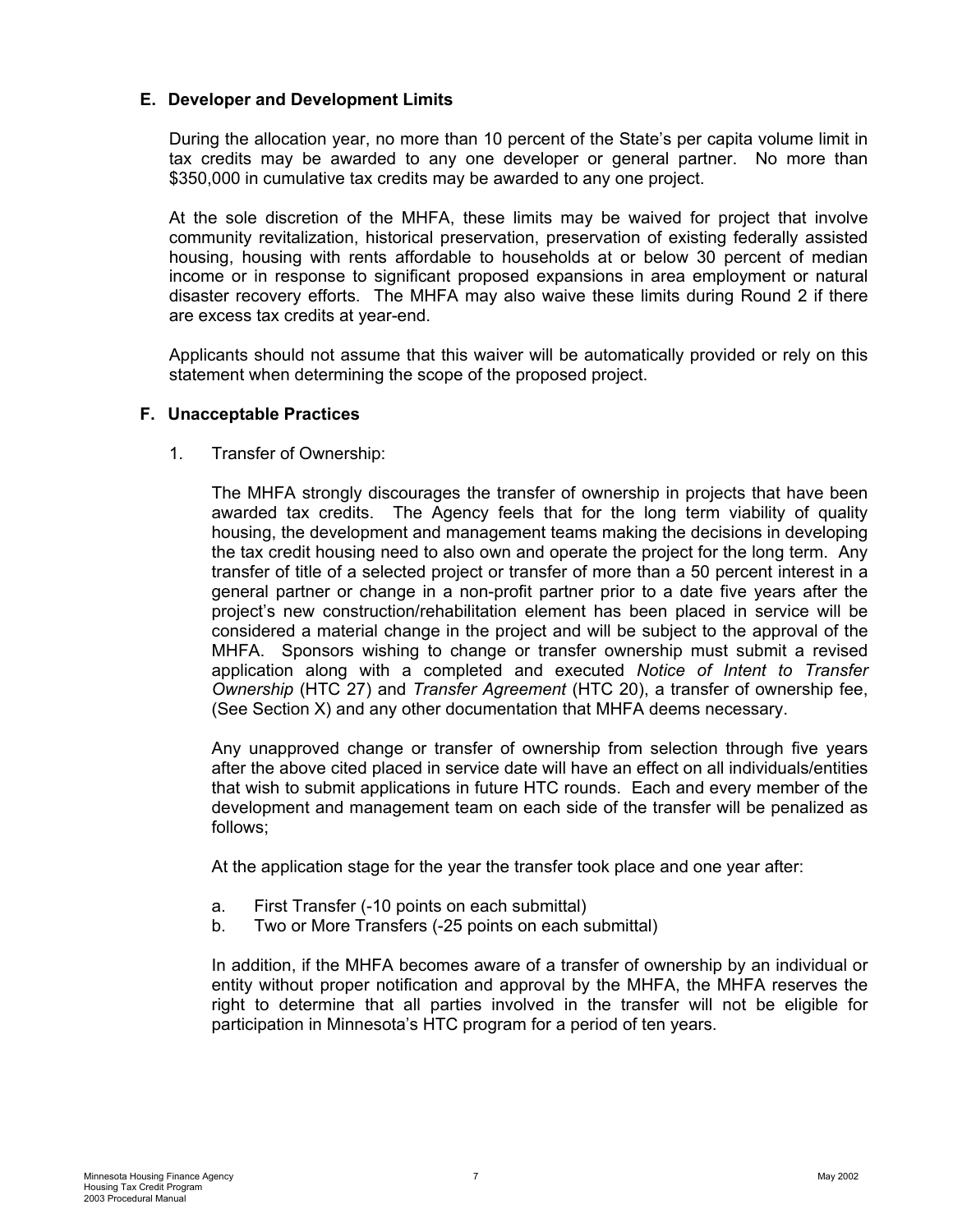2. Displacement of Section 8 Tenants:

MHFA will not accept applications that have displaced (or will displace) Section 8 tenants in a housing project because rents will be increased above the Section 8 Payment Standard Rent limit. Rehabilitation projects that have existing Section 8 tenants may not increase those rents (in Section 8 units only) above HUD's Payment Standard Rents after completion of rehabilitation.

- a. MHFA has agreed to partner with the local HUD area office to determine if tenants of rehabilitation projects;
	- 1. were displaced prior to application;
	- 2. are displaced after rehabilitation has been completed.
- b. If MHFA and the local HUD area office agree that intentional displacement of Section 8 tenants has occurred, with exception given to lease violations by the tenant, the MHFA will:
	- 1. recapture any tax credits reserved/allocated to a project prior to issuance of 8609;
	- 2. impose a 25 point penalty to all parties involved in ownership/management of the project for future tax credits. The penalty points will remain in place for two years and may also be placed against tax-exempt tax credit projects, owners, and managers.
- 3. Changes to Project:

The award of tax credits is based upon information provided in the application and the preliminary plans submitted with the application. Until the property is placed in service, any material changes to the project or building design (i.e., changes in unit mix or unit size, that affect applicable *Design Standards for HTC 2003*, or Design Features required for preference points) as submitted in the application require written notification to and approval from MHFA. Any changes that have not been previously approved by the MHFA could result in a proportional loss of tax credits up to the full amount of the allocation as well as the assessment of penalty points to the owner/developer of up to 25 points.

4. Late 8609 Application Submissions and/or Filing of Non-Agency Approved 8609 with the IRS.

When MHFA becomes aware that a late submission of a complete and acceptable 8609 application package by a development's owner/agent results in the loss of any volume of housing tax credit authority to the state of Minnesota, MHFA reserves the right to determine that all parties involved will not be eligible for future participation in Minnesota's HTC Program for a period of ten years.

When MHFA becomes aware that a development's owner/agent has filed a selfprepared 8609 with the Internal Revenue Service, MHFA will file an 8823 Notice of Non-Compliance with the IRS and reserves the right to determine that all parties involved will not be eligible for future participation in Minnesota's HTC Program for a period of ten years. This applies to credits issued by MHFA, suballocators and in conjunction with tax-exempt bonds.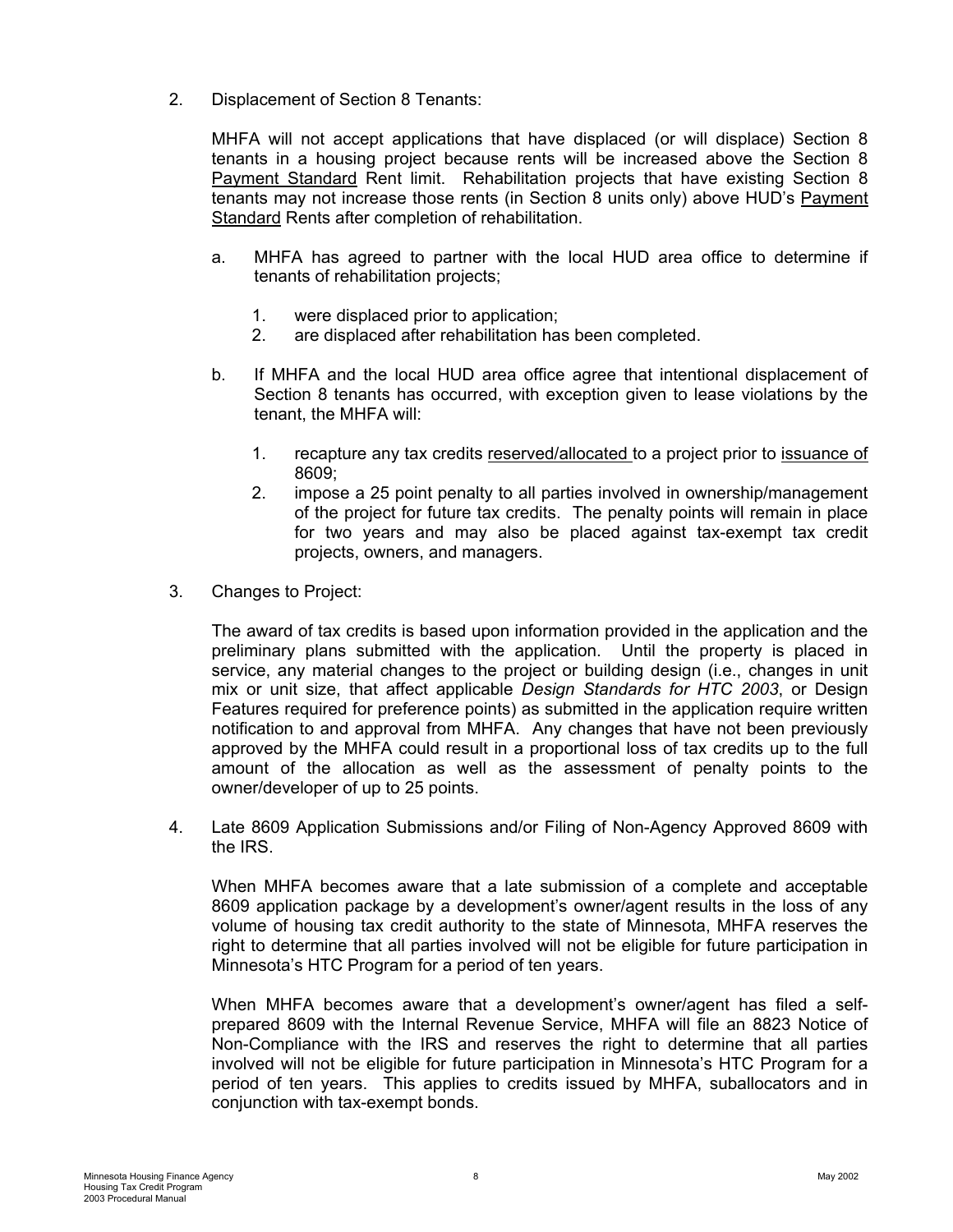<span id="page-11-0"></span>5. Repeated non-compliance with MHFA Fair Housing Policies, Procedures, and/or Requirements.

Repeated failure to comply with MHFA's Fair Housing Policies, Procedures or Requirements will be penalized. MHFA will impose up to a 25-point penalty on future housing credit developments to all parties involved in ownership and/or management on the development(s) that repeatedly is found in non-compliance. The penalty points will be in effect for two (2) years. Penalty points will also be applied to owners and/or managers of tax-exempt tax credit developments in the same way and for the same period of time.

#### **G. Minimum Underwriting Factors**

A development selected for a reservation of tax credits is selected based upon the underwriting factors relating to maintenance and operating expenses and permanent financing stated by the applicant in it's application and as approved by MHFA (See Section VI.B). These factors will be monitored throughout the tax credit process until completion of IRS Form 8609. MHFA WILL NOT ALLOW ANY SIGNIFICANT ADJUSTMENTS TO THESE FACTORS. Changes in these factors could lead to the revocation of the tax credit allocation.

#### **H. Identity of Interest**

The applicant must disclose any and all relationships (generally based on financial interests or family ties) with others involved in the project. A written disclosure to the MHFA detailing the nature of all identity of interest relationships is required for all parties.

#### **I. Disclosure and Eligibility of Development Team**

The applicant must disclose on the Multifamily Housing Application Form the names and addresses, including corporate officials where applicable, of all parties that have a significant role in the project ("significant parties"). These significant parties include, but are not limited to general partners, accountants, architects, engineers, financial consultants, any other consultants, management agents and the general contractor (each team member must complete a *Qualification Form*.) MHFA must be satisfied that those who will own and operate the project are familiar with and prepared to comply with the requirements of the program.

The following significant parties are not eligible to participate in the Tax Credit Program:

- 1. Significant parties who have been convicted of, enter an agreement for immunity from prosecution from, or plead guilty, including a plea of *no lo contendere*, to a crime of dishonesty, moral turpitude, fraud, bribery, payment of illegal gratuities, perjury, false statement, racketeering, blackmail, extortion, falsification or destruction of records;
- 2. Significant parties who are currently debarred from any Minnesota program, other states' program, or any federal program;
- 3. Significant parties who have serious and persistent compliance monitoring violations may not be eligible at the sole discretion of the MHFA; or
- 4. Significant parties having an Identity of Interest with persons or entities falling into any of the above categories may not be eligible at the sole discretion of MHFA.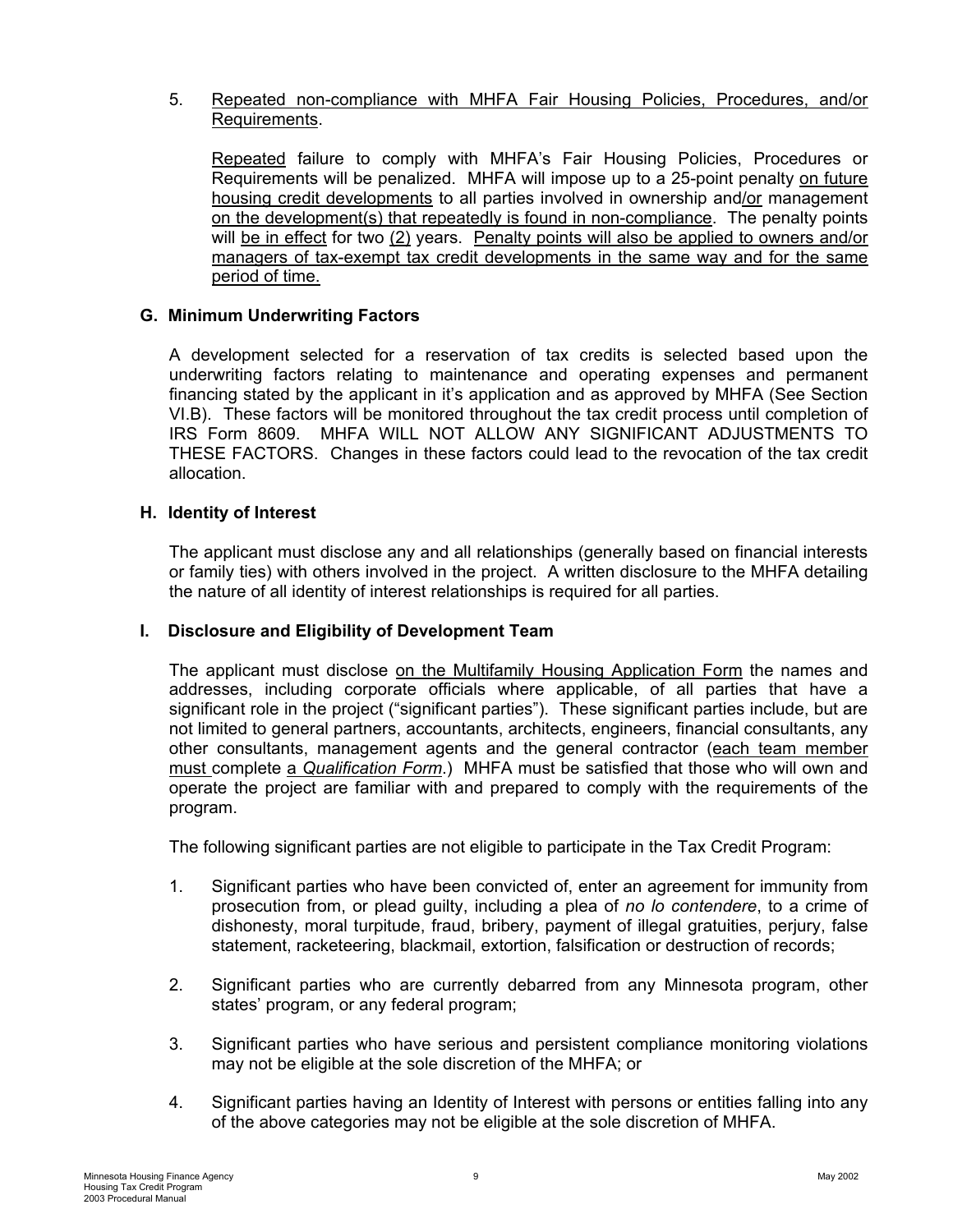#### <span id="page-12-0"></span>**J. Determination of Credit Amount**

Federal law mandates that, although a proposed project may be eligible for up to 70 percent or up to 30 percent present value credit amount, the MHFA may not allocate more credit than is necessary for the financial feasibility of the project and its viability as a qualified affordable housing project throughout the compliance period.

After a project meets the development selection criteria, including marketability, the MHFA will evaluate each proposed project, taking into consideration:

- 1. Development costs, including, developer fees, builder profits, contractor overhead, and general conditions.
- 2. All sources and uses of funds.
- 3. Projected income and expenses.
- 4. Proceeds expected to be generated from the sale of tax credits, including historic tax credits.
- 5. The difference between total project costs and total available financing resources, which is referred to as the GAP. A calculation is made to determine the amount of tax credits needed by the project to fund the GAP over a ten-year period, based on the estimated market value of the tax credits.

Based on this evaluation, MHFA will estimate the amount of credit to be reserved for each application. This determination is made solely at MHFA's discretion and is not a representation as to the feasibility of the project. Rather, it will serve as the basis for making a reservation of credits. The amount of the tax credit can change during the process due to variations in cost, mortgage amount, tax credit percentage, syndication proceeds, etc.

This analysis to determine the maximum amount of tax credits must be performed by both MHFA and the owner/developer at the time of application, at the time a carryover allocation is approved, and at the time the project is placed in service, providing all project costs are finalized and certified.

If there are changes in resources and/or uses of funds or other material changes, the MHFA will adjust the tax credit amount to reflect the changes, and the tax credit may be reduced. Requests for additional tax credits for the project will depend upon the availability of credits.

#### **K. Requests for Additional Credit Amounts**

Projects that have had a justifiable increase in eligible basis or previously received a partial allocation may be eligible to apply for supplemental tax credit amounts. To receive a supplemental tax credit amount, the owner must submit an application when applications are due for Round 1, Round 2, or at the time the carryover application is submitted.

Developers who have a MHFA reservation from the current year will be required to submit a revised Multifamily Housing Application Form (RFP/HTC 1), documentation supporting the increased amount of credits requested, and a supplemental application fee.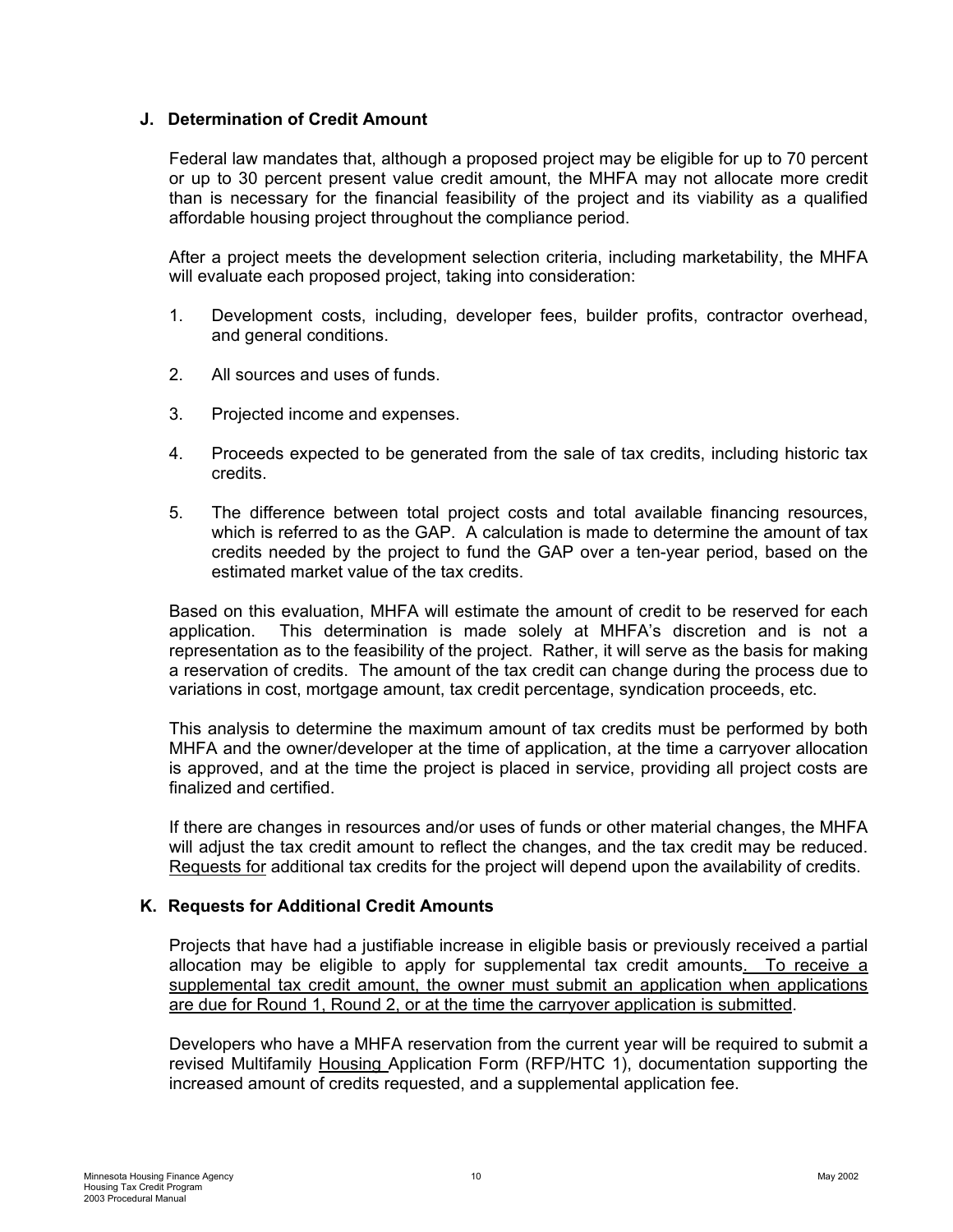<span id="page-13-0"></span>A complete application package with all attachments and a full application fee will be required for additional tax credits for developments initially awarded tax credits from a suballocator or that have a tax credit allocations from a prior year.

MHFA permits only one supplemental or additional tax credit allocation award for each development.

Applications that are submitted for an additional tax credit amount will be subject to the same evaluation process described above, the availability of credits, as well as limitations on the time period for allocation of additional credits under Section 42.

#### **L. Resubmission Process for Non Select Projects**

In a current allocation year, if a project fails to receive credits in Round 1, it may be considered for a reservation of tax credits in Round 2 by following these guidelines. Resubmittal must occur by MHFA's HTC application deadline. MHFA will not consider applications resubmitted after the deadline. A resubmitted application must include the following:

- 1. Cover letter requesting resubmission with MHFA's non select letter attached.
- 2. Re-signed and redated application (all changes from the initial application must be clearly identified).
- 3. Any new documentation obtained since the previous application.
- 4. Evidence of any scoring change (*Self-Scoring Worksheet*).
- 5. Any documentation MHFA deems necessary (upon request only).
- 6. The Supplemental Application fee.

MHFA reserves the right to require a full, new application for any project. This right will be exercised if MHFA staff feels the proposed project differs substantially from the initial application.

#### **M. Qualified Census Tracts and Difficult Development Areas**

Federal law permits, but does not require, MHFA to reserve a greater amount of credits than the legislated maximum credit percentage for projects in areas that meet the following criteria:

1. Qualified census tracts (QCT) designated by HUD in which 50 percent of the population has an income of less than 60 percent of the area median or has a poverty rate of at least 25 percent; where such areas do not comprise more than 20 percent of the overall population, (For a current list of the HUD-designated QCT on the Internet, go to [www.huduser.org/datasets/qct.html.](http://www.huduser.org/datasets/qct.html) For Census Tract information on the Internet, to the http://tier2.census.gov/ctsl/ctsl.htm.)

Or

2. Difficult development areas (DDA) designated by HUD as having high construction, land, and utility costs relative to area median income.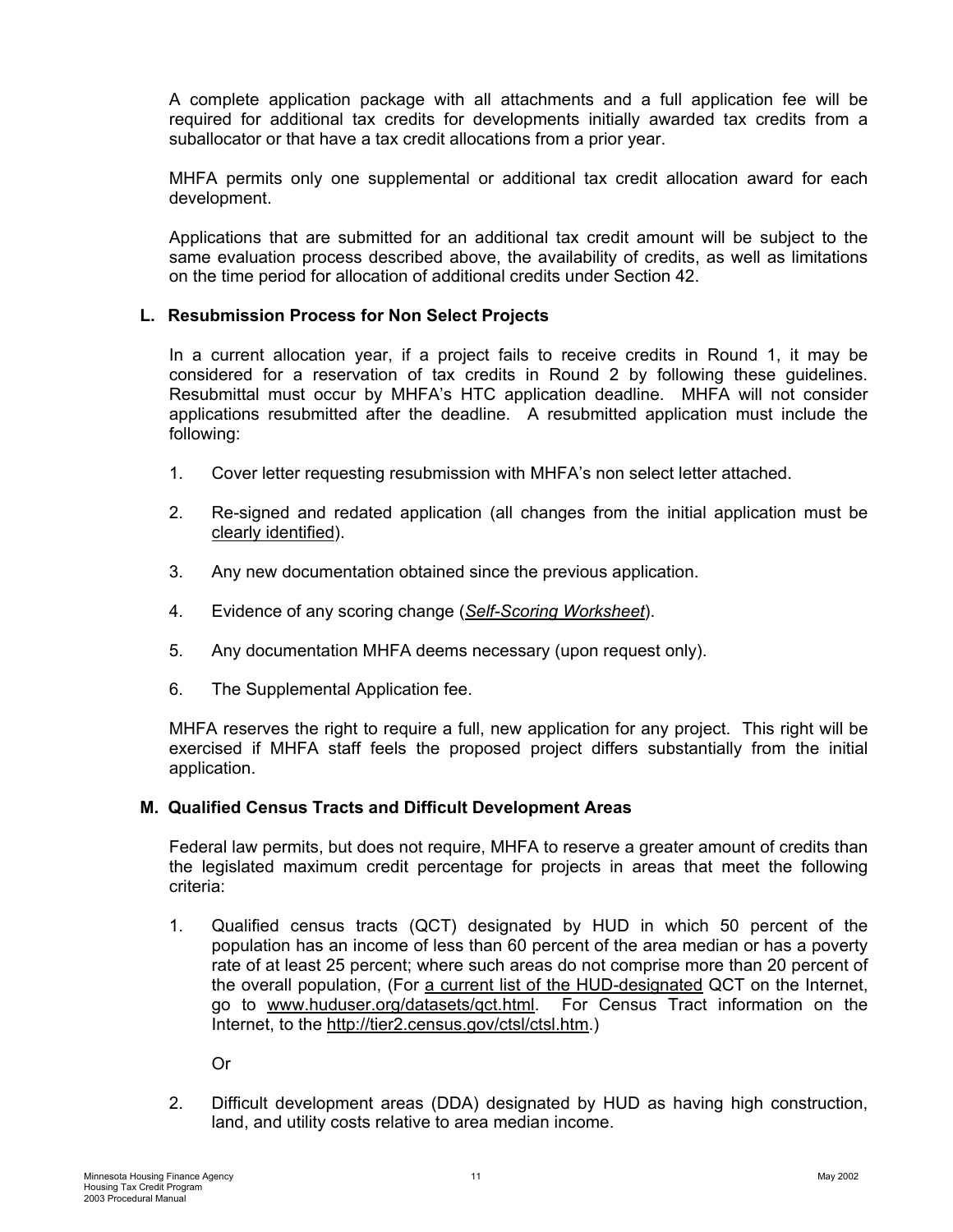For DDA Information, go to the same web site defined for QCT above.

#### <span id="page-14-0"></span>**N. Reservations**

Once staff has ranked applications and determined allowable credit amounts for each application, staff will make recommendations to the MHFA Board of Directors for final approval of the reservation of credits. After the ten-day adjustment period (referenced below), the selected applicant will have twenty days to acknowledge selection by returning an executed project profile, and the appropriate reservation fee (See Section X).

A development selected for a reservation of tax credits is selected based upon many specific factors relating to the application including site location. **Reservations are site specific** and a development's site cannot be changed without MHFA consent. Changing a development's site could lead to the revocation of the tax credit reservation/allocation.

MHFA's tax credit program permits its owners to elect the applicable percentage either at reservation or placed in service. If the election is not made at the time the reservation letter is issued, the percentage will be fixed for the month in which the building is placed in service. The Owner must be sure to consider the best options for this election and make sure the election is made at the correct time. Once made, the election is irrevocable. Upon receipt of the required documents, MHFA will complete its reservation review and send reservation agreements to be executed by the owner. Each reservation shall be conditioned upon receipt of written certification, evidence of timely progress forward completion of the project acceptable to MHFA, and evidence of compliance with federal tax requirements.

Choosing the gross rent floor date as the date of allocation or the date of placed in service can be done at any time from reservation forward but must be done prior to the date the project is placed in service. If you choose to make the election as of the date of the reservation, submit a fully executed *Gross Rent Floor Election Form* (HTC 26) including each building of the development in which there are housing tax credit units. If the required form, fully executed, by the Owner, is not submitted to MHFA prior to the placed in service date, with all elections made by the owner, the gross rent floor date will be effective on the allocation date of the tax credits.

MHFA maintains the right not to reserve tax credits for any project if it determines, in its sole discretion, that a reservation for such project does not further the purpose and goals as set forth in Section II of this plan.

#### **O. Administrative Errors**

If the applicant believes that the MHFA has misinterpreted, was not aware of a submission item, or miscalculated the applicant's selection points or credit amount at time of application/reservation, the applicant must submit in writing evidence supporting their position within five business days of MHFA's notification of application status. Notification will be in the form of a selection or non-selection letter. The first business day after the date on this letter will be the first day of the notification period.

If the evidence provided by the applicant is accepted and the selection points of the project are affected, the MHFA will re-rank all projects in the order of descending selection points. After an additional five business day period, the MHFA's rankings will stand and reservations for selected projects will be distributed.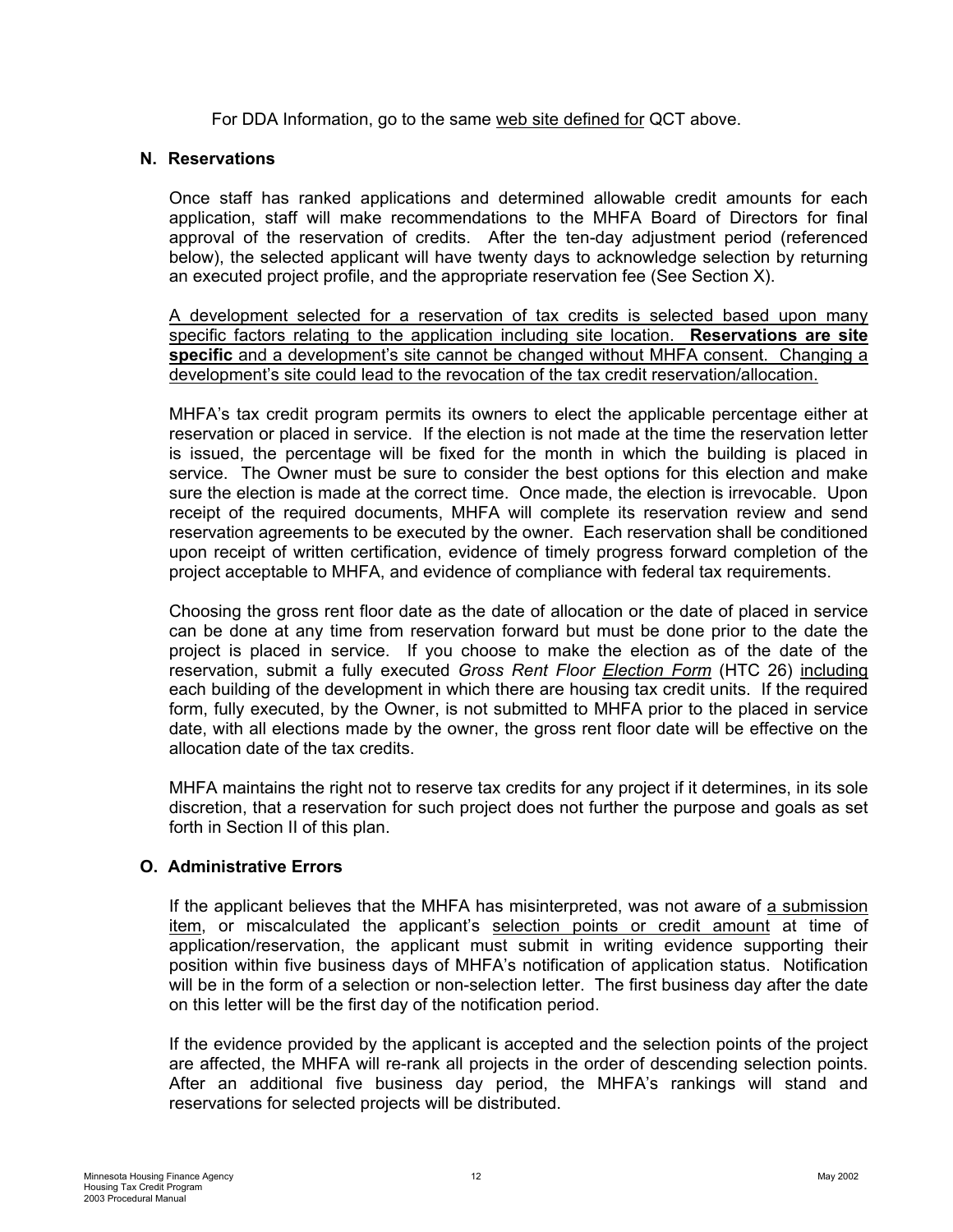### <span id="page-15-0"></span>**P. Waiting List**

In Round 2, eligible applications will be maintained on a waiting list until the end of the year in the event the MHFA receives National Pool credits or returned credits. The waiting list will follow MHFA's selection point ranking. Generally, projects will be chosen in order; however, depending on time and funds available, the MHFA reserves the right to make modifications to the waiting list. If an application is not selected for a reservation of tax credits by the end of the calendar year, there will be no further consideration. An applicant currently on the waiting list must submit a completely new application packet in the next funding round, which is a new tax credit year, to receive consideration for a tax credit allocation.

#### **Q. Carryover Allocations**

Federal law (IRS Regulations 1.42-06 Carryover Allocation) provides that the MHFA may give a carryover allocation to certain qualified building(s), which are to be placed in service no later than December 31 of the second year after the allocation year for which the reservation was issued. To receive a carryover allocation, the owner must submit a complete carryover application package to the MHFA no later than November 1 of the allocation year for which the reservation was issued.

Recent changes in the housing tax credit allocation law requires that more than 10 percent of the expected basis in the project (including land) must be expended by the later of the date which is six months after the date that the allocation is made or the close of the calendar year in which the allocation is made. A written certified public accountant's (CPA) certification must be submitted verifying the owner has incurred required expenditures. As decided by the owner, submission of the CPA certification may be made at the time of carryover application or at a later date as provided for by Section 42 and by the MHFA Tax Credit Program Procedural Manual. However, the carryover allocation agreement must be executed prior to December 31 of the allocation year for which the reservation was issued. For a carryover agreement to be valid it must include, among other things, the amount of the reasonably expected basis at the end of the second year after the initial reservation and the carryover basis expended by the later of the date which is six months after the date that the allocation is made or the close of the calendar year in which the allocation is made. If the final CPA certified carryover basis and expenditures information is not available at the time the carryover application is due, an estimate of the expenditure of greater than 10 percent of the expected basis must be performed by the owner and submitted to MHFA no later than November 1 of the allocation year for which the reservation was issued. Final CPA certifications of this information must be submitted to MHFA prior to the deadlines established by Section 42 and by no later than the MHFA submission deadlines identified in Section VIII.B. of this manual. Failure to comply with the submission dates will result in significant penalties as outlined in Section X.E. Additional carryover requirements are given in Section VIII.B.

**Several changes to Section 42 of the Internal Revenue Code were included in legislation passed by Congress in December 2000 as part of the Community Tax Relief Act of 2000. These amendments made certain changes to the Carryover Allocation requirements. Only limited guidance has been issued by the IRS regarding these changes. The MHFA Housing Tax Credit carryover procedures have been modified to conform with the new laws based upon the limited guidance received from the IRS. However, no assurances can be given that additional IRS guidance will not require further adjustments to the QAP and additional reviews of developments relating to carryover.**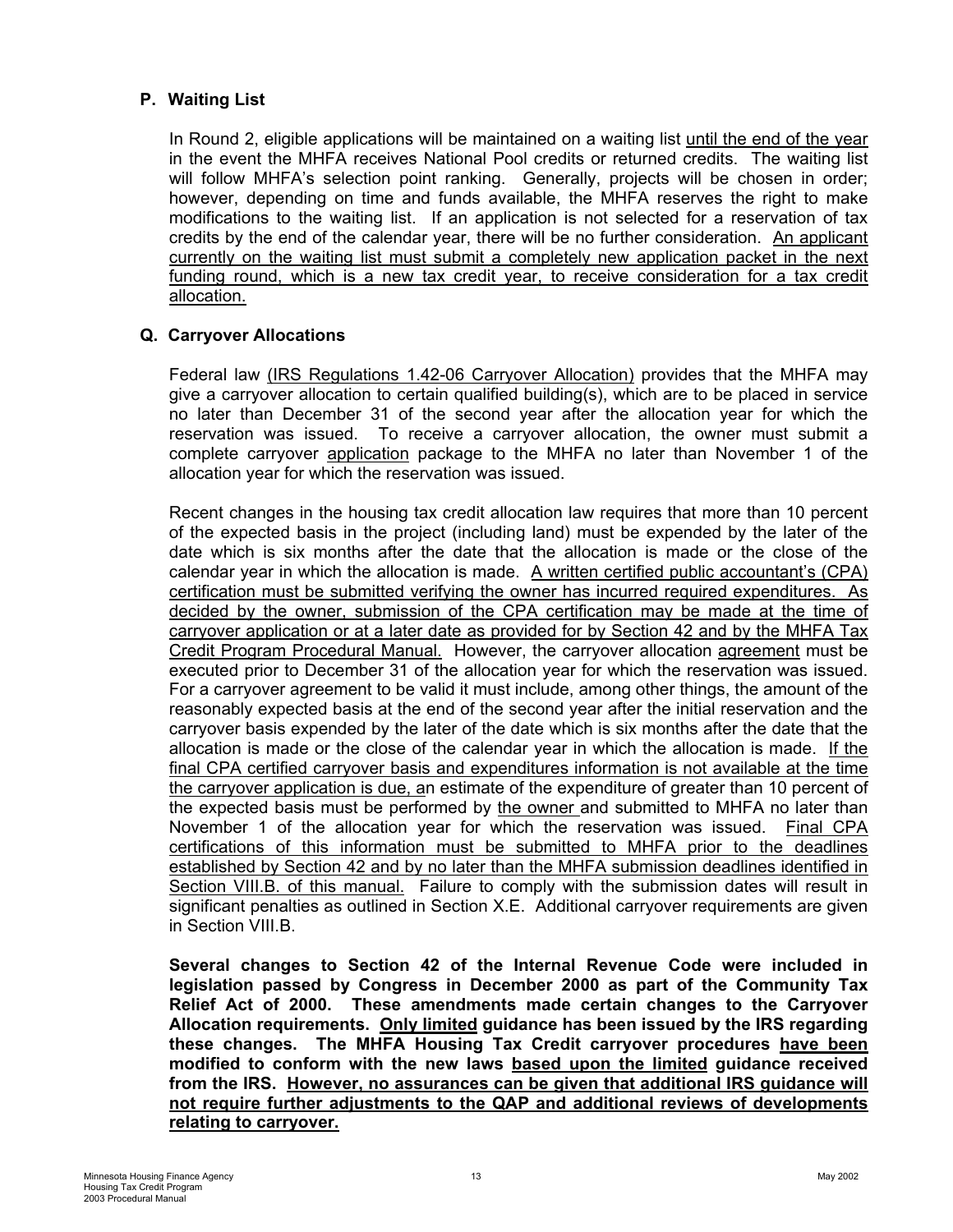#### <span id="page-16-0"></span>**R. Final Allocations**

Except for carryover allocations, no allocation of tax credits will be made until a building or project is placed in service, and the proper documentation and fees have been received. The final amount of credits is determined when the project is placed in service.

Final allocations (Form 8609) may be requested when all eligible buildings are placed in service and the proper documentation and fees have been received. MHFA may establish, at its sole discretion, required deadlines prior to year-end for final allocation requests in order to permit timely processing of documents. If an owner of a tax credit development does not intend to obtain a carryover allocation, but instead intends to take a project from credit reservation directly to placed-in-service status, an allocation via issuance of 8609 must be obtained prior to year-end of the allocation year for which the reservation was issued. The tax credit application for issuance of such 8609's must be submitted to MHFA on or before November 1 of the allocation year for which the reservation was issued.

#### **A project that has neither received a Carryover Allocation nor has been placed in service and issued appropriate 8609's before December 31st of the year of allocation will lose its entire allocation of credits.**

The tax credit amount that will be allocated is based on MHFA's final determination of the qualified basis for the building or project and a review of the project costs as outlined in Section VII. The allocation may be reduced to comply with federal law based on the final review of the project.

Prior to final allocation the project owner is required to execute and record a Declaration of Land Use Restrictive Covenants.

Non-compliance with the terms of a reservation of credits or a carryover allocation will result in a loss of credits.

#### **S. Monitoring for Compliance**

Federal law requires that the MHFA provide a procedure to be used in monitoring for noncompliance of Section 42 and for notifying the Internal Revenue Service of such noncompliance. MHFA is required to apply the monitoring procedure to all tax credit projects developed within MHFA's jurisdiction including tax credits issued with tax-exempt bonds since the inception of the HTC Program. MHFA shall perform such duties in accordance with its Housing Tax Credit Compliance Monitoring Manual. Copies are available upon request.

1. All tax credit recipients shall submit an annual certification to MHFA in a manner, form, and time established by MHFA. The certification will include, but is not limited to, the submission of completed IRS forms and compliance monitoring fees.

In addition to the annual owner certification requirements, for the first year of the credit period owners shall submit a copy of the Characteristics of Tenant Household report (HTC 30), which details demographic data on households initially occupying units in the development from the placed in service date to the end of the first year of the credit period.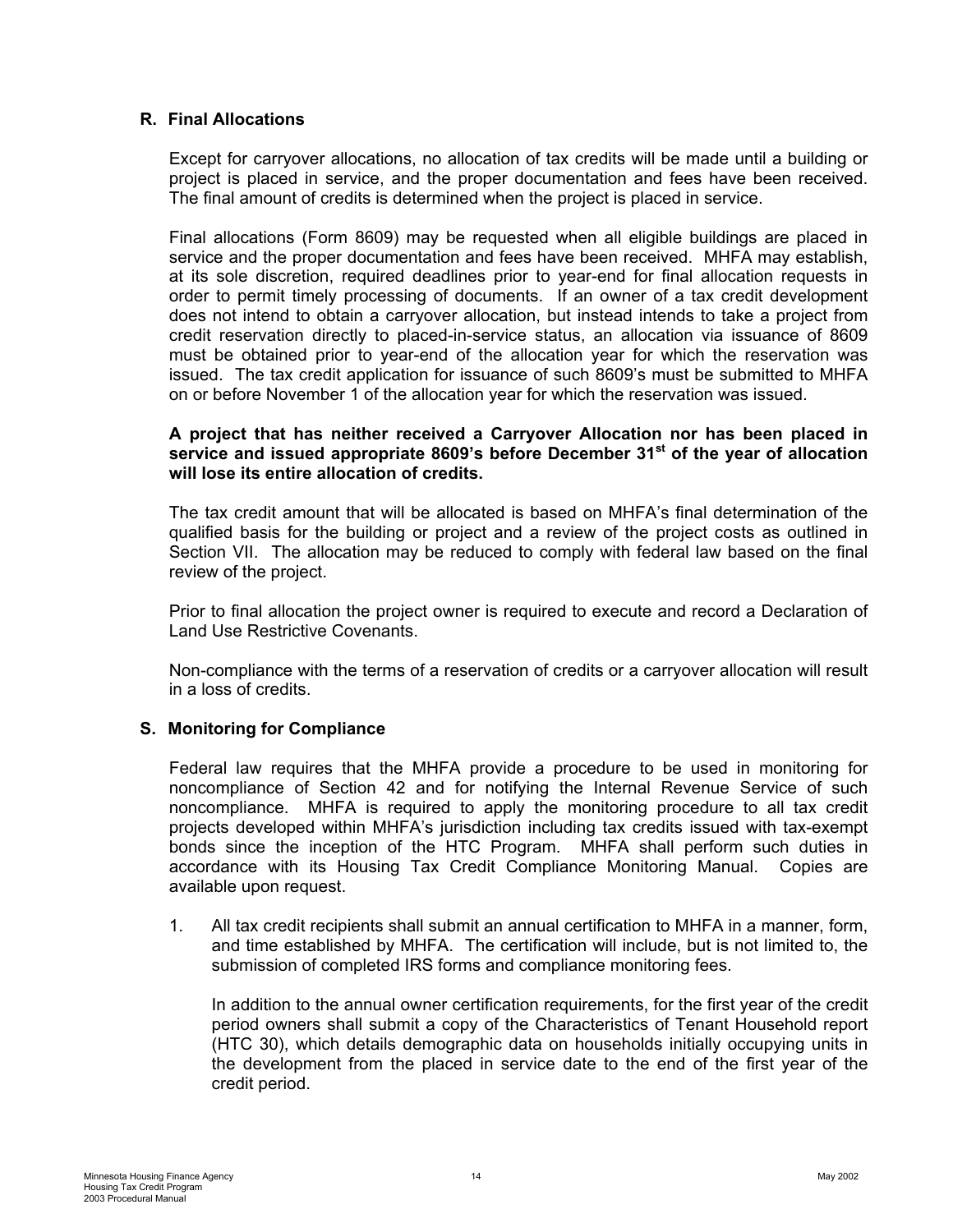- <span id="page-17-0"></span>2. A review of tenant certifications including the tenant applications, third party verifications and supporting documentation of income, as well as general project appearance will be conducted in accordance with MHFA's Compliance Monitoring Manual. The compliance report including tenant name(s), household information, amount and sources of income, rents, utility allowance or cost, and other unit information is required to be maintained at all times and will be submitted annually. All tax credit recipients will also maintain, as part of the official project records, the tenant applications, income certifications and verification of tenants' income.
- 3. MHFA will conduct its first monitoring inspection no later than the end of the second year of the credit period. Such inspection will include, but is not limited to, a review of tenant files and physical inspection of 20 percent of the low-income units.
- 4. MHFA will conduct a compliance inspection of each development at least once every three years. Such inspection will include, but is not limited to, a review of tenant files and physical inspection of 20 percent of the low-income units.
- 5. MHFA shall have access to all official project records, including IRS reporting forms, upon reasonable notification. All official project records or complete copies of such records must be made available to MHFA upon request.
- 6. To accomplish its compliance monitoring responsibilities, MHFA will charge a fee of the greater of \$50 per project or \$25 for each unit in the project annually. MHFA reserves the right to adjust the annual fee to offset administrative costs.
- 7. MHFA will promptly notify the IRS of any project noncompliance within its responsibility as contained in Section 42. MHFA has no jurisdiction to interpret or administer Section 42, except in those instances where specific delegation has been authorized.

#### **T. Tenant Selection Plan**

The MHFA requires that a Tenant Selection Plan (Plan) is readily available to anyone interested in such Plan for review and/or retention. The MHFA will not develop or provide such a Plan to owners or management companies.

Federal, State and local fair housing laws should be consulted when owners/managers are developing a Plan. It is the responsibility of the owner/manager to have a thorough understanding of the basis under which discrimination is prohibited.

A Plan developed for the purpose of objectively selecting potential residents should have a focus on demonstrating an ability to live in harmony with others in a respectfully manner. Factors to consider of persons interested in the available housing should include but not limited to income eligibility, ability to pay the required rent, deposits, and applicable tenant paid utilities; previous rental history; references, expectations of all residents to management, neighbors, visitors to the development, etc. (Also see related items in Section VIII. B.11 and C.20.)

#### **U. Other Conditions**

No member, officer, agent, or employee of MHFA shall be personally liable concerning any matters arising out of, or in relation to, the allocation and monitoring of Housing Tax Credits.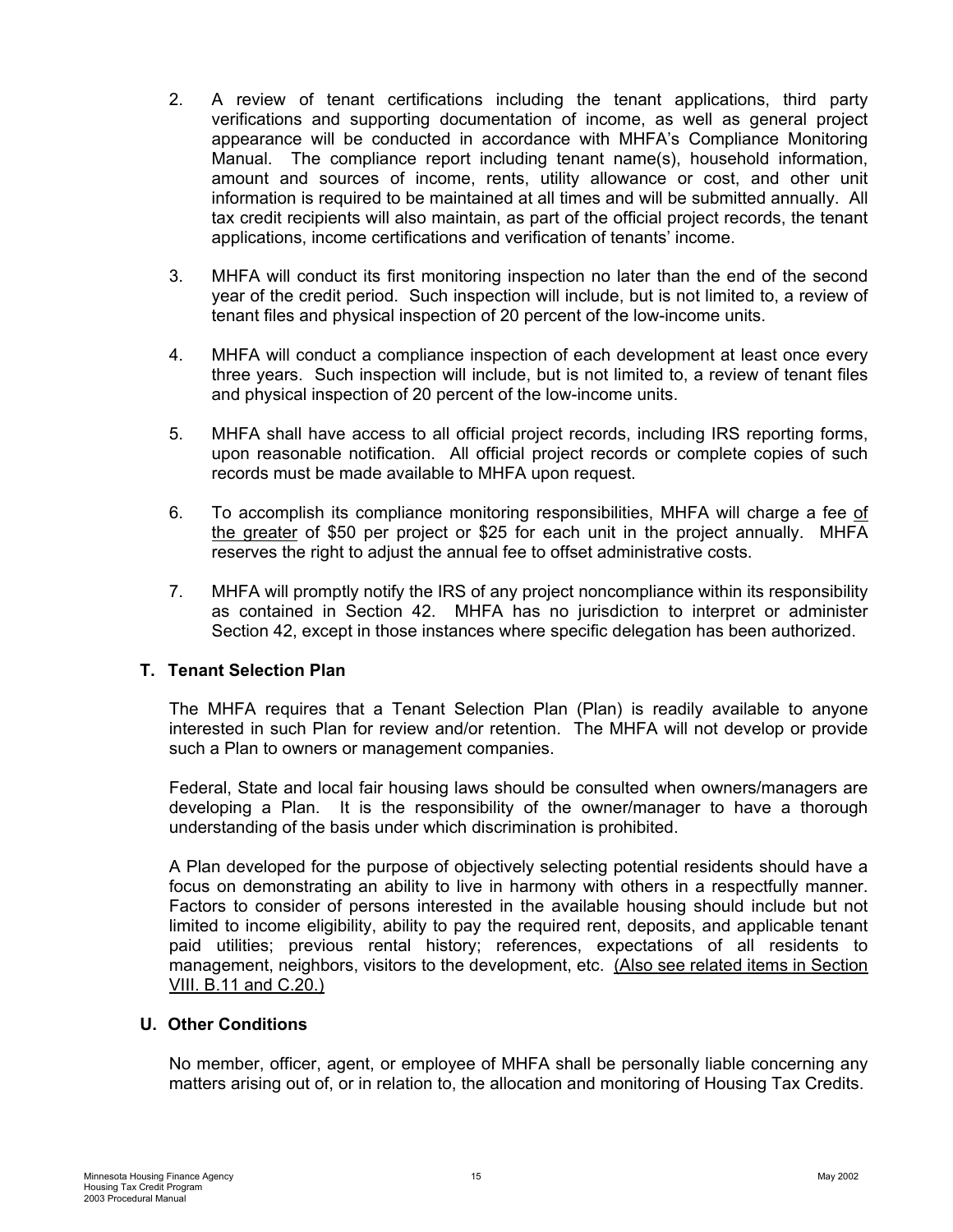#### <span id="page-18-0"></span>**V. Revisions to the Manual and Allocation Plan**

To the extent necessary to facilitate the award of Housing Tax Credits that would not otherwise be awarded, this Procedural Manual and attached QAP may be modified by MHFA from time to time. The Board of Directors may make minor administrative modifications deemed necessary to facilitate the administration of the HTC Program or to address unforeseen circumstances. Further, the Board is authorized to waive any conditions that are not mandated by Section 42 on a case-by-case basis for good cause shown.

A written explanation will be made available to the general public for any allocation of a housing credit dollar amount that is not made in accordance with MHFA's established priorities and selection criteria.

The attached QAP may be amended for substantive issues at any time following public notice and public hearing. Said hearing will be held at the main offices of the Minnesota Housing Finance Agency in St. Paul, Minnesota. Any substantive amendments will require approval of the MHFA Board of Directors and the Governor.

To the extent that anything contained in the Manual and QAP does not meet the minimum requirements of federal law or regulations, such law or regulation shall take precedence.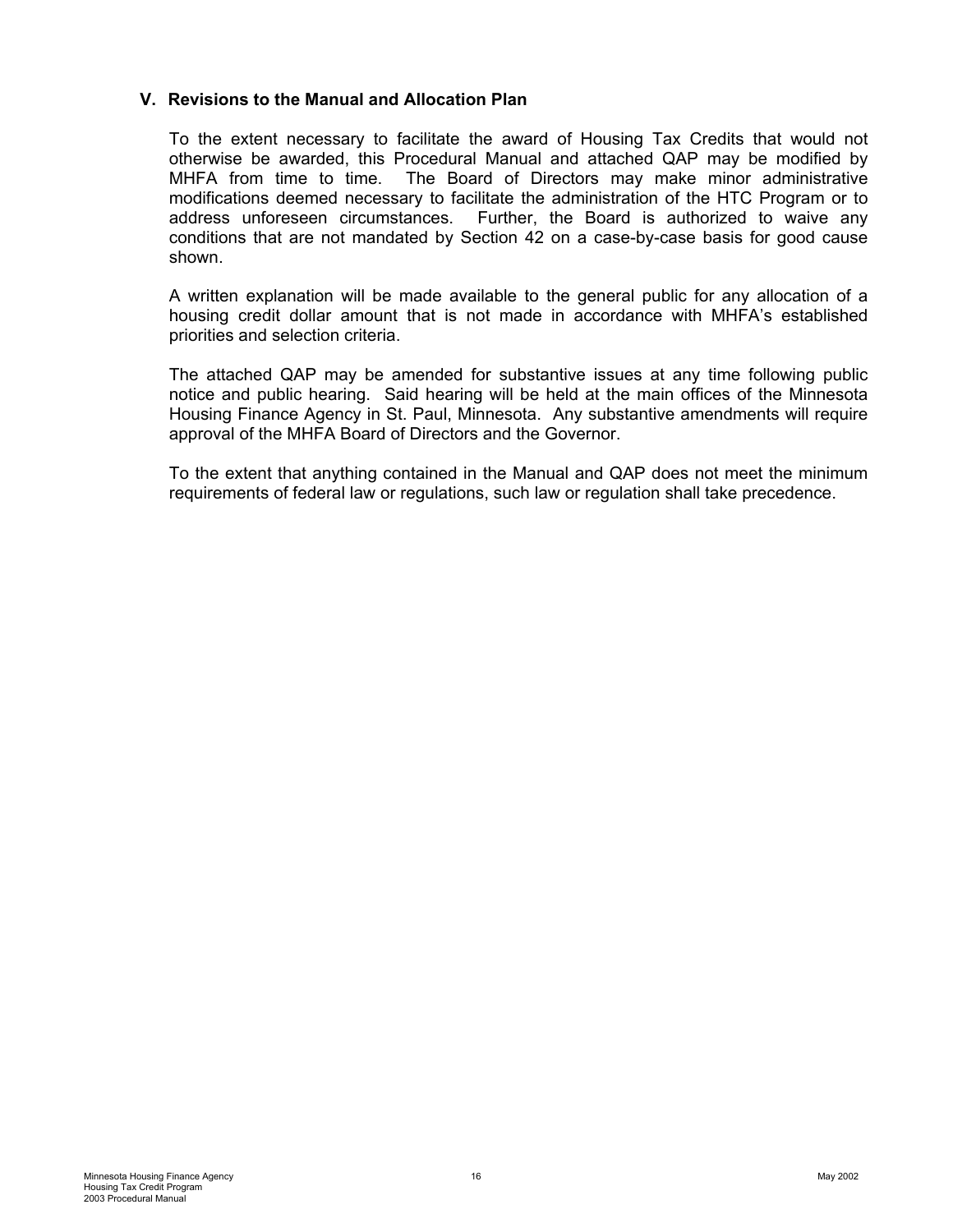#### <span id="page-19-0"></span>**V. FEDERAL PROGRAM REQUIREMENTS**

#### **A. Eligible Activities**

Eligible activities for tax credits include new construction, substantial rehabilitation, or acquisition with substantial rehabilitation.

#### **B. Applicable Percentage**

There are two levels of applicable percentage, depending upon whether the building is new or existing, whether there are rehabilitation expenditures and whether the buildings are federally subsidized.

1. New Buildings and Qualifying Rehabilitation Expenditures (if neither is federally subsidized):

With respect to new buildings or qualifying rehabilitation expenditures which are not subsidized, the applicable percentage is an amount resulting in aggregate credits having a present value of 70 percent or qualified basis. Traditionally, this has resulted in a credit percentage of approximately 9 percent.

2. New Buildings and Qualifying Rehabilitation Expenditures that are Federally Subsidized and Existing Buildings:

With respect to new buildings and qualifying rehabilitation expenditures which are federally subsidized, and the acquisition of existing buildings that are substantially rehabilitated, the applicable percentage is an amount which results in aggregate credits having a present value of 30 percent of qualified basis. Traditionally, this has resulted in a credit percentage of approximately 4 percent.

The 9 percent and 4 percent credit percentage represents the maximum potential rate. For the current rate, you may contact MHFA or visit [www.irs.gov/tax\\_regs/fedrates.html](http://www.irs.gov/tax_regs/fedrates.html).

#### **C. Qualifying Rehabilitation**

Rehabilitation expenditure requirements are established both by state and federal law.

Under Section 42(e), rehabilitation expenses qualify for the credit if the expenditures for each building:

- 1. Are able to be allocated to one or more low income units or substantially benefit low income units; and
- 2. Equal the greater of:
	- a. An average of \$3,000 in qualified basis per low income unit for a building; or
	- b. An amount that is not less than 10 percent of the adjusted basis of the building, as determined pursuant to Section 42(e)(3).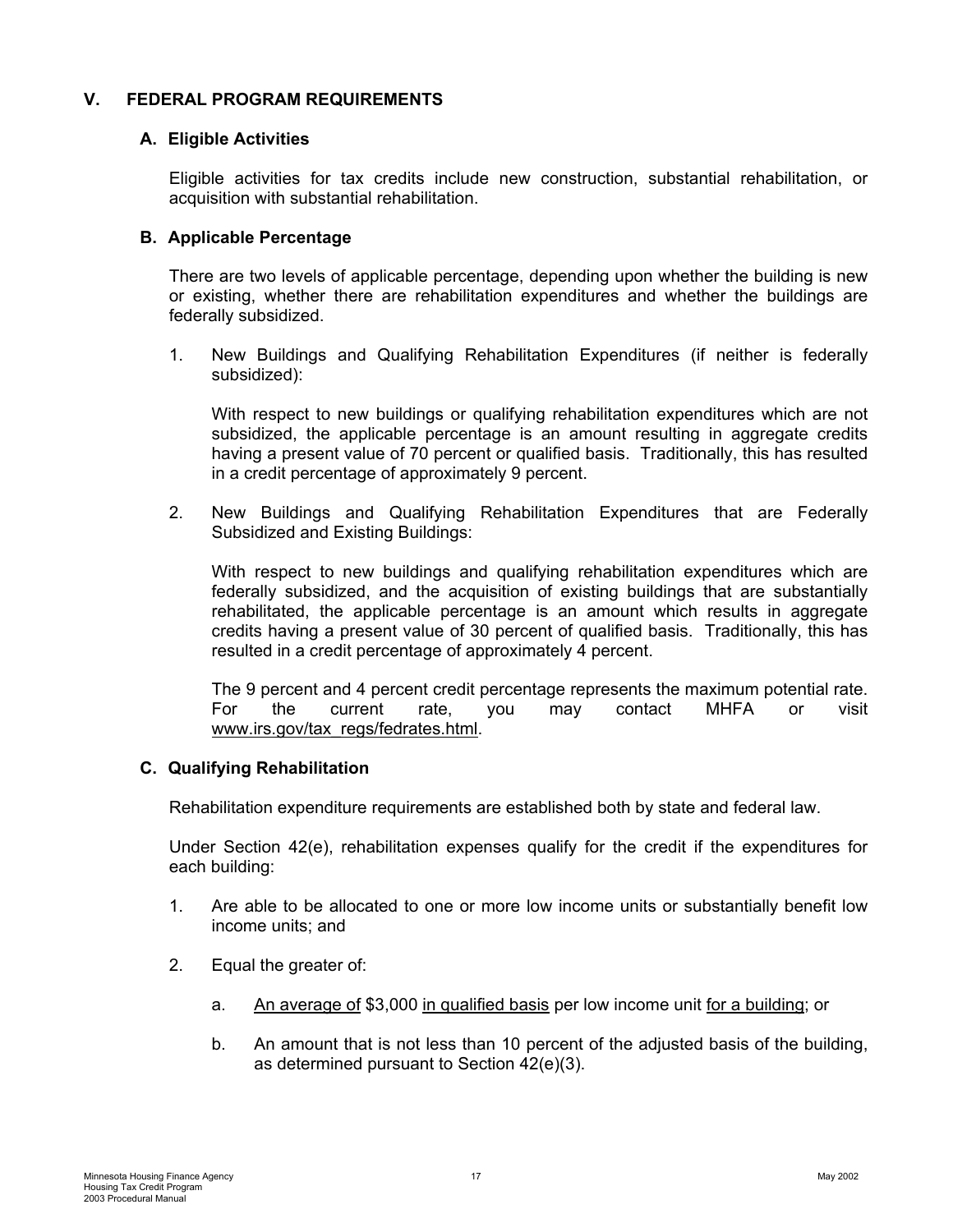<span id="page-20-0"></span>In addition to the Section 42(e) requirements, Minnesota Statutes Section 462A.221, Subdivision 5, requires rehabilitation expenditures for the project of an average of \$5,000 per unit.

It is necessary to acquire an existing building in order to incur qualifying rehabilitation expenditures with respect to that building. In such a case, the costs of acquiring the existing building may be eligible for the 30 percent present value credit and the rehabilitation expenditures may be eligible for the 70 percent present value credit.

#### **D. Existing Buildings**

In order for an existing building to qualify for the 30 percent acquisition credit in connection with substantial rehabilitation, there must have been a period of at least 10 years between the date the building was acquired and

- 1. The date it was last placed in service; or
- 2. The date of its most recent nonqualified substantial improvement, whichever is later. See Section 42(d)(2).

#### **E. Exception to the Ten-Year Rule**

Exceptions to the ten-year rule are provided in Section 42(d)(6) for federally assisted buildings, certain low-income buildings subject to mortgage prepayment, and buildings acquired from insured financial institutions in default. Certain other situations are exempt from the ten-year rule, such as:

- 1. A person who inherits a property;
- 2. A government unit or qualified non-profit group if income from the property is exempt from federal income taxation;
- 3. A person who gains a property through foreclosure (or instrument in lieu of foreclosure) of any purchase money security interest, provided the person resells the building within 12 months after placing the building in service following foreclosure; or
- 4. Single family residences that had no use during the prior ten-year period except as an owner-occupied principal residence will not be treated as being placed in service for purposes of the ten-year holding period. Note that although the 10-year rule does not apply, the property must still be substantially rehabilitated to claim the acquisition costs of such a property.

## **F. Federal Subsidies**

The determination of whether a building is federally subsidized is addressed in Section 42(i)(2). In general, a building is treated as federally subsidized if there is financing which is tax exempt under Section 103 or there is a "below market federal loan," the proceeds of which were used (directly or indirectly) in the building or its operation.

Section 42(i)(2) states that certain types of assistance are below market federal loans and provide for certain exceptions. In addition, there have been Revenue Rulings in this area.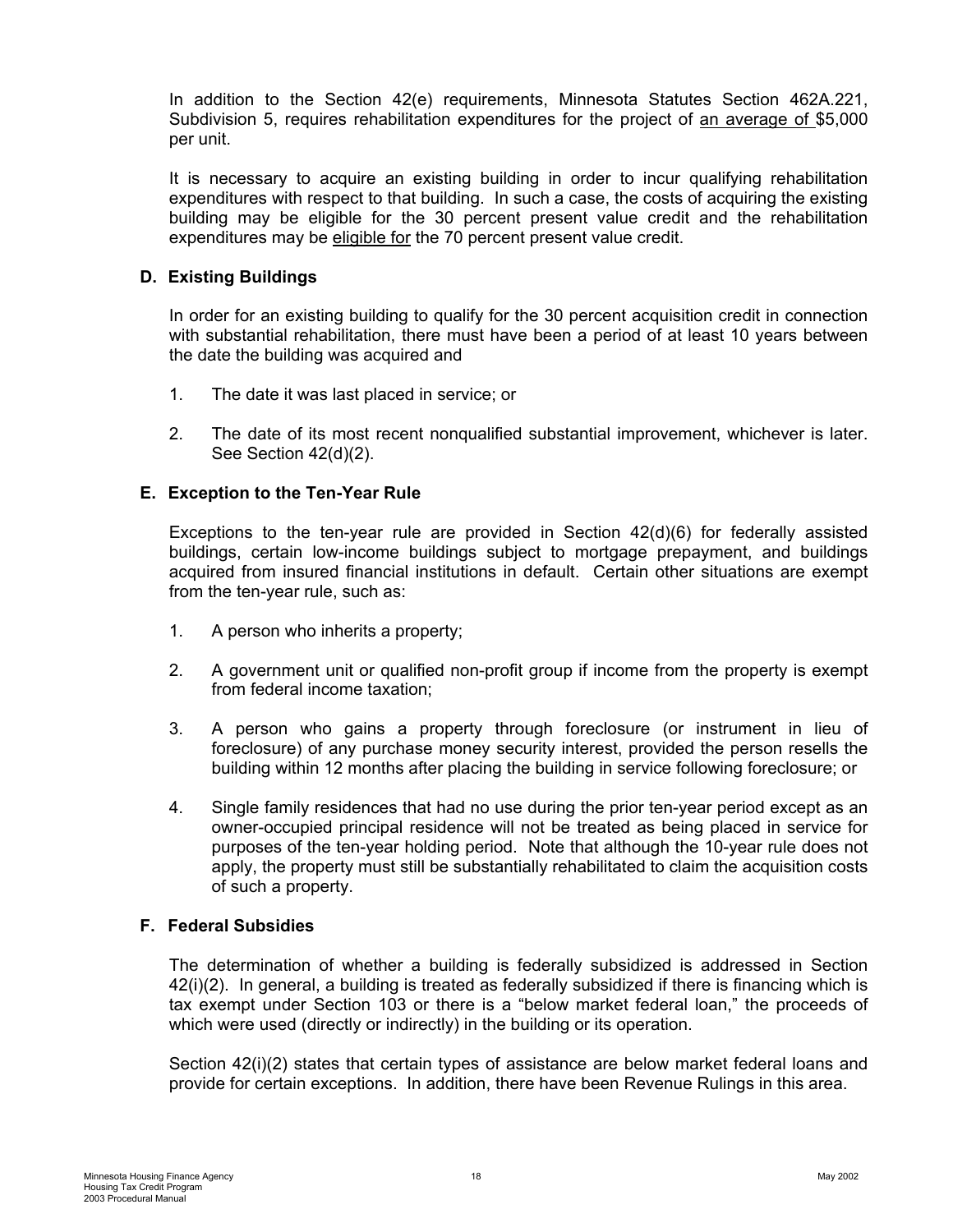<span id="page-21-0"></span>HOME Investment Partnership Program (HOME) or the Native American Housing Assistance and Self-Determination Act (NAHASDA) of 1996 dollars are not considered a federal subsidy as long as at least 40 percent of the units in the proposed property are occupied by individuals whose income is 50 percent or less of area median gross income (AMGI). In high cost areas, at least 20 percent of the units in the proposed property must be occupied by individuals whose income is 50 percent or less or area median gross income (AMGI).

Assistance derived from federal grants such as HODAG or UDAG will not be treated as a federal subsidy, but must be subtracted from the qualifying basis.

Section 8 rental "voucher" subsidies and funds received through the Community Development Block Grant Program (CDBG) are not considered federal subsidies.

Under the Federal Home Finance Board (FHFB) Affordable Housing Program, established in 1989, Federal Home Loan Banks are able to make subsidized advances to member banks that are in turn to be used for affordable housing projects in its area. The Treasury Department has ruled that for tax credit purposes, loans provided by the FHFB will not be considered as federal loans. Thus a FHFB below-market rate loan with an interest rate lower than the Applicable Federal Rate (AFR) will be eligible for the 70 percent tax credit percentage rate for new construction or rehabilitation expenditures rather than the 30 percent rate.

Rural Development (RD) Section 515 loans are considered a federal subsidy.

Federal grants are excluded from basis in determining the amount of credit, but do not otherwise affect the availability or amount of the credit.

Owners of a property receiving a federal subsidy have the option of treating the subsidy amount as if it were a federal grant and deducting the amount of the subsidy from the qualified basis or costs against which the amount of the credit is calculated.

Any type of tax-exempt financing provided by state or local governments where the interest is exempt from Federal taxation under the Internal Revenue Code, is also considered a federal subsidy.

#### **G. Review of Federally Assisted Projects**

MHFA will review those projects using RD Section 515 Rural Housing Loan funds in accordance with RD Instruction 1944-E Exhibit A-10. No application will be reviewed without the inclusion of a RD Form AD-622, Notice of Pre-application Review Action. It is the responsibility of the applicant to provide MHFA with any additional information or clarification of funding sources as may be necessary. Prior to issuance of the IRS Form 8609, the applicant must submit to MHFA a copy of RD Form 1944-51, Multiple Family Housing Obligation-Fund Analysis. This form will be used in the determination of the final allocation of tax credits to a project.

#### **H. Federal Subsidy Layering Review**

Section 911 of the Housing and Community Development Act of 1992 requires that specific procedures be followed for subsidy laying review when tax credits and HUD assistance are combined in a single project. Sponsors of projects that combine HUD assistance and tax credits should be aware that subsidy layering review must be completed for their projects,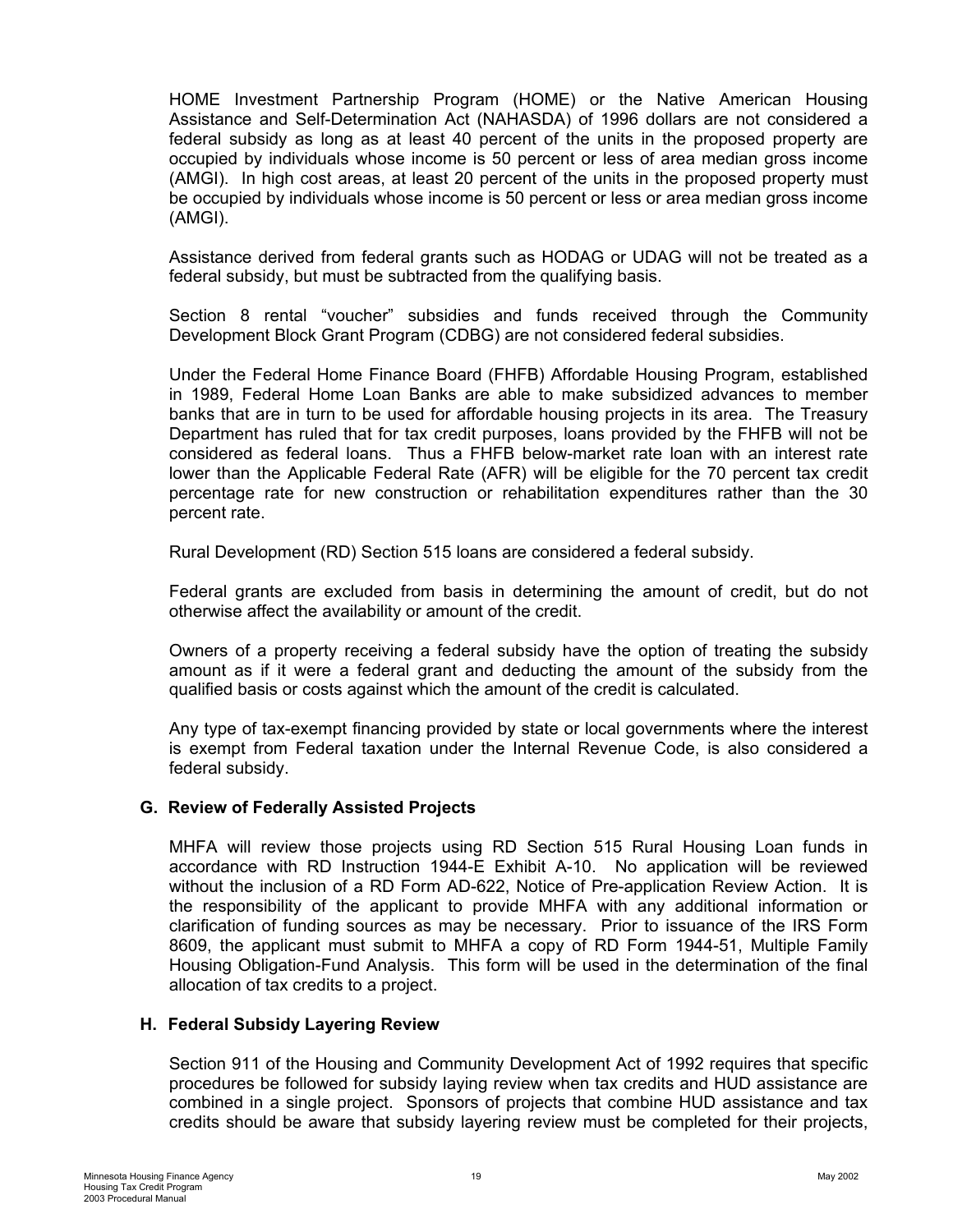<span id="page-22-0"></span>and should contact MHFA to receive additional information prior to submitting their application.

Suballocators are responsible for assuring that subsidy layering reviews are completed for developments within their jurisdiction where they are the tax credit allocating agency.

Subsidy layering review is required for the following programs, but not limited to: Metropolitan Housing Opportunity Program (MHOP), U.S. Housing and Urban Development (HUD) Insurance and Section 8 project-based rental assistance, etc. At a minimum the following documents must be submitted:

- 1. Rental Housing Project Income analysis and appraisal, signed and dated by HUD (Form 2264a);
- 2. A line item sources and uses statement;
- 3. Partnership (Syndication) Agreement, spelling out the equity contributions and dates of disbursement; and
- 4. Copy of Multifamily Housing Application Form.

#### **I. Project Eligibility**

The purpose of the housing tax credit is to assure that a sufficient number of rental units are available on an affordable basis to low income persons. Applicants should be cautioned that this set aside represents the minimum number of units that must meet both rent and income restrictions to qualify for tax credits for each year of the credit period. A development must, for a specific period of time, meet one of the following minimum tests:

20/50 Test:

To meet the 20/50 Test, a minimum of 20 percent of the residential units must be both rent restricted and occupied by individuals whose income is 50 percent or less of area median gross income (AMGI) (as established for different geographical areas by the U.S. Department of Housing and Urban Development) adjusted for family size.

Or

40/60 Test:

To meet the 40/60 Test, a minimum 40 percent of the residential units must be both rent restricted and occupied by individuals whose income is 60 percent or less of AMGI adjusted for family size.

Once made, the choice between the 20 percent at 50 percent formulation and the 40 percent at 60 percent formulation is irrevocable.

Note: The actual number of restricted units within the project must be consistent with the initial applicable fraction selected at the time of reservation.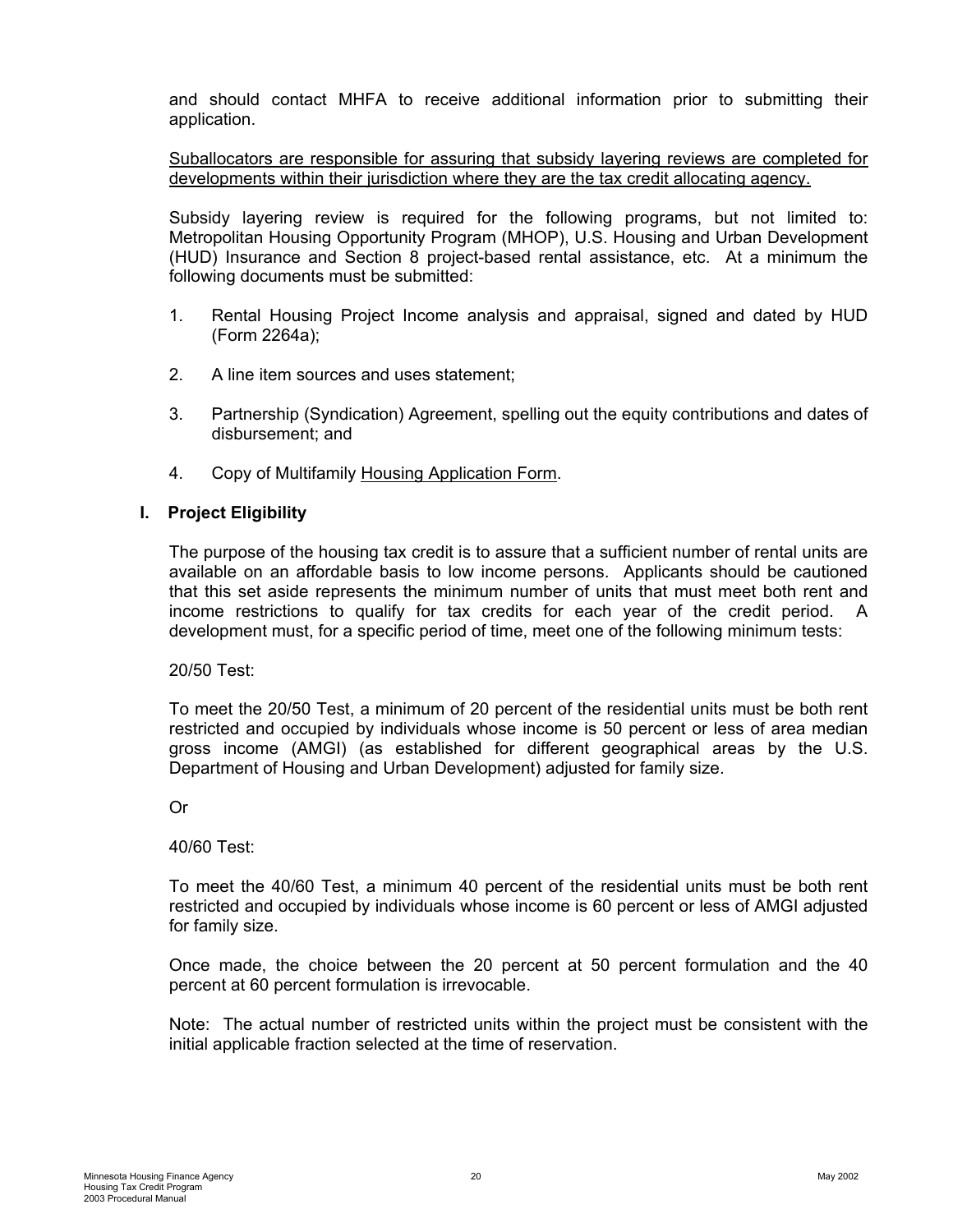#### <span id="page-23-0"></span>**J. Affordable Rents**

The rent restrictions for the units are governed by Section 42 and regulations, rulings and other announcements by the IRS. The following summary is not intended to be comprehensive. A violation of the tenant income or rental restrictions in Section 42 may result in project ineligibility or a reduction in basis and/or credit amount.

Rent Restriction: For a unit to count as a low-income unit, the gross rent may not exceed 30 percent of the imputed tenant income limitation. The imputed income limitation applicable to a unit equals the permissible income limitations that would apply if the number of individuals occupying the unit were:

- 1. One individual in the case of a studio apartment; and
- 2. 1.5 individuals per bedrooms in the case of a unit with one or more separate bedrooms.

Therefore, the rent restrictions applicable to a low-income unit is determined by which test is elected and how many bedrooms are contained in the unit. Current income limits, as derived from the Department of Housing and Urban Development, for Minnesota counties are described in the *Rent and Income Limit Reference*.

For tax credit compliance purposes, "gross rent" means all payments by the tenant, including non-optional charges and payments for utilities other than telephone and cable. If the tenant pays utilities directly, the maximum rent that can be paid to the landlord is reduced by a utility allowance determined in accordance with rules under Section 8 of the U.S. Housing Act of 1937 (Section 8). IRS Regulations (Section 1.42-10 Utility Allowance) provide that a building owner must apply Rural Development (RD) utility allowances to any rent-restricted unit in a building where either the building or any tenant receives RHA housing assistance. For a building that is neither HUD nor RD assisted, the building owner may use either the applicable Public Housing Authority (PHA) utility allowance or the owner may obtain a letter from the local utility company providing the estimated cost of that utility for each unit of building with both HUD and RD assistance. Utility allowances must be updated at least annually.

Federal, state and local rental assistance payments (such as Section 8 payments) made on behalf of the tenant are not included in gross rent.

Additional rent restrictions may apply if the award of tax credits was made based on such additional restrictions.

#### **K. Tenant Eligibility**

To be a low income unit for purposes of determining the qualified basis, the tenant must have income at or below 50 percent of AMGI if the 20/50 Test is elected, or 60 percent of AMGI if the 40/60 Test if elected. The unit must be rent restricted as set forth above, and the unit must be suitable for occupancy.

The combined household income of all tenants occupying a tax credit eligible unit must be less than or equal to the elected income requirements as shown on *Rent and Income Limits*. Median income for non-metro counties is the higher of the statewide non-metro median or county median income.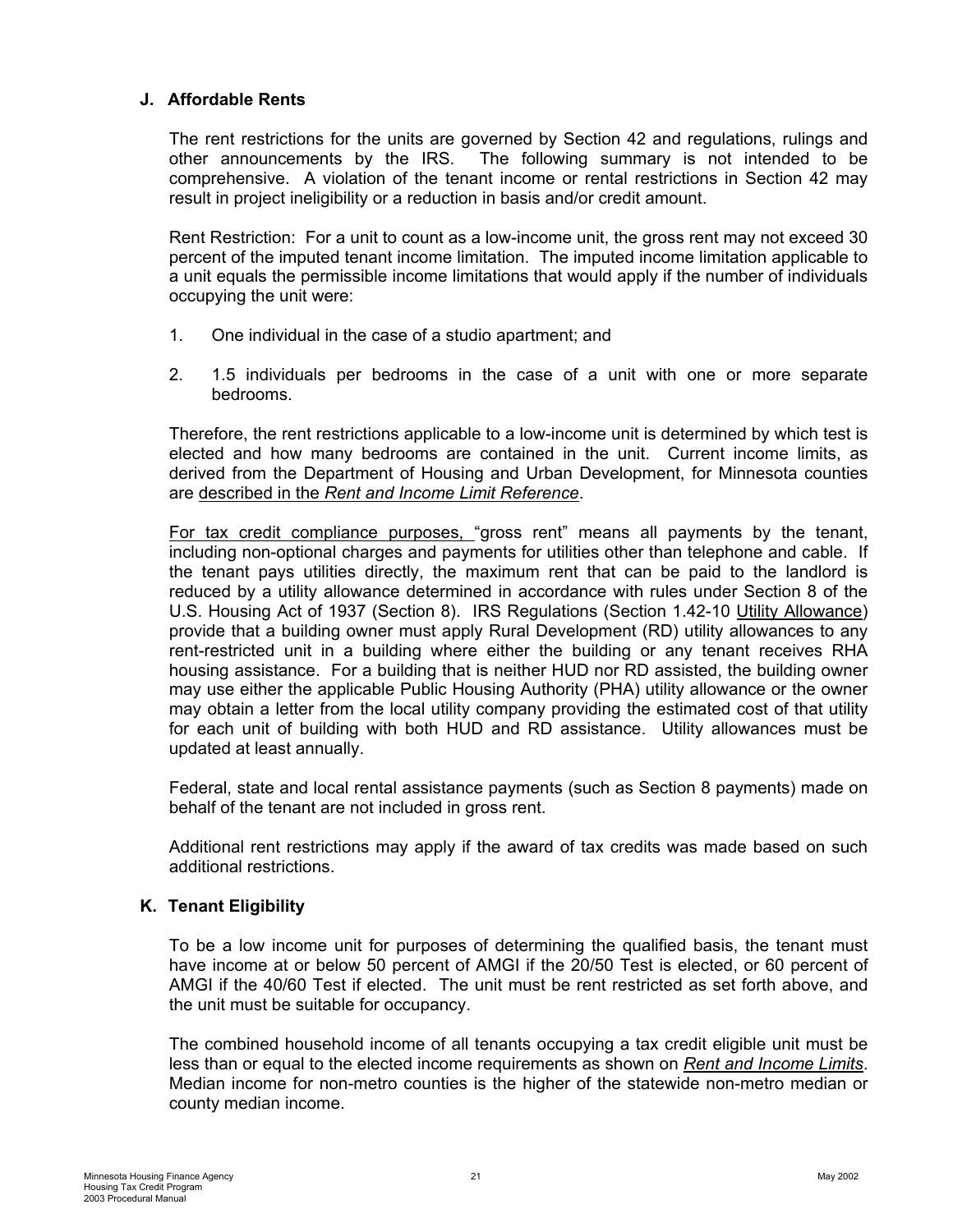<span id="page-24-0"></span>Units are not eligible for tax credits if they are occupied entirely by full-time students. Exceptions to this rule are:

- 1. Married students filing a joint income tax return.
- 2. Students who are Minnesota Families Investment Program (MFIP) recipients or single parents and their children, as long as neither parent nor children are dependents of another individual.
- 3. Students enrolled in a job training program under the Job Training Partnership Act or a similar federal, state or local program or receiving assistance under Title IV of the Social Security Act.

#### **L. Eligible Basis**

In general, the eligible basis of a building is equal to the building's adjusted basis for acquisition, rehabilitation or construction costs for the entire building, subject to certain conditions and modifications set forth in Section 42(d). As a general rule, the adjusted basis rules of Code Section 1016 apply, with the exception that no adjustments are made for depreciation. Some of the special provisions for determining eligible basis under Section 42(d) are:

The eligible basis may be increased for new buildings and substantial rehabilitation to existing buildings that are located in designated qualified census tracts, (QCT) and difficult development areas (DDA).

The cost of the non-low income residential units in a building is included in eligible basis only if the quality of these units does not exceed the average quality of the low-income units. If the cost of a non-low income unit exceeds the cost of a low-income unit (using the average cost per square foot and assuming the same size) by more than 15 percent, the entire cost of the non-low income unit must be excluded from the building's eligible basis. If the excess cost is not more than 15 percent, the owner may make an election to exclude only the excess cost of the non-low income unit(s) from eligible basis.

The cost of depreciable property used in common areas or provided as comparable amenities to all residential units (e.g., carpeting and appliances) is included in determining eligible basis. The cost of tenant facilities (e.g., parking, garages, swimming pools) may be included in eligible basis if there is no separate charge for use of the facilities and they are available to all tenants in the project.

The cost of a community service facility is included in basis only if the building is located in a qualified census tract. The eligible basis of that facility must not exceed 10 percent of the total eligible basis in the project. All community service facilities that are part of the same qualified low-income housing project shall be treated as one facility. A community service facility is defined as a facility that is part of the qualified low-income housing project designed to serve primarily individuals including tenants and non-tenants whose income is 60 percent or less of area median income. **Only limited guidance has been issued by the IRS regarding these changes. The MHFA Housing Tax Credit procedures have been modified to conform with the new laws based upon the limited guidance received from the IRS. However, no assurances can be given that additional IRS guidance will not require further adjustments to the QAP and additional reviews of developments.**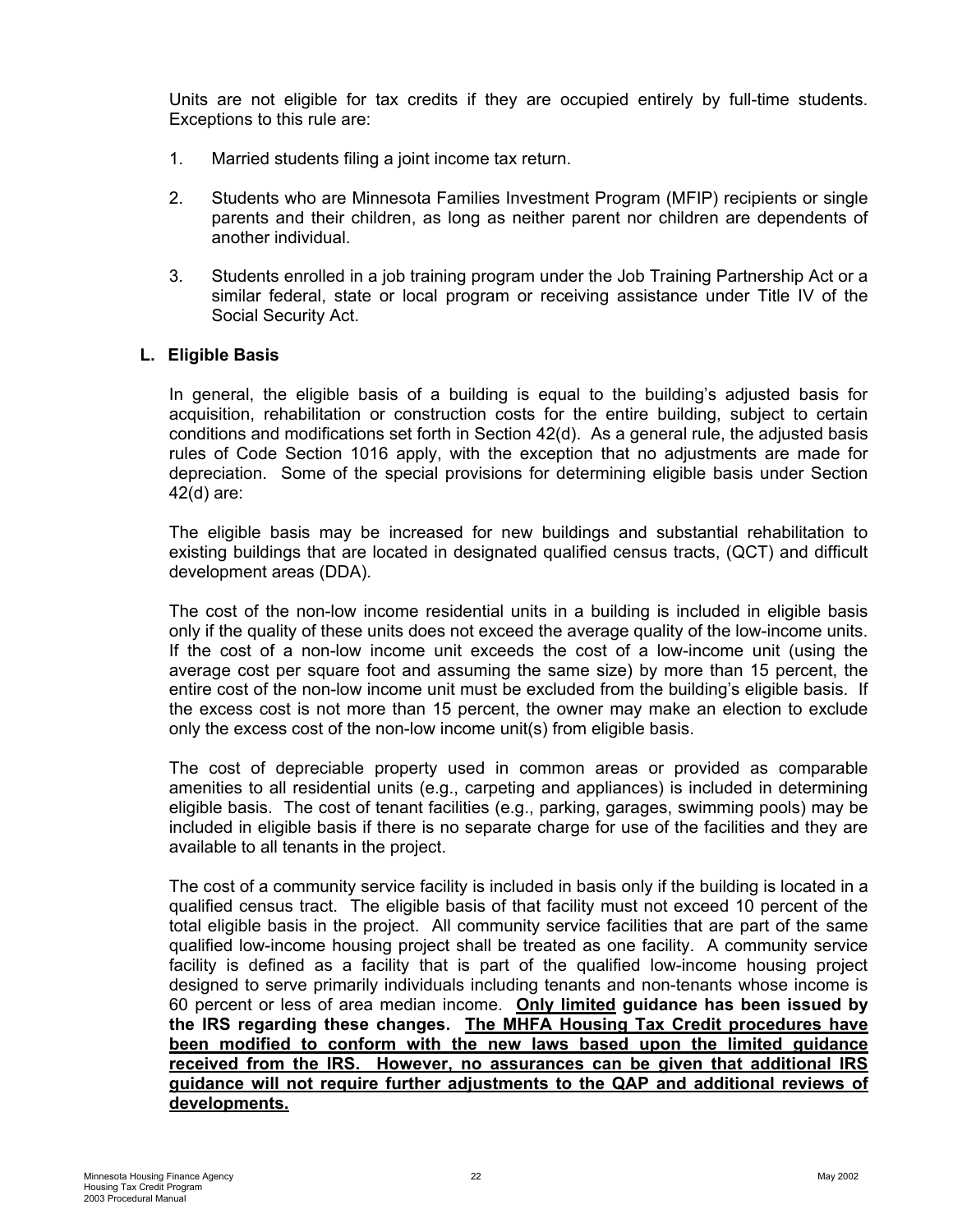<span id="page-25-0"></span>Eligible basis is reduced by federal grants, residential rental units that are above the average quality standard of the low-income units, historic rehabilitation credits, and nonresidential rental property. Buildings located in areas designated as a QCT or DDA may be eligible for an increase in allowable basis.

#### **M. Qualified Basis**

Qualified basis is the portion of the eligible basis applicable to low income housing units in a building. Qualified basis is the product of a project's eligible basis multiplied by the applicable fraction.

#### **N. Applicable Fraction**

The applicable fraction is the lesser of:

- 1. The unit fraction, which is the number of low-income units in a building divided by the total number of residential rental units; or
- 2. The floor space fraction is the total floor space of the low-income units in the building divided by the total floor space of the residential rental units in the building.

A full time resident manager's unit is not considered a residential unit and must not be included in the numerator or denominator for calculating the applicable fraction.

Throughout the planning, construction and placed in service periods, the applicable fraction has different nuances. At initial application and at carryover, the **"estimated project applicable fraction"** will be used. It is an approximate goal that the developer is striving to attain. It is calculated by project in order to obtain a rough estimate of the percentage of eligible units and square footage needed and an estimate of the total amount of tax credits necessary for a particular project.

At the time that the placed in service application for 8609 is made, the **"targeted applicable fraction" for each building** is calculated. The targeted applicable fraction is determined on a building-by-building basis. Each building in a multiple building development could have a different applicable fraction. Because the estimated project applicable fraction is approximate, the targeted applicable fraction calculated by building will frequently differ unless the project has a 100 percent applicable fraction. The targeted applicable fraction is also listed as part of the extended use criteria in the *Declaration of Land Use Restrictive Covenants*, which is recorded and remains with the property.

#### **O. Economically Integrated Projects**

Projects under common ownership and management that have tax credit units and market rate units are termed economically integrated projects. These projects receive priority points for selection. (See Selection Priority #6, *Self Scoring Worksheet*.) In an economically integrated project each building must have an applicable fraction of less than 100 percent. Unless otherwise approved by MHFA, all buildings must be expected to have comparable applicable fractions with necessary variations due to building size. The number of tax credit units will be determined by the developer. A complete application for the entire project will be necessary at the time of application. HTC selection points will generally be based upon the characteristics of only the tax credit units, with the exception of economic integration points.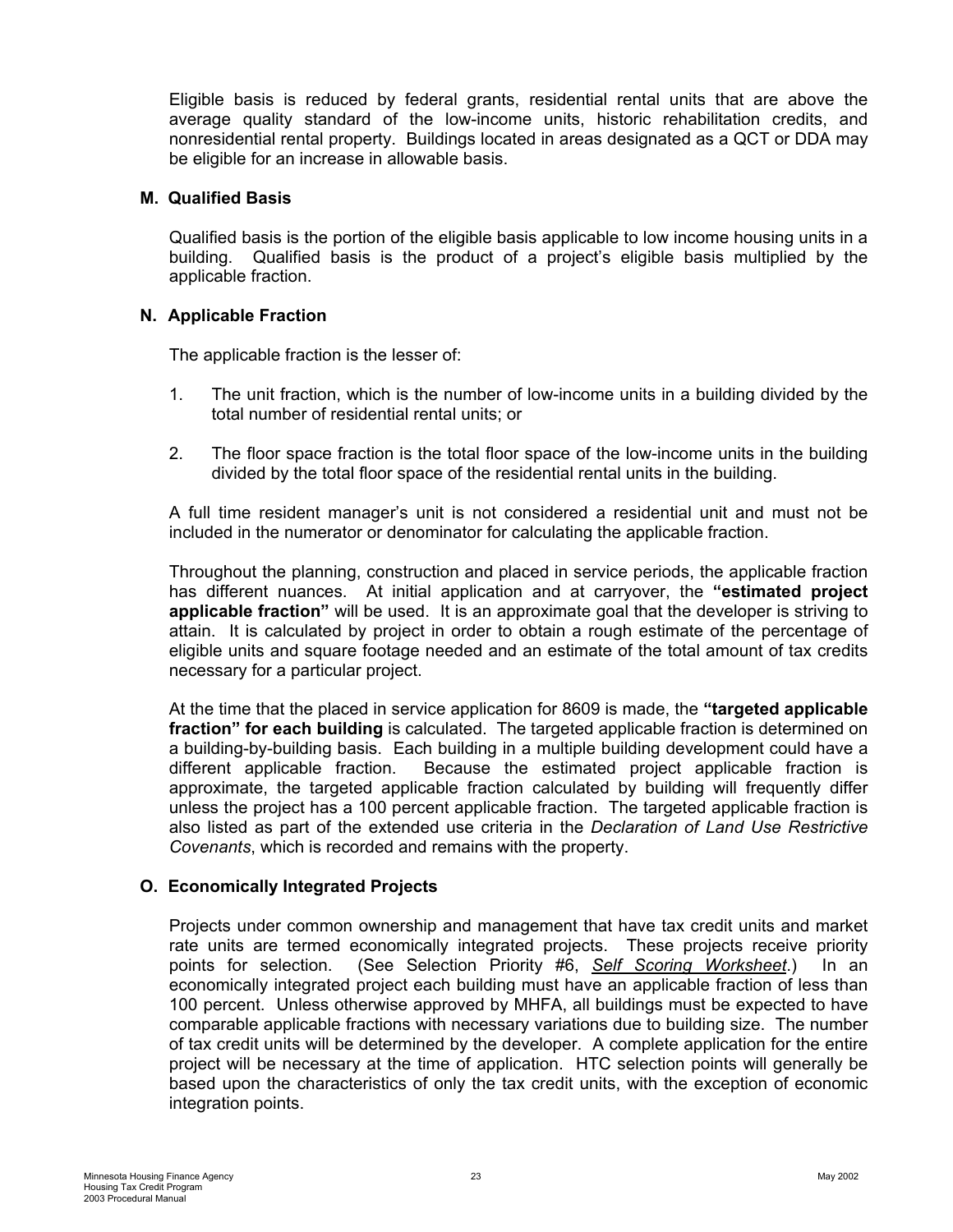<span id="page-26-0"></span>**Note: The actual number of restricted units within the project must be consistent from selection, through carryover and to approval of an 8609.** 

#### **P. Annual Credit Amount**

The tax credit is available each year for 10 years. The amount of tax credit awarded is based on the Qualified Basis multiplied by the applicable percentage. However, Section 42(m)(2) requires MHFA to limit the amount of credit to the amount necessary to assure project feasibility under rules established by the IRS. Therefore, the actual amount of tax credits awarded could be less than the maximum allowable if the analysis reveals the project would still be feasible with fewer tax credits.

The IRS publishes the applicable percentages on a monthly basis. These figures are used to calculate the maximum allowable annual credit amount for which the project will be eligible. (Also see Section V.B.)

#### **Q. Declaration of Land Use Restrictive Covenants**

Prior to an allocation of Section 42 tax credits, a project will be subject to a *Declaration of Land Use Restrictive Covenants* (Declaration) between the owner and MHFA through which the owner commits the building(s) to low income use for an extended use period of at least 15 years after the conclusion of the 15-year compliance period (a total of 30 years).

The Declaration terminates upon: (a) foreclosure of the building (or deed in lieu of foreclosure); or (b) during the extended use period, upon failure of MHFA to find a purchaser by the end of one year after a request by the owner to the MHFA to find a purchaser for the low income portion of the building, at a statutory minimum purchase price, unless the owner has waived it's right to exercise their option. For a period of three years after termination of the Declaration, the owner may not evict existing low income tenants (other than for good cause) and may not increase the gross rent of low income units.

The Declaration must be recorded as a restrictive covenant and submitted to the MHFA prior to MHFA issuing the allocation 42(h)(6), and will set forth the commitments made by the owner to the MHFA in obtaining points including any additional rent restrictions and occupancy requirements placed upon the building at the time of reservation.

Non-compliance with these additional conditions will result in a permanent ban on future allocations of tax credits for all parties involved.

#### **R. Ineligible Properties**

Life care facilities and manufactured housing parks are not eligible. Projects with buildings having four or fewer residential units must comply with 42(i)(3)(c).

Any building that receives Section 8 Moderate Rehabilitation Assistance at any time during the minimum 15-year compliance period is ineligible for tax credits. Projects that receive assistance under the Stewart B McKinney Homeless Assistance Act are eligible for tax credits, as provided in Section 42(c)(2)(B) of the Internal Revenue Code.

Acquisition and/or Substantial Rehabilitation projects with a pre-existing subsidy (any building substantially assisted, financed, or operated under HUD Section 8, Section 221(d)(3), (d)(4), Section 220, Section 8 existing, Moderate Rehabilitation, or the Section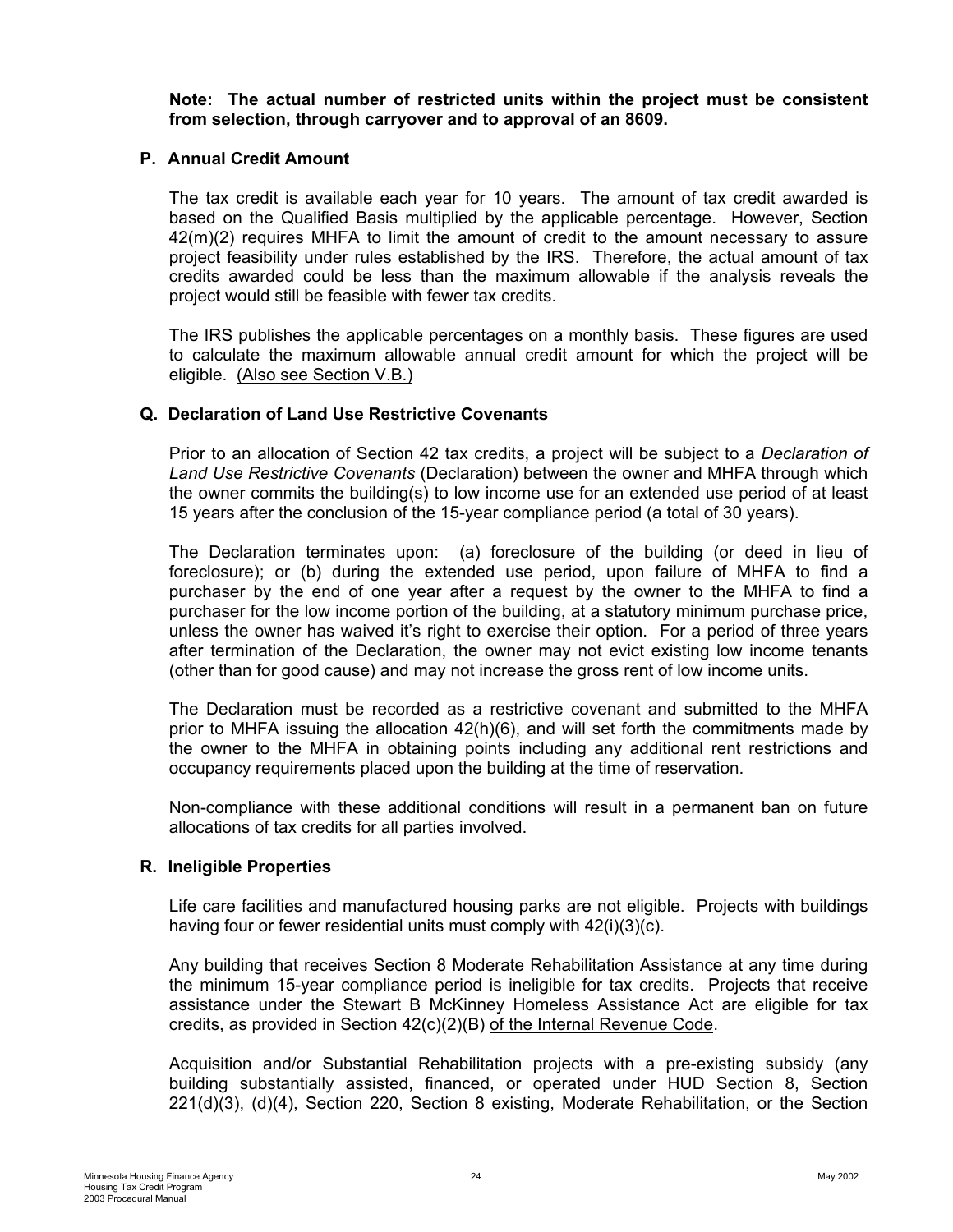<span id="page-27-0"></span>236 program or under the Farmer's Home Administration Section 515 program) will be eligible to apply for tax credits only under the following conditions:

- 1. It preserves assisted low income housing which, due to mortgage prepayments or expiring rental assistance, would convert to market rate use. This must be demonstrated to the satisfaction of MHFA; or
- 2. It has been demonstrated to the satisfaction of the MHFA that the building qualifies as a "troubled property." In order to qualify as such, a responsible official of a governmental lender, such as MHFA, HUD, or RD, must provide a written explanation and documentation that the property is troubled. Generally, the property must be in default or foreclosure.

#### **S. Passive Loss Restrictions**

There is a limit on the amount of credit any individual may effectively use due to passive loss restrictions and alternative minimum tax provisions. Consult your tax attorney or accountant for clarification of this regulation.

#### **T. State Volume Limits**

Each state is limited to the amount of tax credits it may allocate annually. Minnesota's 2003 per capita volume limit is expected to be approximately \$8,700,000.

Projects with tax-exempt bond financing, which are subject to a separate volume limitation, are not counted against the state volume limit. (See Article 9 of the *QAP* and Section IX. of the Manual for further details.)

#### **U. Recapture**

MHFA reserves the right to recapture tax credits from projects that do not provide evidence satisfactory to MHFA of progress toward completion of the project in accordance with the construction schedule provided at carryover or noncompliance with the terms of the allocation.

Part of the credit will also be recaptured if the qualified basis at the close of any year is less than the amount of such basis at the close of the preceding taxable year, or if the minimum number of qualified low-income units is not maintained for the complete extended use period.

#### **V. Market Review**

A comprehensive market review of the housing needs of low-income individuals in the area to be served by the project will be conducted by the MHFA at the developer's expense before the credit allocation is made.

# **W. Tenant Ownership**

The MHFA will review projects incorporating tenant ownership provisions in accordance with Sec. 42 (h)(6), IRS Revenue Ruling 95-49 and MHFA requirements. It is the responsibility of the applicant to provide MHFA with any additional information or clarification as may be necessary. MHFA requires that developments proposing an eventual tenant ownership component must have 100 percent of the development's units specified for this ownership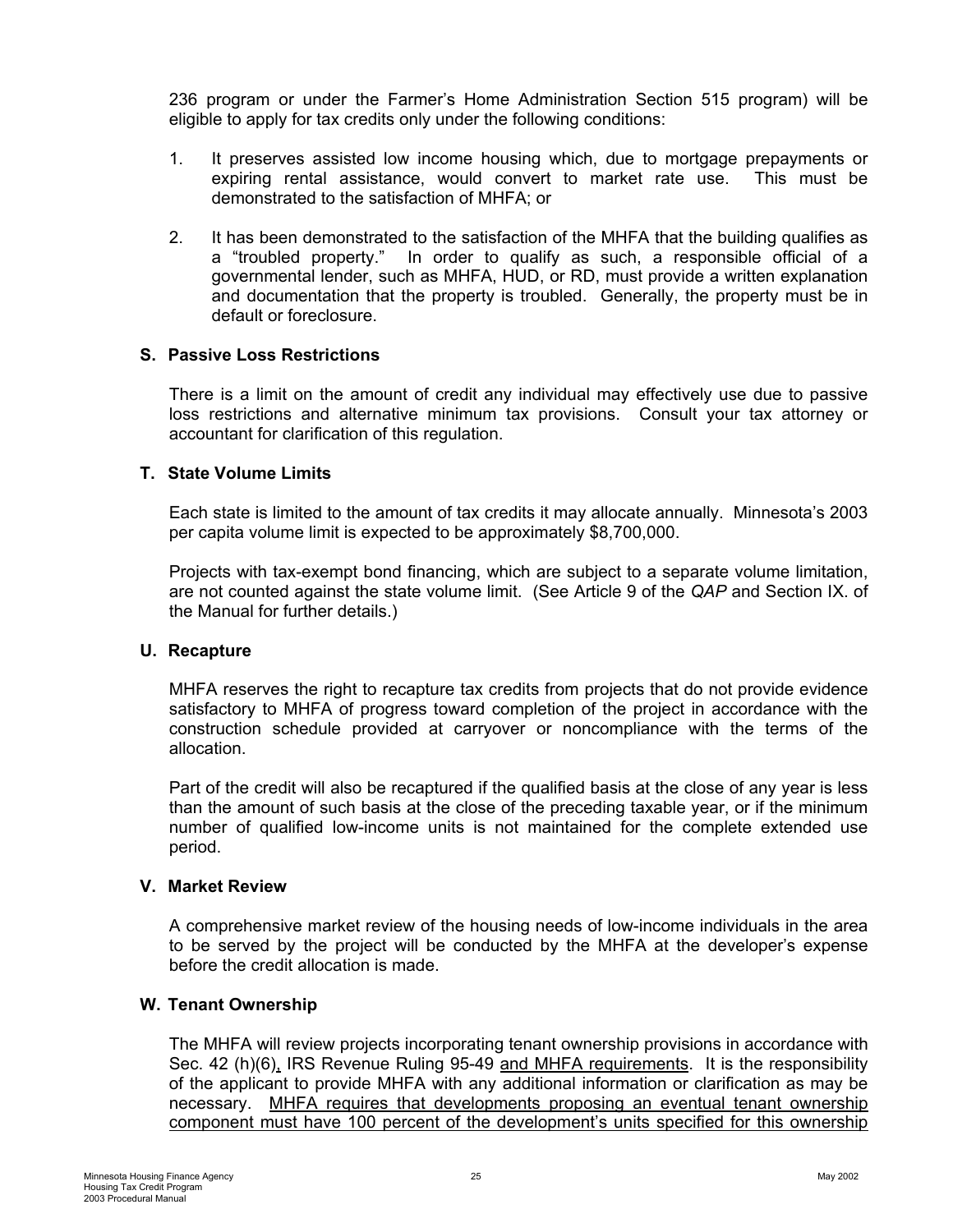<span id="page-28-0"></span>component. Developments proposing eventual tenant ownership for less than 100 percent of the units will not be considered for an allocation of tax credits. (See also Section VIII.A.22.)

#### **X. Fair Housing and Contract Compliance Policy**

It is the policy of the MHFA to administer and provide fair and equal housing opportunity in all Agency programs to ensure all residents of Minnesota of similar income levels in the same housing market area have equal access to Agency programs in a manner that affirmatively furthers fair housing. Further, it is the policy of MHFA to prohibit discrimination in the sale, rental, financing, or other services related to housing on the basis of race, color, creed, religion, national origin, sex, sexual orientation, marital status, status with regard to receipt of public assistance, disability, or familial status.

The Policy exists to assist all persons involved with MHFA financed programs in providing fair housing opportunities. The Policy applies to MHFA staff and everyone doing business with the Agency.

It is required that all MHFA programs are marketed affirmatively using specific steps for each program. These steps include but are not limited to:

- 1. Conducting public information forums and other outreach activities geared toward informing and encouraging participation of protected groups.
- 2. Marketing strategies that reach protected groups (groups of people that come under any of the categories on which bases discrimination is prohibited as mentioned in the opening paragraph) using conventional methods such as print and electronic media, as well as personal contact, mailings, and use of consultants or MHFA staff.
- 3. Reviewing federal, state and/or local fair housing guidelines periodically to ensure compliance.

Failure to comply with MHFA's fair housing policies, procedures or requirements will prompt Agency staff to report non-compliance matters to the MHFA Commissioner. Continued noncompliance may result in appropriate action by the Commissioner, including the imposition of up to 25 penalty points. (Refer to Section IV.F Unacceptable Practices.)

It is the policy of the MHFA to take affirmative action to provide equal opportunity in all of our programs and other endeavors. The Agency's goal is to achieve a client and recipient mix that is representative of the people who live in our state and our communities, so that all employment and contractual benefits that develop as a result of our programs will be shared by all residents of Minnesota. This policy applies to all Agency employees and everyone with whom we do business.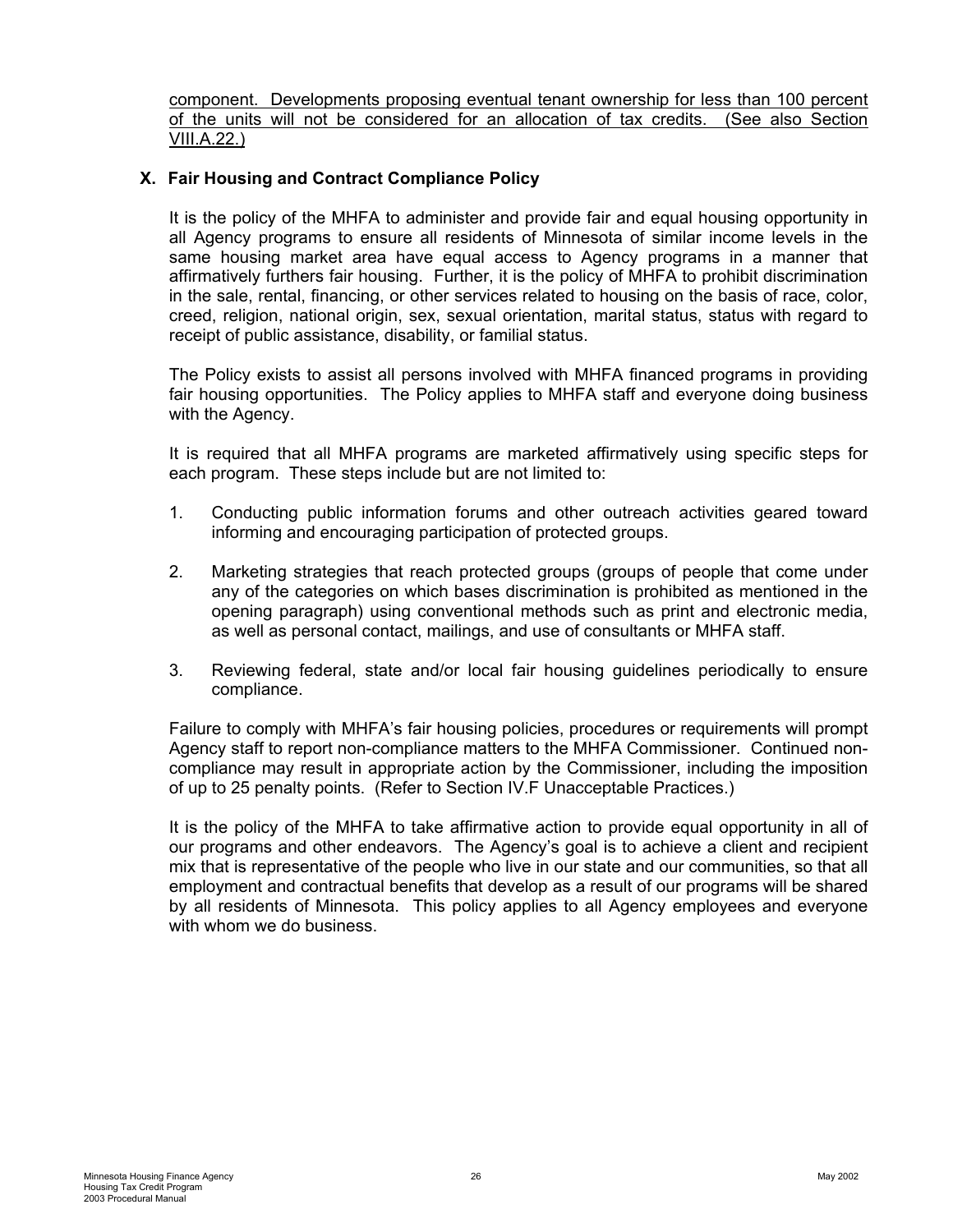#### <span id="page-29-0"></span>**VI. DEVELOPMENT STANDARDS**

All applications to the MHFA for Housing Tax Credits will be evaluated according to the following standards (Small projects, local redevelopment or revitalization projects, and projects developed in difficult-to-develop areas may be considered eligible for variances from these standards, if justified.):

#### **A. Project Cost Reasonableness**

MHFA will evaluate the costs of each proposed project in comparison to current comparable projects to determine whether the proposed costs are reasonable. The Agency will take into consideration unique characteristics of the project and its comparability to similar projects. MHFA will require additional documentation if the Agency feels the proposed costs are not comparable or reasonable. Current MHFA tax credit project comparables will continue to be the driving factor in approving project costs.

#### **B. Minimum Underwriting Standards for Amortizing Debt and Maintenance and Operating Expenses Benchmarks**

MHFA has established Minimum Underwriting Standards and Management and Operating Expenses (M&O) Benchmarks based upon MHFA's existing portfolio of developments and the recommended Best Practices for HTC Underwriting adopted by the National Council of State Housing Agencies (NCSHA) in 1998. These *MHFA Minimum Underwriting Standards* are described in the *Multifamily Housing Resource Application Guide Reference Materials*.

Comparisons will be made to M&O data available from MHFA's maintenance data based on comparable projects. Determinations on whether proposed budgets are reasonable will also be based upon MHFA's management, maintenance and operating experience. M&O numbers will be evaluated on an expense per room/per year basis, the M&O number will not include reserves, taxes and other tax assessments.

MHFA requires all first mortgage lenders to use minimum underwriting standards including; maintenance and operating expense estimates, which are not less than the benchmarks contained in *Maintenance and Operating Expense Review & Underwriting Certification (HTC 29)* in their underwriting calculations. Written lender certification and supporting documentation is required.

#### **C. Eligible Basis Tax Credit Fees**

*Developer Fees*: Include developer overhead, developer processing fees, developer profit, and any other amounts received by the Developer. MHFA will limit the amount of developer fees for the purposes of calculating eligible basis to determine the amount of tax credit. The developer fee is calculated by the MHFA as follows:

Dollar amount of Developer Fee  $\div$  (TMC (Total Mortgageable Cost) – Dollar amount of developer fee).

In some instances, the developer may want to delegate some of the responsibilities to a third party, such as a processing agent or consultant. In such cases, the delegated responsibilities must be thoroughly understood by all parties involved and the fee paid to the third party shall be included as part of the developer fee. The limits are subject to MHFA review. The following limits will be used by MHFA: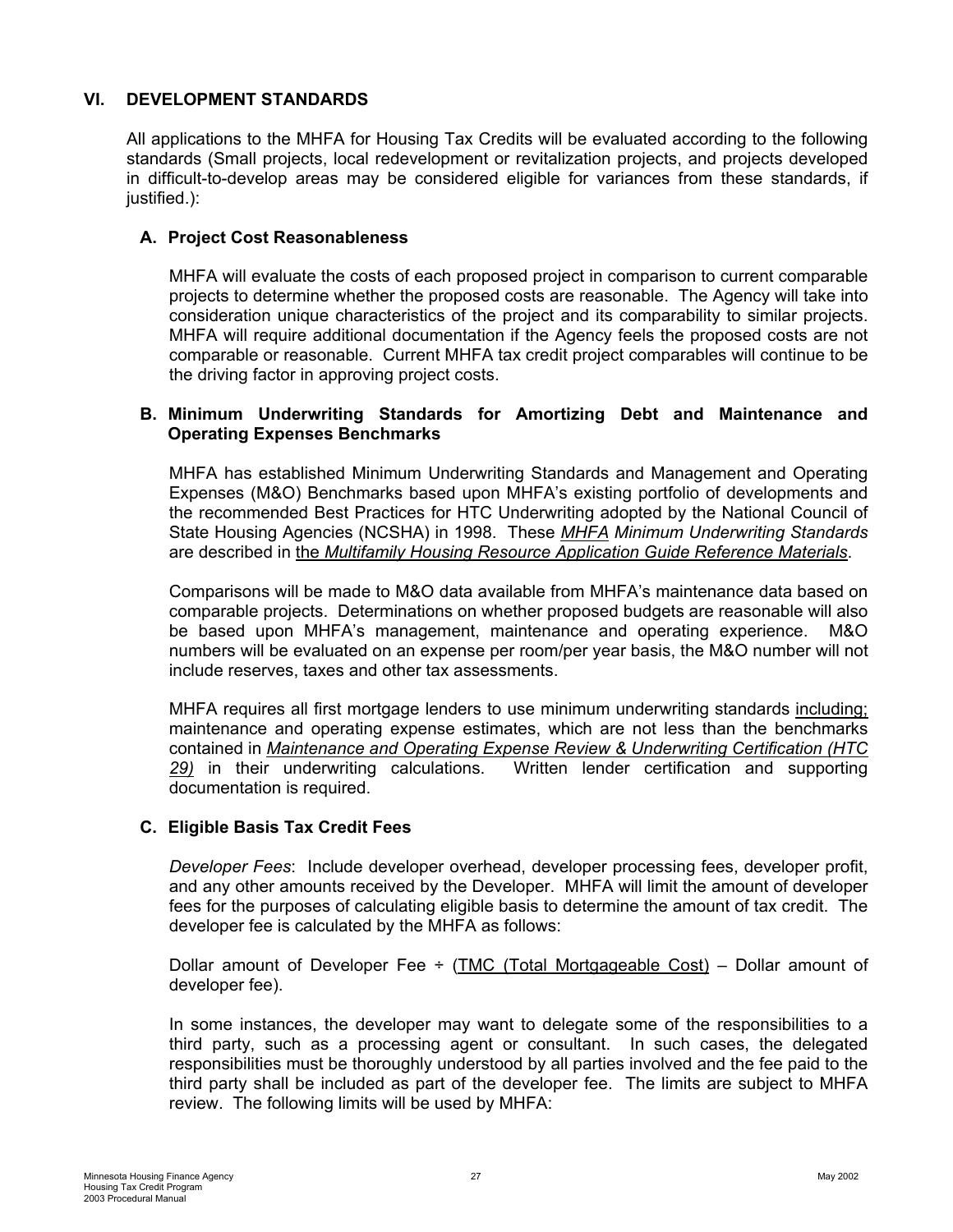|                                 | Development       | Maximum       |
|---------------------------------|-------------------|---------------|
| <b>Project Type</b>             | Limits            | Developer Fee |
| Rehabilitation                  | First 30 Units    | 15%           |
| Rehabilitation                  | Units 31 and over | 8%            |
| New Construction or Substantial | First 50 Units    | 15%           |
| Rehabilitation                  |                   |               |
| New Construction or Substantial | Units 51 and over | 8%            |
| Rehabilitation                  |                   |               |

*Total Mortgageable Cost –* The following is a partial listing of cost items that are mortgageable within total development costs:

- a. Construction costs, including material and labor costs for all residential structures site preparation, residential parking facilities and site improvements, demolition, general requirements, general contractor's overhead, and profit;
- b. Fees, including architectural design and construction administration, soils exploration, environmental analysis, survey, attorney, and other consultant fees, Low Income Housing Tax Credit Program syndication fees, developer's fees (subject to maximum amounts set by the Agency), reasonable marketing costs, and contractor's bond premium;
- c. Financing and carrying costs, including interest during construction, insurance, real estate taxes, Agency financing and inspection fees, title and recording costs, and where applicable, the Development Contingency fund;
- d. Land and improvements, building acquisition, subject to Agency property valuation policy;
- e. Development Cost Escrow (DCE);
- f. Furnishings and equipment; and
- g. Cost of providing Letters of Credit.

*Consultant Fees*: Consultant application processing fees will be included within the developer fee limitation and should not exceed 2 percent of total mortgageable costs. Syndication related consultant fees are not to be included in the eligible basis of the project.

*Net Construction Cost*: Construction costs and on-site work not including contractor profit, general requirements, and overhead. MHFA will limit the amount of contractor fees for the purpose of calculating eligible basis to determine the amount of tax credit.

*Contractor Profit*: The maximum contractor profit is 6 percent of net construction costs.

*General Requirements*: Items of costs to be considered in this allowance include: on-site supervision, signs, field office expenses, temporary sheds and toilets, temporary utilities, equipment rental, clean-up costs, rubbish removal, permits, watchmen's wages, material inspection and tests, all of the builder's insurance (except builder's risk), temporary walkways, fences, roads and other similar expenses. The maximum general requirements allowed is 6 percent of the net construction cost.

*Contractor Overhead*: The MHFA allows a contractor an overhead allowance based on a percentage of the net construction cost. The permitted maximum allowance is 2 percent.

It is possible to exceed expenses in one area, if other areas are not at their maximum. The MHFA will allow the collective balance of contractor profit, general requirements and contractor overhead to equal 14 percent.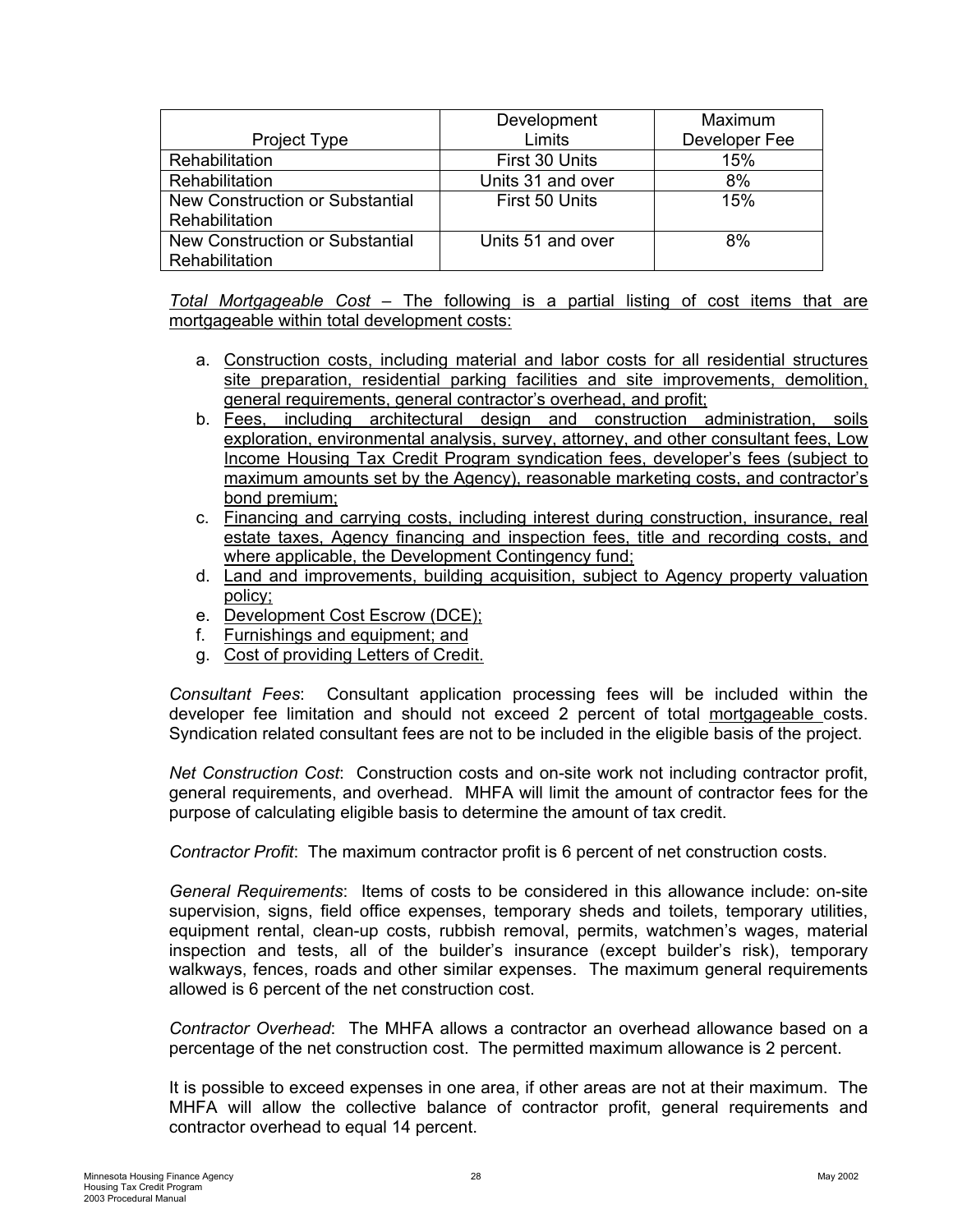<span id="page-31-0"></span>*Developer as Contractor*: When the developer and the contractor are the same entity, in addition to the fee limits stated above, the combined balance of developer fee, contractor profit, contractor overhead and general requirements may not exceed 20 percent of the total mortgageable cost.

#### **D. Reserves/Contingencies**

MHFA will require documentation of the amount and disposition of reserves/contingencies. If they revert back to the developer, general partner, or any ownership interest, MHFA will consider the reserves/contingencies as deferred developer fees and the above limits will apply. For letters of credit, bonds, etc., use the actual cost, not face value, when completing the Development Cost Section IV of the HTC application.

#### **E. Comparative Analysis**

Notwithstanding these Development Standards and the Selection Criteria within this manual and the QAP, each and every proposed project is analyzed on a comparative basis in a variety of categories to ensure the highest value for the tax credits awarded.

#### **F. Property Standard**

All newly constructed property must meet the Uniform Building Code, the National Standard Plumbing Code and the National Electrical Code Handbook. Rehabilitation projects should strive to meet these codes when reasonable. Projects containing facilities that are available to the general public must meet the Americans with Disabilities Act (ADA) requirements, and projects combining HTC with another federal source of funding must comply with Section 504 requirements.

In addition, the project must comply with the minimum required development features for family or elderly developments as specified in *Design Standards for HTC 2003*.

The owner and architect must certify compliance with all required MHFA HTC Design Standards and where points have been awarded that all the applicable standards and development features have been incorporated into the final working plans.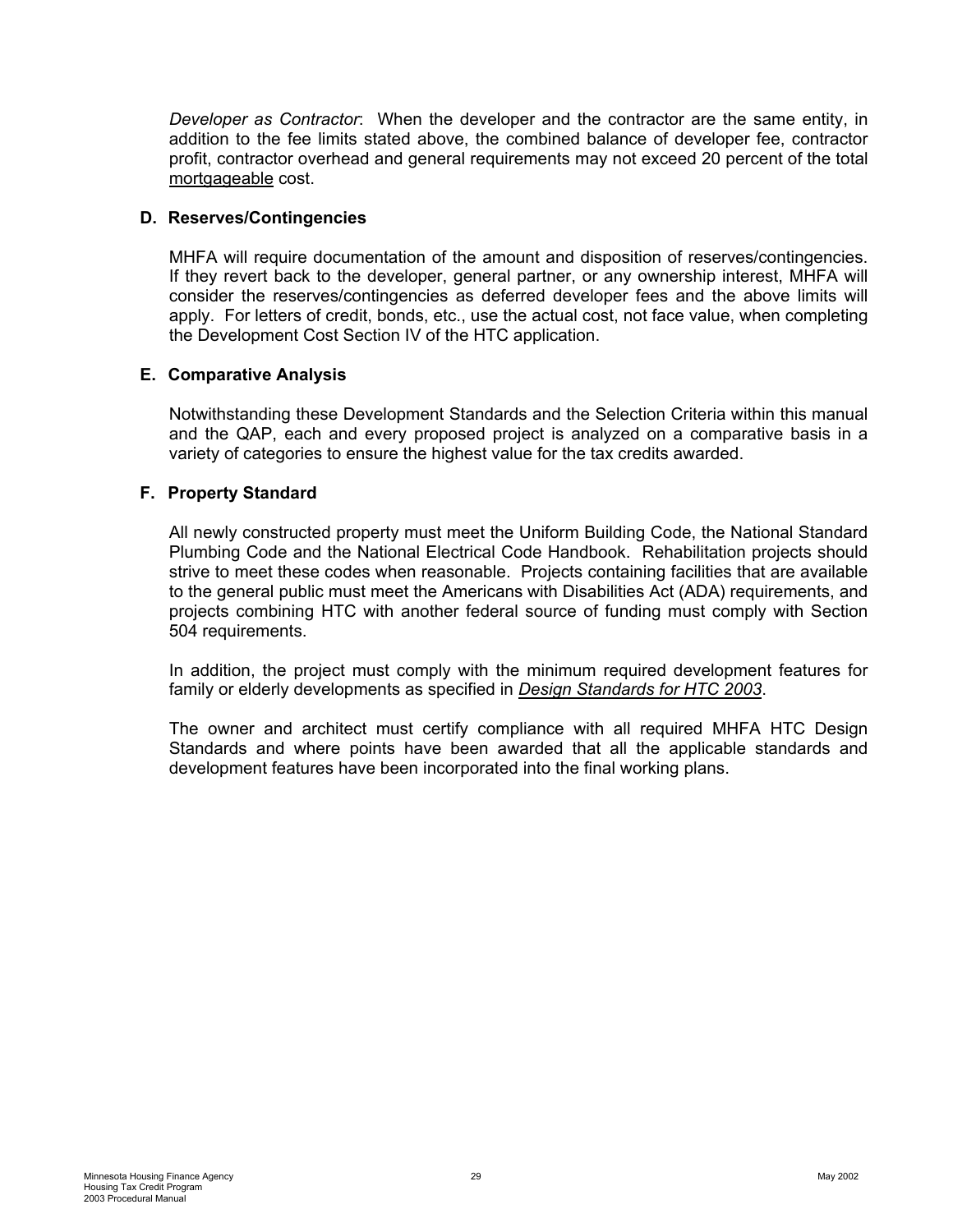#### <span id="page-32-0"></span>**VII. PROJECT SELECTION**

#### **A. First Round Application Requirements**

All applicants statewide must meet one of the threshold types for the first competition as required by Statute and defined in Article 6.2 of the *QAP*. Greater Minnesota projects should also refer to the sample *Threshold Letter* in the Reference Section of this manual for a suggested letter format relating to evidencing thresholds.

In the final competition, projects that previously received an allocation of tax credits will receive priority in accordance with the provisions of Article 6.4 of the *QAP*.

#### **B. Scoring**

To efficiently and effectively process the large quantity of applications submitted, MHFA will first rank proposals in accordance with the Selection Priorities and Preference Points *(Self Scoring Worksheet)* and, if necessary, Section VII.C. Tie Breakers, below. The highest ranking proposals based on the Selection Priorities and Preference Points will then be reviewed in accordance with the following Project Selection requirements described in D through J of this section. Lower ranking proposals will only be processed further if tax credit volume cap remains available after the higher ranking proposals are processed.

#### **C. Tie Breakers**

If two or more proposals have an equal number of points, the following will be used to determine selection:

- 1. First tie breaker will be the total number of points in preference priority criteria; if a tie still remains;
- 2. Second tie breaker, priority will be given to a project located in a city that has not received tax credits in the last two years; if a tie still remains;
- 3. Third tie breaker, priority will be given to a project with the lowest percentage of intermediary costs; if a tie still remains;
- 4. Fourth tie breaker will be by lot.

#### **D. Market Review**

MHFA will conduct a market review to determine the housing needs of low-income individuals in the area to be served by the project. MHFA will evaluate the completed HTC *Market Qualification Form*, the employment data from the Department of Economic Security, and in-house occupancy data to determine the marketability of the proposed project. For market consideration, applicants are responsible for providing evidence to document new employment in the community at the time of application. MHFA relies heavily on the applicant for current information regarding housing need and job/economic growth within city jurisdictions. The MHFA will contact the applicant if there is a question as to the marketability of the proposed projects. The applicant will be given an opportunity to adjust the unit mix and/or number of units and resubmit prior to the MHFA scoring of selection priority points.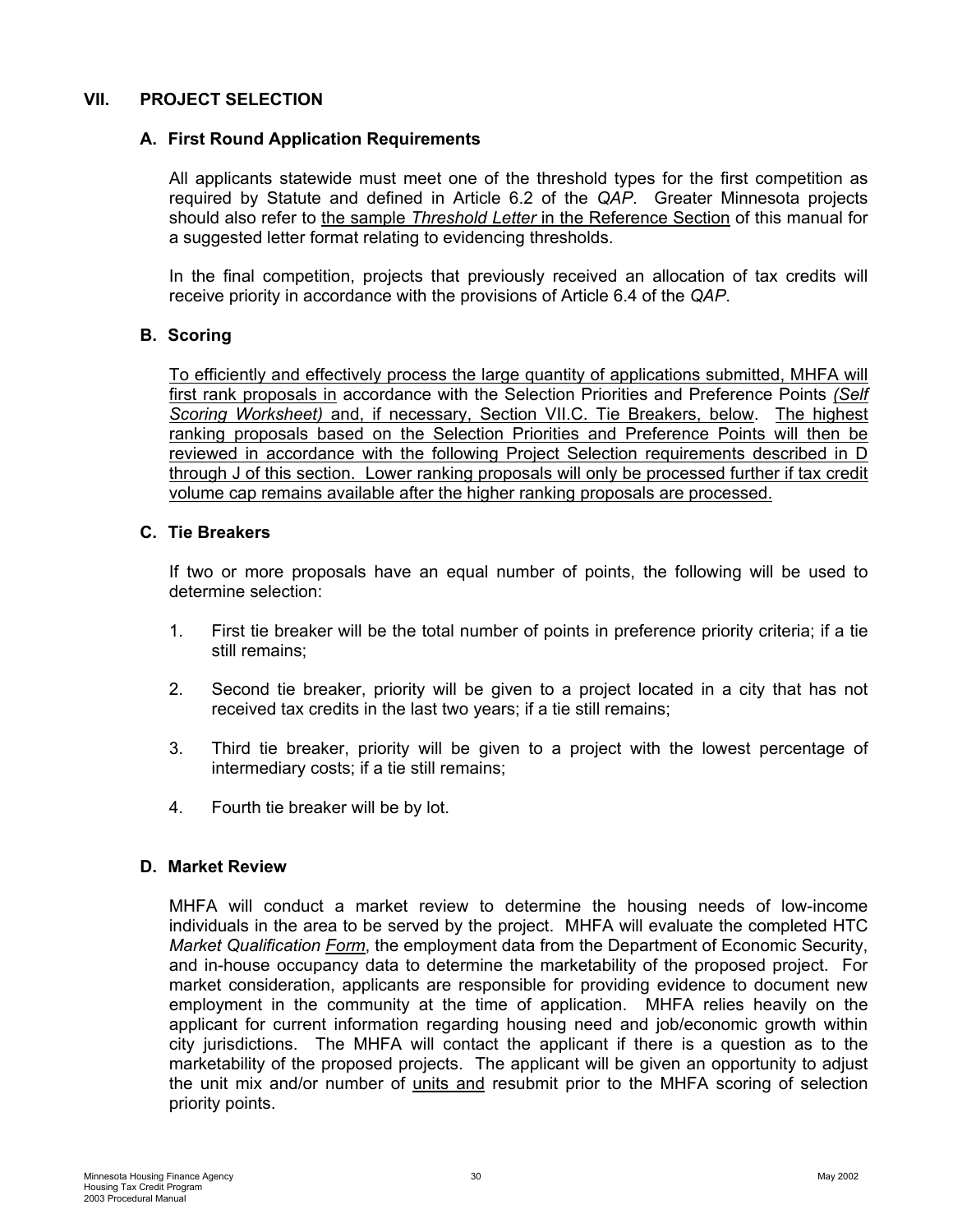<span id="page-33-0"></span>Proposed projects that do not appear marketable and do not modify their proposal will not receive further consideration in the current funding round.

#### **E. Design Review**

The applicant's architect must certify compliance with all the required development features outlined in the *Design Standards for HTC 2003* before the project will be scored and ranked. MHFA will review project costs based on comparability and reasonableness. MHFA may, as its sole discretion, reject applications that appear to have excessive project costs. (Also refer to Section VI.A. Project Cost Reasonableness).

#### **F. Development Team Review**

The MHFA will also consider the following factors when evaluating an application for a tax credit allocation.

- 1. The ability and capacity of the development team to proceed expeditiously to complete the proposed development.
- 2. The prior record of the development team in meeting MHFA and IRS reporting requirements.
- 3. The experience of the development team in developing and managing similar residential housing.

Proposed projects from applicants that do not appear to have the experience, capacity or ability will not receive further consideration in the current funding cycle.

#### **G. Site Review**

MHFA staff will conduct a site inspection for each project passing all the project selection requirements described in parts A through F for consistency with the principles of sound affordable housing development. Site inspections will be conducted to analyze physical characteristics, surrounding property and community, location of schools, shopping, public transportation, employment centers, community and housing service facilities, availability of utilities, water and sewage treatment facilities, and the suitability of the site for the proposed housing.

For purposes of the MHFA's investment in affordable housing, the principles are as follows:

- Linkage: Housing development should be part of a comprehensive community development effort that links housing, jobs, transportation, recreation, retail services, schools, social and other services.
- Jobs: Housing is part of the infrastructure necessary to sustain economic vitality. New housing should be located near jobs and in areas of job growth and should address housing needs of the local work force. Preference will be given to proposals that provide housing in communities with job and population growth.
- Land Use: Housing must be developed to maximize the adaptive reuse of existing buildings and the use of existing infrastructure, where financially feasible. In cases of new development, we must maximize the efficient use of land and infrastructure and minimize the loss of agricultural and green space.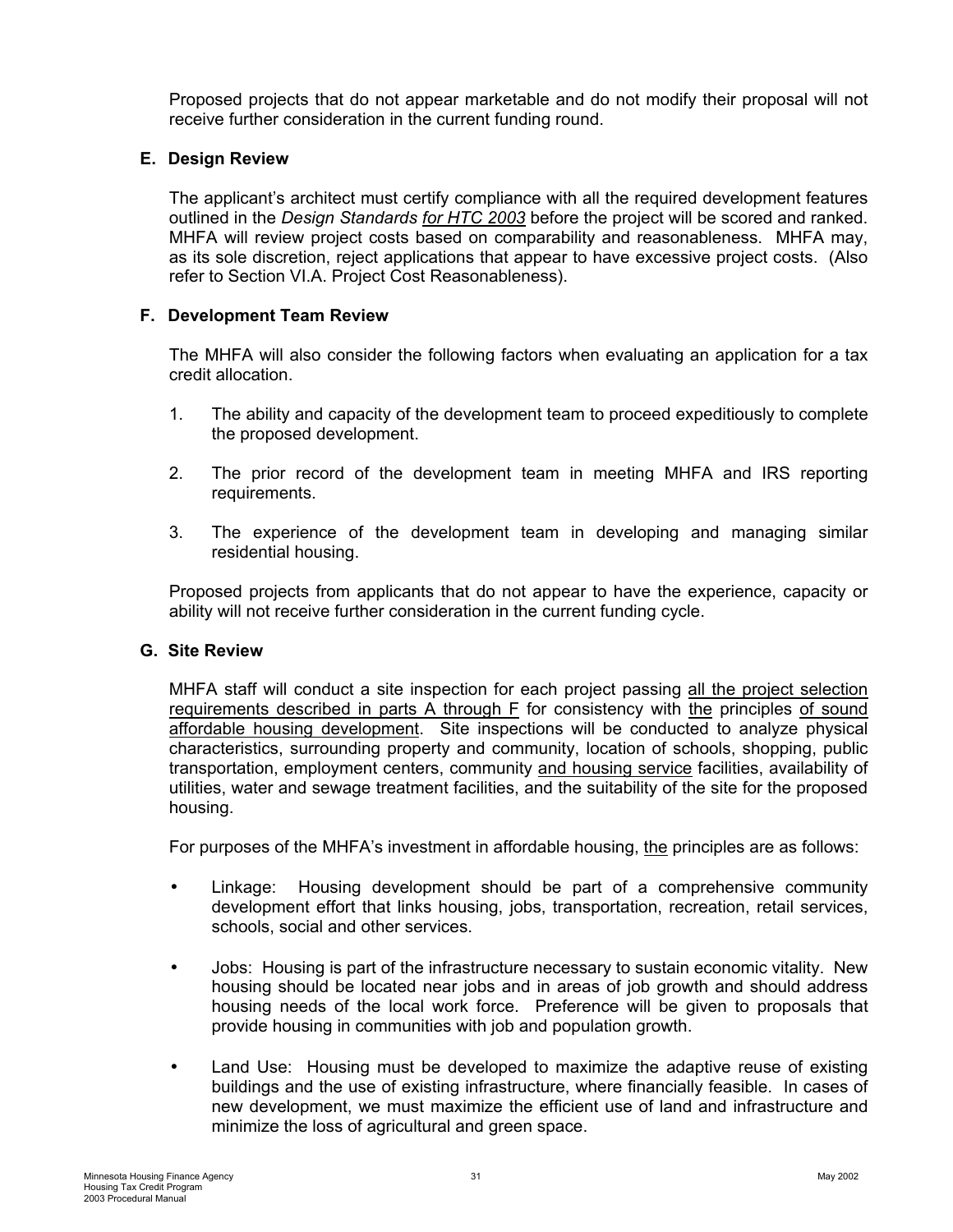<span id="page-34-0"></span>• Transportation: Housing must be developed near regional and interregional transportation corridors and transit ways.

The MHFA will consider, but is not limited to, the following environmental criteria when evaluating a proposed site.

- 1. Noise
- 2. Flood plains and wetlands
- 3. Site safety
- 4. Toxic and hazardous waste
- 5. Underground storage tanks
- 6. Asbestos

MHFA may, at its sole discretion, reject applications or recapture tax credits from projects that appear unsuitable for the housing proposed.

#### **H. Cooperatively Developed Plan:**

MHFA staff will review each proposal for clearly identified goals relating to the housing element of a "Cooperatively Developed Plan" consistent with the mission of MHFA. A Cooperatively Developed Plan is a plan that encompasses multiple affordable housing and services and/or economic related initiatives. City comprehensive plans alone do not qualify. Qualifying plans must have the input of the following entities:

- $\bullet$  city or county (or instrumentally thereof), or
- a regional unit of government,

#### and one or more of the following:

- neighborhood and/or community group,
- housing providers.
- funders.

Proposals are to be rated on the extent to which they incorporate clearly identified goals addressing one or more of the housing elements of a Cooperative Developed Plan.

#### **I. Maintenance and Operating Expense Review and Underwriting Certification**

MHFA has established *Minimum Underwriting Standards and Management and Operating Expense Benchmarks* (Also refer to Section VI.B Minimum Underwriting Standards for Amortizing Debt and Maintenance and Operating Expense Benchmarks) based upon MHFA's existing portfolio of developments and the recommended Best Practices for HTC Underwriting adopted by the National Council of State Housing Agencies (NSCHA) in 1998. These *Minimum Underwriting Standards* are described in the reference materials in the Multifamily Housing Resource Application Guide.

MHFA will evaluate the completed *Multifamily Housing Application* and Lender Certification contained in the *Maintenance and Operating Expense Review and Underwriting Certification Form* (HTC 29) to determine the underwriting criteria used to calculate amortizing debt including but not limited to vacancy rates, debt coverage ratios, construction contingencies, management and operating expenses, reserve accounts, and inflation factors.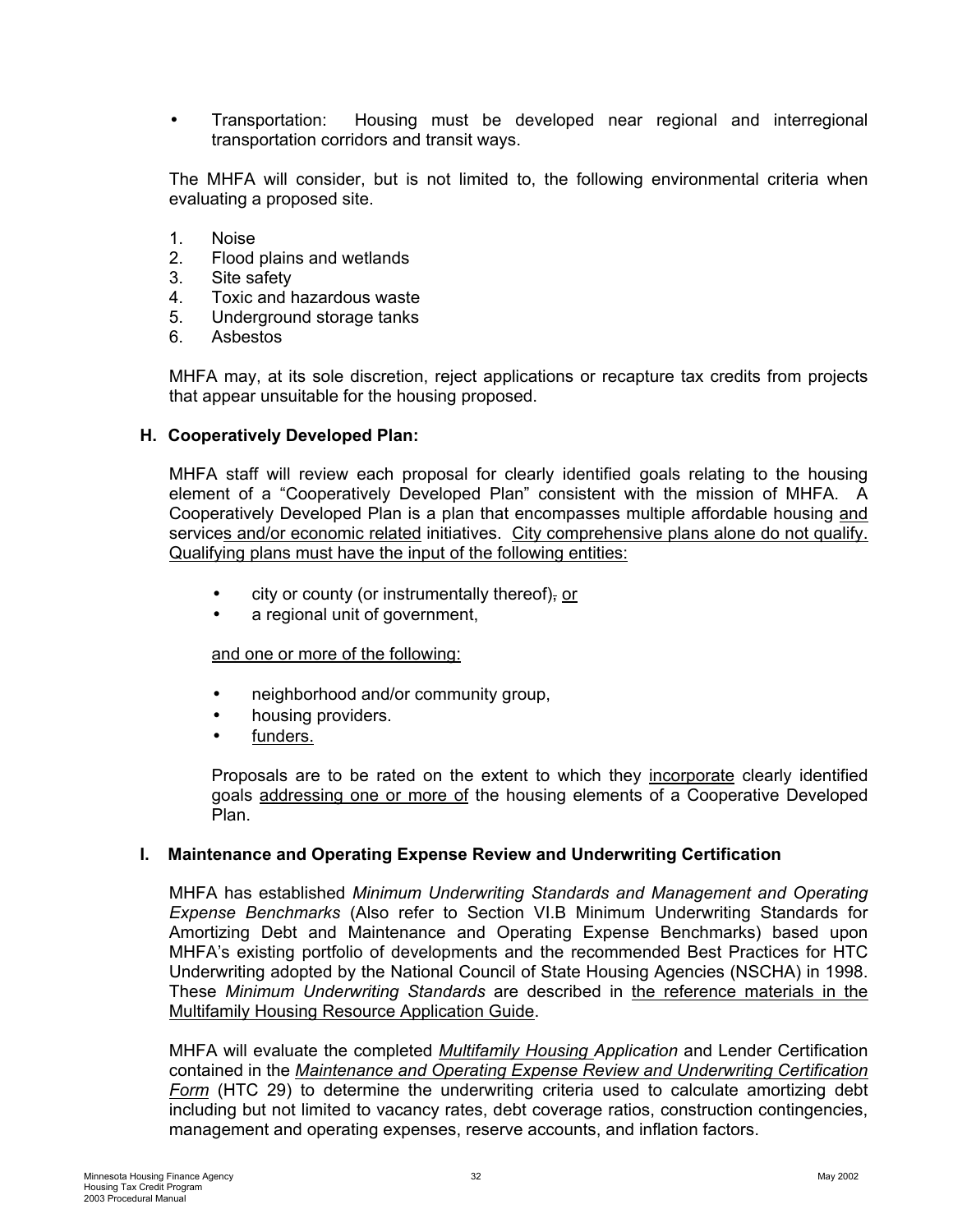<span id="page-35-0"></span>The MHFA will contact the applicant if there are any questions regarding the maintenance and operating budget. While MHFA strongly encourages the use of the published minimum standards and benchmarks, the applicant will be given an opportunity to adjust the M&O budget and resubmit prior to the MHFA scoring of selection priority points. At a minimum, the following information must be submitted with the HTC application.

- 1. Owner narrative summary supporting the proposed maintenance and operating number included in the application.
- 2. Copies of year-end operating information from three comparable developments that have been in operation at least five years.
- 3. Name and phone number of local building inspector or housing official who can be contacted concerning each comparable development and its physical condition.

The applicant should not assume this request will be automatically approved. If no supporting data is provided, the minimum underwriting standards and benchmarks will be used. The MHFA also reserves the right to reject or adjust the maintenance and operating numbers based upon the information supplied, specific development type, circumstances and/or significant changes to the economics of the development's current marketplace.

#### **J. Financial Feasibility**

Proposals that meet the Project Selection Requirements in paragraphs C through I will be evaluated for financial feasibility as required by Section 1.42-17(a)(3) and paragraph IV.J. of this Procedural Manual. Projects determined not to be financially feasibly will not be processed further in the current funding cycle.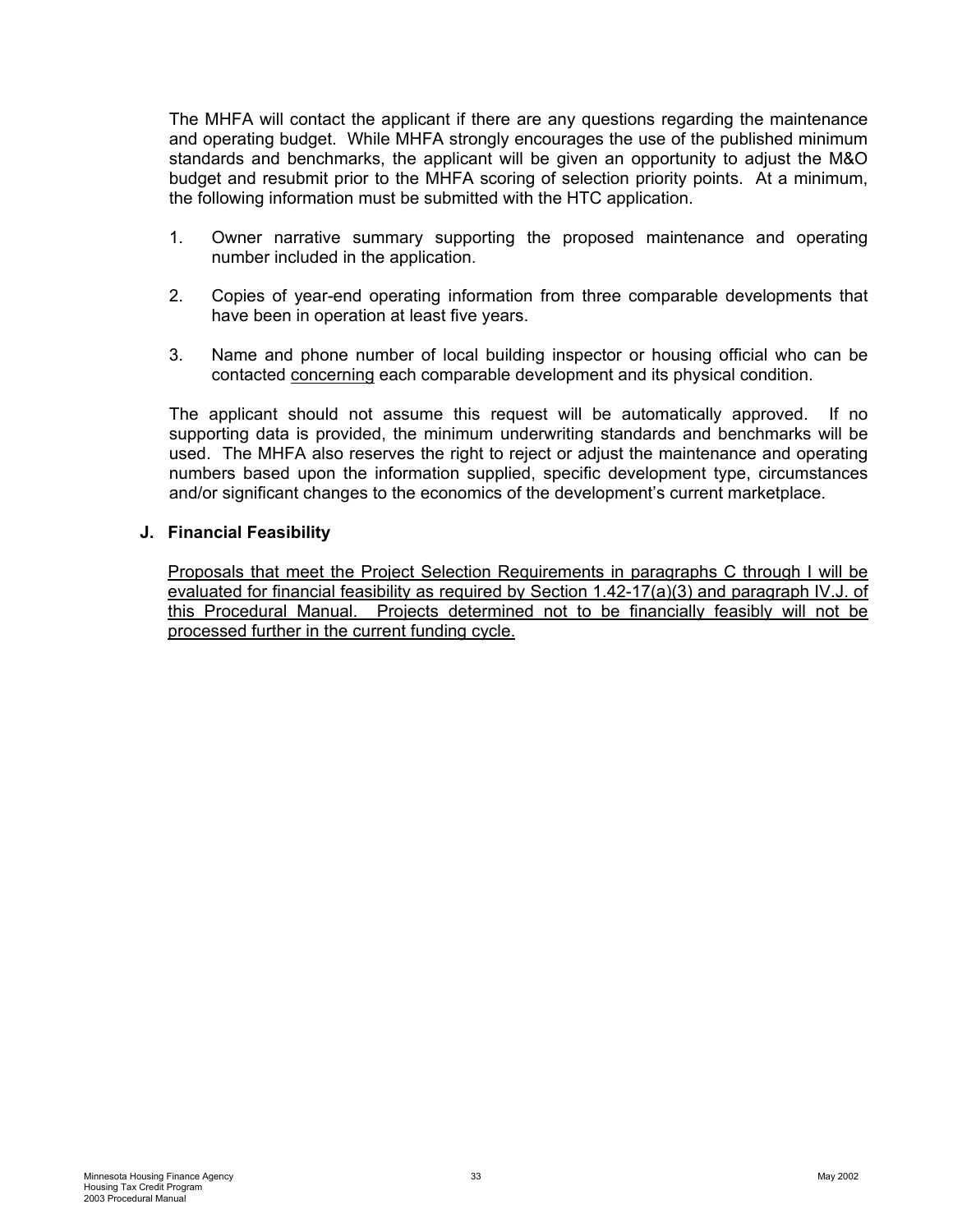#### <span id="page-36-0"></span>**VIII. SUBMISSION REQUIREMENTS**

It is the applicant's responsibility to be aware of the submission requirements needed to proceed to the next step in obtaining an allocation. If the applicant is unable to meet the submission requirements (financing, zoning, site control, syndication, construction start, etc.) in a timely manner, or if approvals have expired, the application will no longer be processed and the application fee will be forfeited.

It is very important that the application follow the stacking order for MHFA forms and submissions within the Multifamily Housing Resource Application Packet and described below. The submissions must be arranged in alphabetical order by the Name of the Form or Submission Item starting with the Multifamily Common Forms and Submittals and then the Tax Credit Forms and Submittals and so on. If other MHFA Multifamily funding is sought in conjunction with the tax credit application, the same stacking order will apply. The submissions should be separated by tabs with an index listing each attached submission item. DO NOT submit applications in three ring binders or with plastic casing around the pages. Submissions should be bound only by staples, binder clips, or rubber bands.

If applying for MHFA housing tax credits, first mortgage and/or deferred loans as part of the "Consolidated Request for Proposals (RFP) Housing Resources application process, the primary application method is on-line. (See the Multifamily Housing Resource Application Guide for details.) At a minimum, the following must be submitted to MHFA to process your application:

- The Multifamily Housing Application Form (RFP/HTC 1), web-based application electronically submitted;
- A printed web-based Multifamily Housing Application Form (RFP/HTC 1) with original signature plus three (3) copies, and
- One set of the original required attachments plus three (3) copies of all attachments.

The Common MHFA forms and submittals outlined in the HTC Procedural Manual are identical to the submissions and forms enclosed in the Multifamily Housing Resource Application Guide. All of the Common and Tax Credit submittals and forms are available in the Multifamily Housing Resource Application Guide and need only to be submitted once within the application packet when applying for other MHFA funds in conjunction with tax credits.

The Application for Tax Credits must be signed by one general partner (and the non-profit partner if appropriate), officer, director or corporate officer stating that under penalties of perjury, all facts and statements contained in the application and all documents and attachments submitted are true to the best of their knowledge.

#### **Any submissions not meeting the directions above will be returned to the applicant.**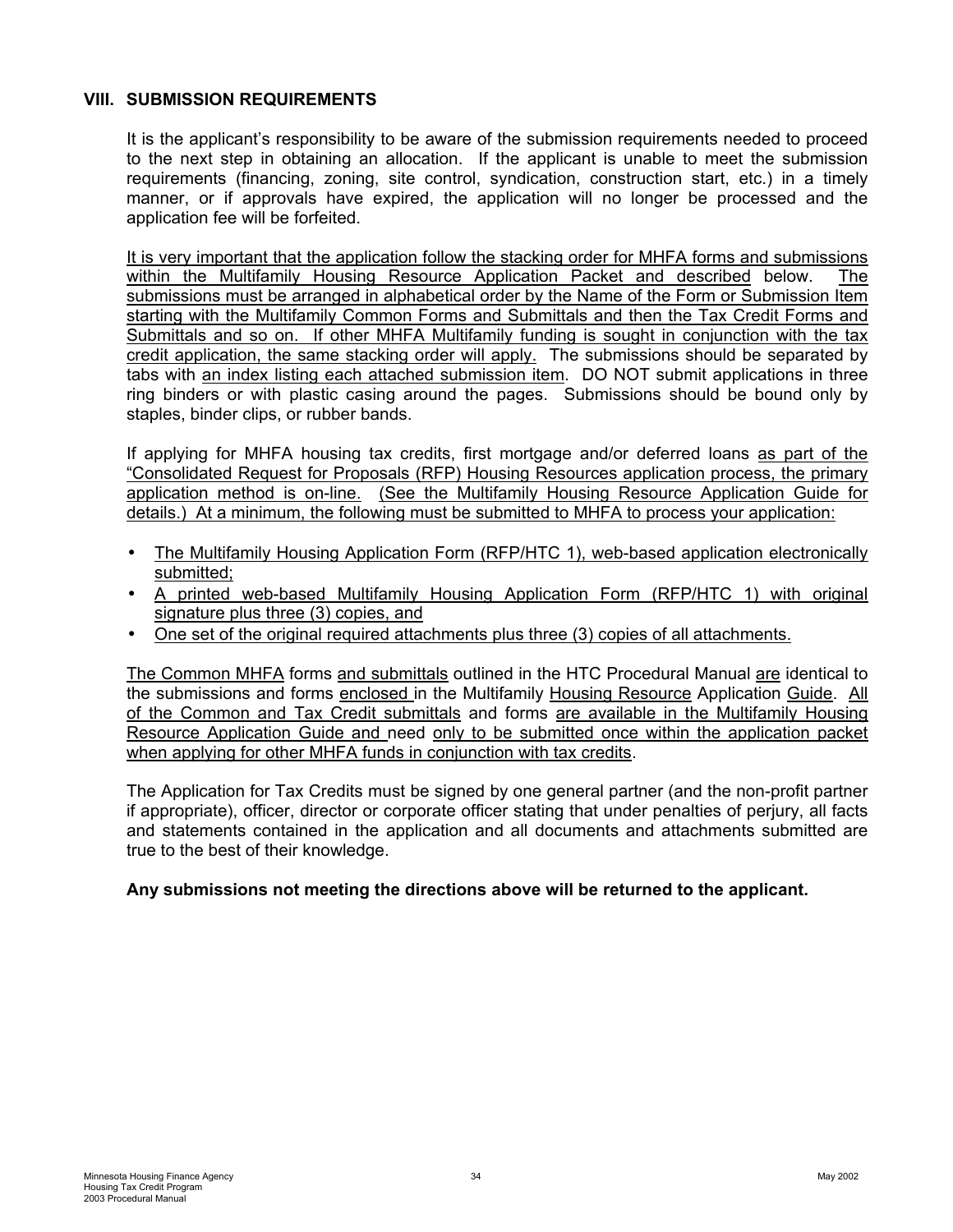# <span id="page-37-0"></span>**A. Application Requirements**

At a minimum, the following documents and attachments are required to proceed toward allocation at each stage of the process. If the application and required attachments are not legible and complete, the application will be returned. No application, attachments or documentation will be accepted after the application due date unless requested by the MHFA.

Forms:

- 1. Completed **Multifamily Housing Application Form and Report** (Form RFP/HTC 1) signed by at least one general partner involved in this project and the non-profit corporation where a non-profit set aside is requested. An incomplete Multifamily Housing Application Form (RFP/HTC 1) will not be accepted and will be returned to the applicant. Complete and provide SSI or Tax Identification Number (TIN) for all team members listed on the Multifamily Housing Application Form.
- 2. **Application Fee Remittance Form**. Complete form and attach with the payment to top of application packet.
- 3. **Local HRA/PHA Notice and Agreement Form** (formerly Agreement to Utilize Public Housing and Section 8 Waiting Lists**)**, (HTC 11), Section 42(m)(1)(C) requires the MHFA to consider the applicant's ability to utilize the local public housing authority's waiting list when filling vacant tax credit units. Complete in full.
- 4. **Market Qualification Information Form**. Complete the Market Qualification Form and attachments as appropriate (See also Section VII.D).
- 5. **Notification of Local Official Form**, (HTC 18). The MHFA will ask the local official or suballocator for comments regarding any project that falls within their jurisdiction.
- 6. **Project Schedule** MHFA Form 104.
- 7. **Qualifications Forms**. Complete all of the following applicable Qualification forms for purposes of evaluating organizational capacity, as applicable:

Qualifications of Developer – Form 203A Qualifications of Architect – Form 206A Qualifications of General Contractor – Form 209A Qualifications of Management and Marketing Agent – Form 210A Qualifications of Processing Agent – Form 205A Qualifications of Attorney – Form 208A Qualifications of Service Provider – Form 241 Qualifications of Sponsor – Form 242

- 8. **Determination of Tax Credit Form**. Complete to determine the maximum allowed tax credit amount.
- 9. **Maintenance and Operating Expense Review and Underwriting Certification Form**, (HTC 29) (See Section VII.I).
- 10. **Release of Information Authorization Form** Completed by developer/owner and management firm, if known (HTC 17).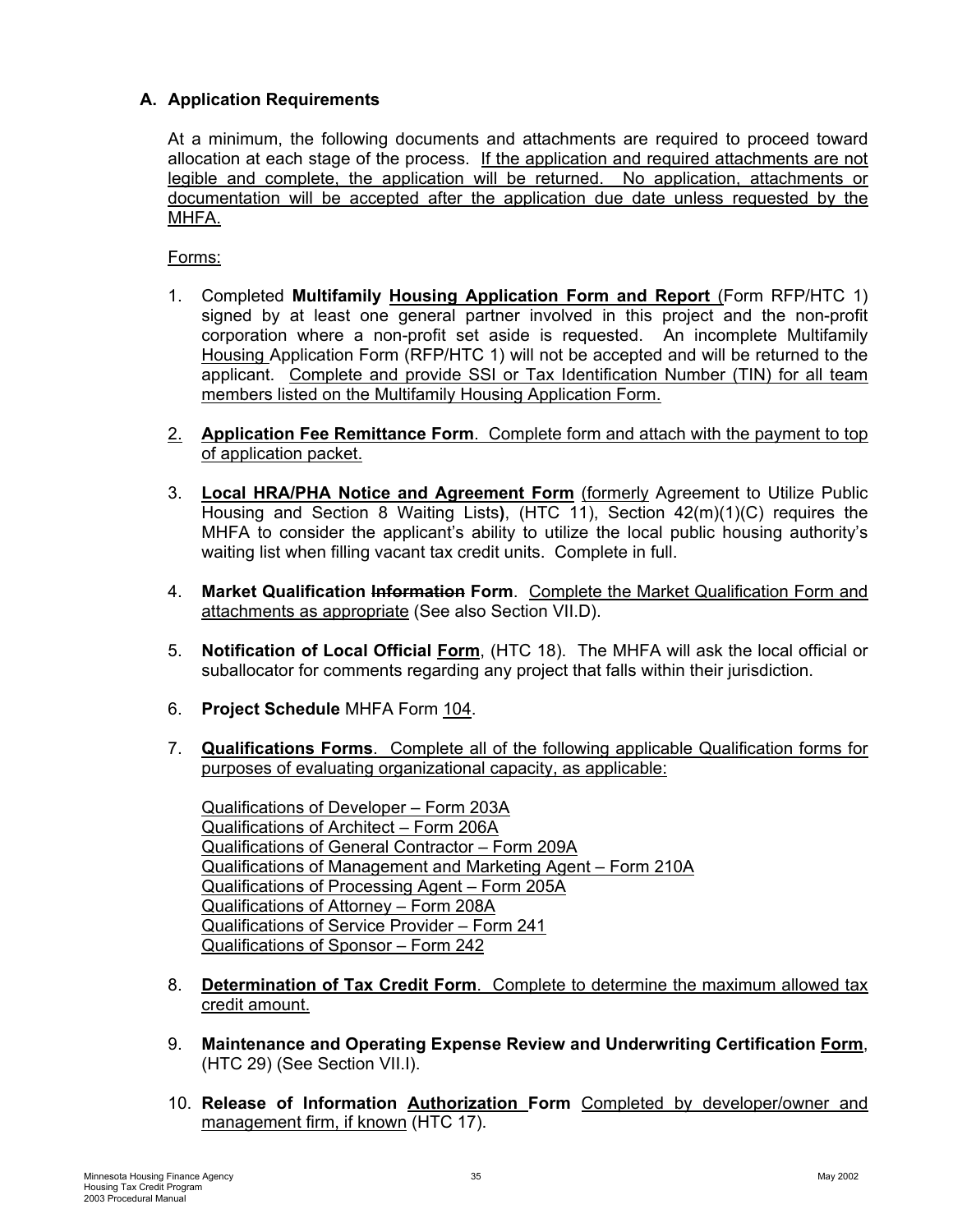11. **Self Scoring Worksheet Form**. Submit a completed original for Selection Points signed by at least one general partner, (HTC 10).

#### Submittals:

- 1. **Threshold Evidence.** For Round 1, provide evidence of meeting one of the threshold types defined in Article 6.2 of the attached QAP. See Reference Section for a Sample Letter Format.
- 2. **Application Fee.** A check for the appropriate application fee (See Section X).
- 3. **Cost Avoidance/Cost Reduction Documentation.** Provide documentation of the terms and conditions of a cost avoidance/cost reduction measure from the contributor of the assistance or authorized local official. The documentation shall be in the form of a development specific letter of intent, city or council resolution, letter of approval, statement of agreement or eligibility, or memorandum of understanding.
- 4. **Evidence of Site Control**. Evidence of title or adequate site control must be submitted with the application. Acceptable evidence includes the following: warranty deed, contract for deed, purchase commitment, option, or letter of intent from governmental body for sole developer, etc. The evidence of site control must be current, fully executed and extend to anticipated date of carryover allocation, placed in service or provide provisions for extension. For allocation, an attorney's opinion that the applicant has ownership of the property will be required in accordance with Section 42.

Owners should be cautioned that tax credit reservations are site specific and the entire described property is subject to the terms and covenants of the MHFA Declaration of Land Use Restrictive Covenants for Housing Credits.

Loss of site control will result in cancellation of Reservation or Carryover allocation.

MHFA will not accept applications from different applicants for the same site.

- 5. **Legal description of land** (not property Tax ID Number) on separate 8 ½ by 11 sheet of paper labeled "Exhibit A, Legal Description".
- 6. **Location map.** Provide a legible map including major roads, cross streets and clear directions to the site. Do not use a zoning map for a location map. A complete city map is required for projects located outside the seven county metro area. Site maps must identify the location of: -parks, -elementary, secondary and high schools, -sources of employment, -shopping and retail services, -public transit routes and stops, -regional and interregional transportation corridors and transit ways, -recreational facilities, -social and special service institutions, -hospitals and health clinics, -day care centers, and -competitive developments.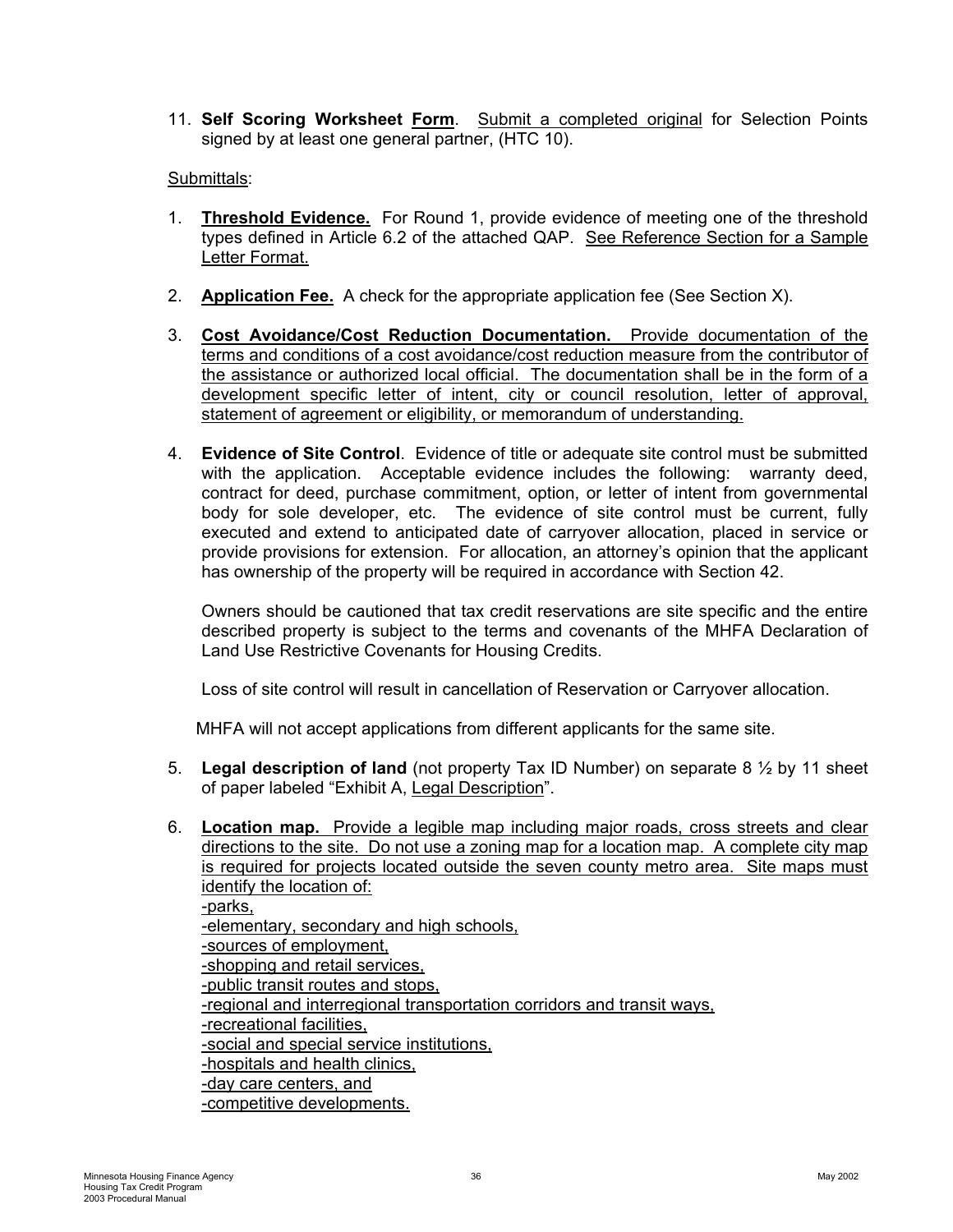Also, provide a list with exact distances from the proposed housing to each of the items above.

- 7. **Other documents** and instruments as are necessary and as may be required by MHFA.
- 8. **Photographs**. Provide clear photographs of exterior and interior of building, if existing; or site and surrounding areas, if new construction.
- 9. **Planning and Development**. If the proposal was created in accordance with a Cooperatively Developed Plan (see Section VII.H. of this document), submit evidence detailing how the housing proposal helps move toward attainment of one or more of the goals of a Cooperatively Developed Plan. Evidence could be in the form of a letter or resolution from the lead entity involved in the development of the Cooperatively Developed Plan. Also provide a list of entities including either a city or county or regional unit of government, and one or more of a neighborhood and/or community group, housing provider or funders that participated in the development of the cooperatively developed plan. A copy of the plan may be requested.

If not part of a Cooperatively Developed Plan, submit evidence showing that the housing proposal is in compliance with the local comprehensive plan or city or regional master plan.

10. **Preliminary Architectural/Construction Requirements.** Design development quality scaleable presentation drawings (one set of construction documents, if available) containing at a minimum a site plan, elevations, unit plans, building plans, building section, and building materials certification (see Reference Section of Multifamily Housing Resource Guide for HTC Design Standards).

For applications involving acquisition and rehabilitation of existing building/s.

**Scope of Work**. A scope of work must be submitted for each building. Housing credit properties must provide a minimum of 15 years, and often 30 years or more of affordable housing use. A capital needs assessment represents a qualified professional's opinion of a property's current overall physical condition and identifies significant deferred maintenance, existing deficiencies, and material building code violations that affect the property's use and its structural and mechanical integrity. Selected applicants receiving tax credits for rehabilitation are strongly encouraged to get a capital needs assessment by a competent third party, such as a licensed architect or engineer. The assessment should include a site visit and physical inspection of the interior and exterior of units and structures, as well as an interview with available on-site property management and maintenance personnel to inquire about past repairs/improvements, pending repairs, and existing or chronic physical deficiencies. The assessment should also consider the presence of hazardous materials on site.

**Innovative building or construction techniques**. Provide a description by the project design professional of any innovative building or construction techniques, design feature or materials being proposed. Include information on how your feature enhances the quality of life, reduces operational costs (such as energy consumption, material waste, etc.) supports sustainability of the material resources, and/or offers socioeconomic advantages.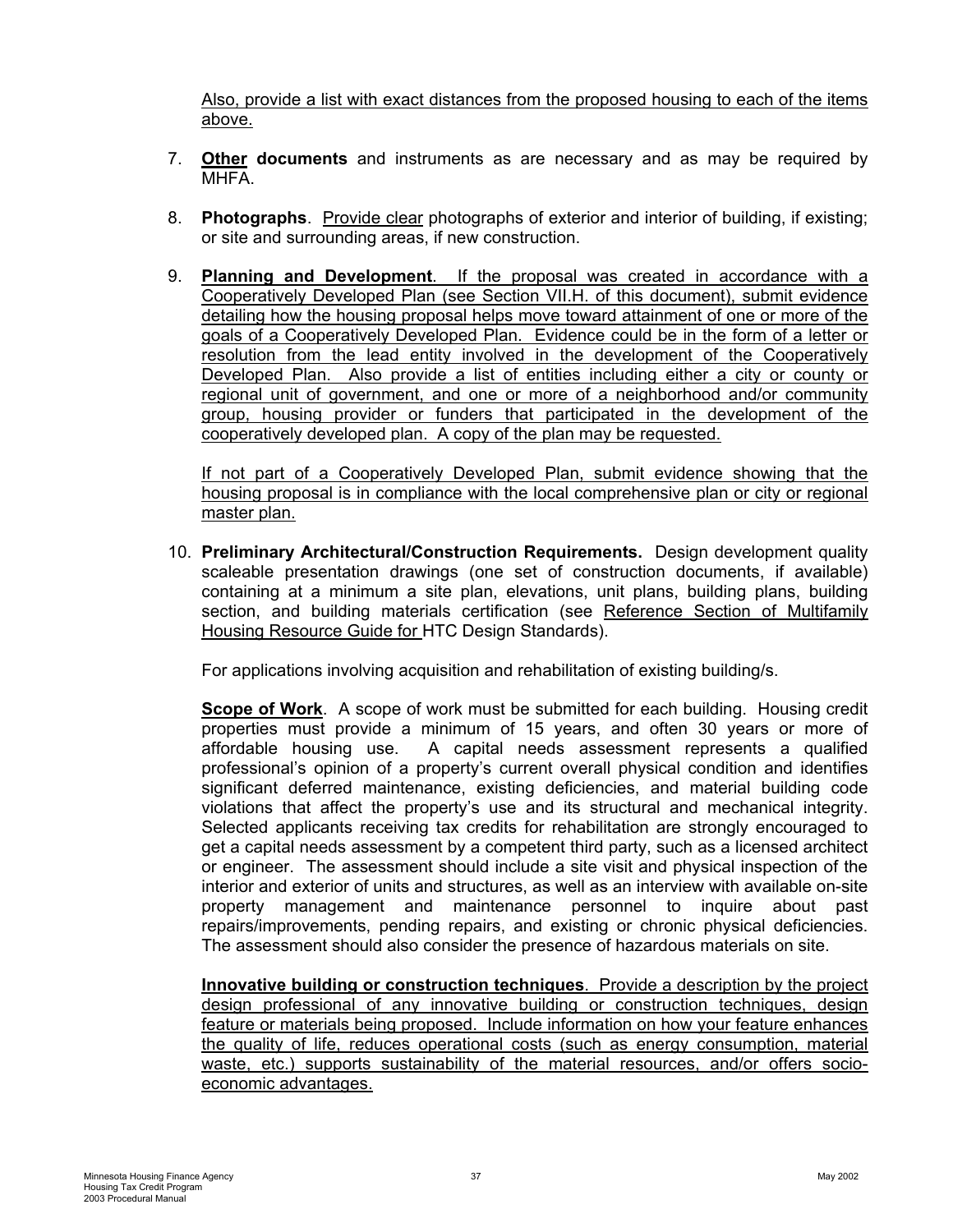- 11. **Preservation of Federally Assisted Housing**. If the proposal is for preservation of federally assisted housing, please provide a copy of all relevant documents such as, HAP Contract, Regulatory Agreement, Note, Mortgage, amortization schedules, restrictive covenants, copy of most recent REAC or RD inspection report.
- 12. **Proposed Sources of Funds Including Local Contributions**. Provide a current form of documentation of proposed sources of funds including; letter of intent, commitment, etc.; stating all terms and conditions (including dollar amount, number of years, interest rate, debt service coverage, etc.). The value of the donations and in-kind contributions assistance must be consistent with current market comparable costs for materials and services.
	- a. Construction financing;
	- b. Permanent financing (for RD Projects AD622 and letter of conditions);
	- c. Secondary financing;
	- d. Grants letter from granting authority
	- e. Syndication proceeds; and
	- f. Other sources of funds, including any federal, state, local and private subsidies.

Documentation of the amount and the terms of the proposed sources of funds must be provided by the provider of the funds at the time of application in the form of a development specific letter of intent. Within 6 months of the date of selection (MHFA Board selection date) the applicant must provide the MHFA with documentation of a firm commitment (or authorization of approval) for each funding source and/or local contribution. The documentation must state the amount, terms and conditions and be executed or approved at a minimum by the lender or contributor.

Documentation containing words synonymous with "consider" or "may", (as in "may award") regarding a commitment of funding, will not be considered acceptable. Lack of acceptable documentation will result in the reevaluation and adjustment of the tax credits or RFP award, up to and including the total recapture of tax credits or RFP funds.

Additionally, for tax credit developments, to qualify for points using historic credits and tax abatement, there must be satisfactory documentation that the resource will provide additional positive investment capital to the development that will reduce the demands on the state and federal housing resources. For tax increment financing to qualify for points, there must be satisfactory documentation that the resource is committed to the development at the time of application.

- 13. **Relocation Plan.** If temporary or permanent displacement or relocation of current tenants is necessary, include a relocation plan for minimizing relocation and displacement of tenants and a relocation budget..
- 14. **Rent Assistance Payment Standards.** If proposing use of project based rent assistance, or if project based rent assistance exists in the development, attach a copy of the Payment Standards or Payment Standard Exceptions for the community in which the housing is proposed.
- 15. **Rent Roll**. If existing development, provide the most recent rent roll.
- 16. **Strategically Targeted Resources.** If the proposal is for the rehabilitation of an existing structure, which is part of a community revitalization plan or stabilization effort,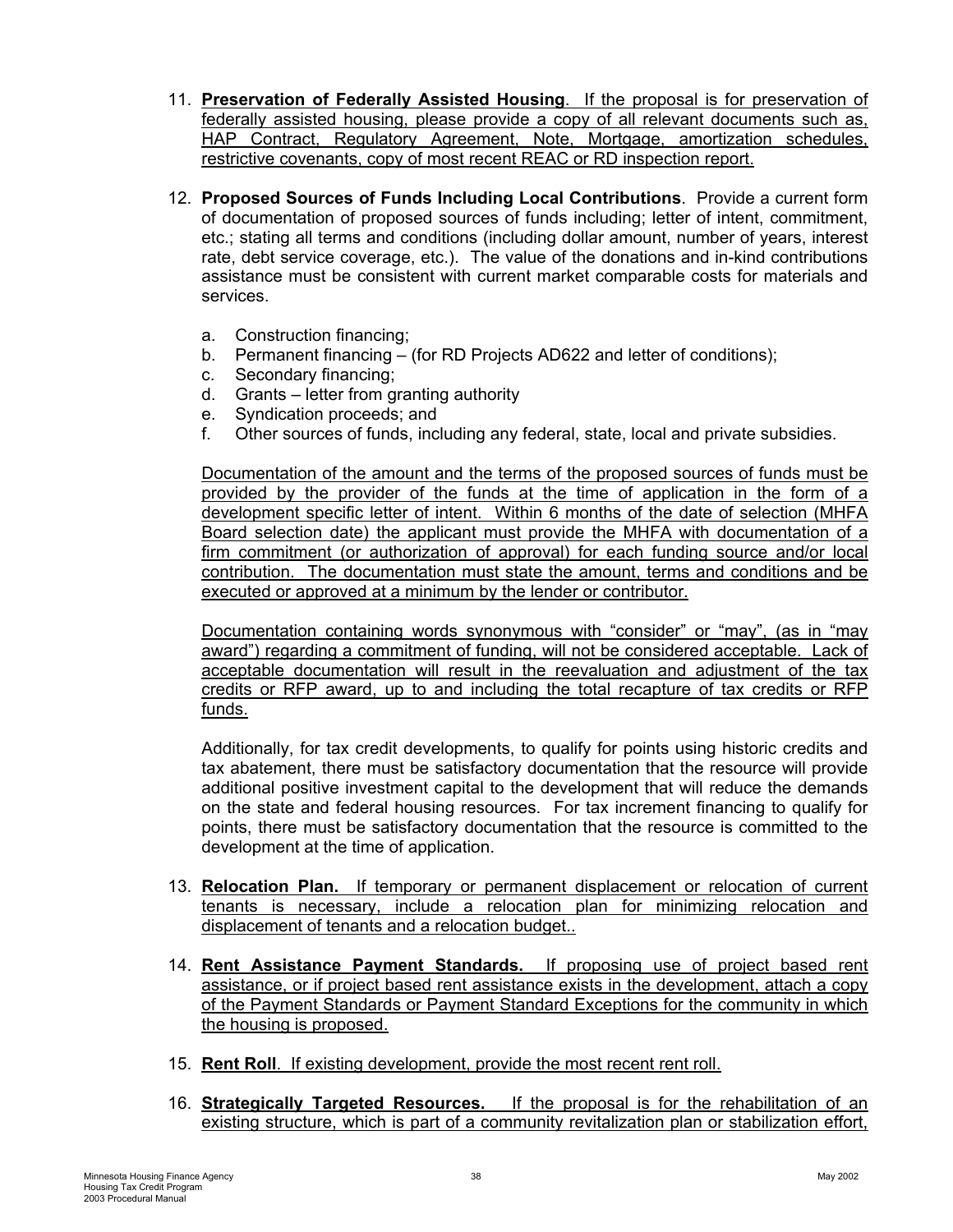provide a letter from the city verifying that the proposed project is part of an approved community revitalization area as established by resolution or other legal action, or evidence from the applicable entity that the proposal has undergone a stabilization needs assessment.

*If the proposal is for new construction, provide evidence the proposed housing development will utilize existing sewer and water lines without substantial extensions.*

- 17. **Utility Allowance**. Provide a current utility allowance from PHA/HRA or local utility company. Include a breakdown of the utilities that a tenant pays directly and the actual charge of each type of utility for the various unit types (one bedroom, two bedroom, etc.) and housing types (apartments, townhomes, etc.). Also, include a list of each unit type, total tenant paid utilities, contract rent, and gross rent.
- 18. **Evidence of Special Services**. To obtain points under the Special Populations Priority *(Self Scoring Worksheet)*, legal evidence of special services must be provided to MHFA before a reservation of credit is granted.

**Housing for Persons with Disabilities.** Provide a letter from the county human services department indicating that its staff has reviewed the proposed project in which units will be set aside for persons with disabilities, and stating whether there is a need for such housing and if the project would be eligible for funds to assist with the social service needs of the residents.

- 19. **Ten Year Rule Compliance.** For applications seeking acquisition credits, provide evidence that each building complies with the 10-year rule in 42(d) or an approved IRS waiver of the 10-year rule.
- 20. **A 15-year after tax cash flow proforma** (for five or more units).
- 21. **Non-profit Proof of Status.** If non-profit proof of status (IRS approval must be included for non-profit organizations). (See Section IV.C. for more details.)
	- a. A description of the non-profit's intended participation in the development and operation of the project.
	- b. Articles of Incorporation.
	- c. Internal Revenue Service (IRS) documentation of status. A non-profit must have  $IRS 501(c)(3)$  or  $(4)$  approval from the IRS or expect to receive such designation prior to carryover allocation and meet requirements of Internal Revenue Code  $(42(h)(5)$ .
- 22. **Tenant Ownership Plan.** If applicable, provide a detailed proposal for eventual tenant ownership. The proposal should incorporate a financially viable plan to transfer 100 percent of the HTC unit ownership at the end of the initial 15-year compliance period from the initial ownership entity (or MHFA approved "Transfer of Ownership") of the project (the Limited Partnership) to tenant ownership.

The unit purchase price at the time of sale must be affordable to incomes meeting HTC eligibility requirements. To be eligible, the buyer must have an HTC qualifying income at the time of initial occupancy (HTC rental tenant) or time of purchase. The plan must incorporate a Limited Partnership ownership exit strategy and the provision of services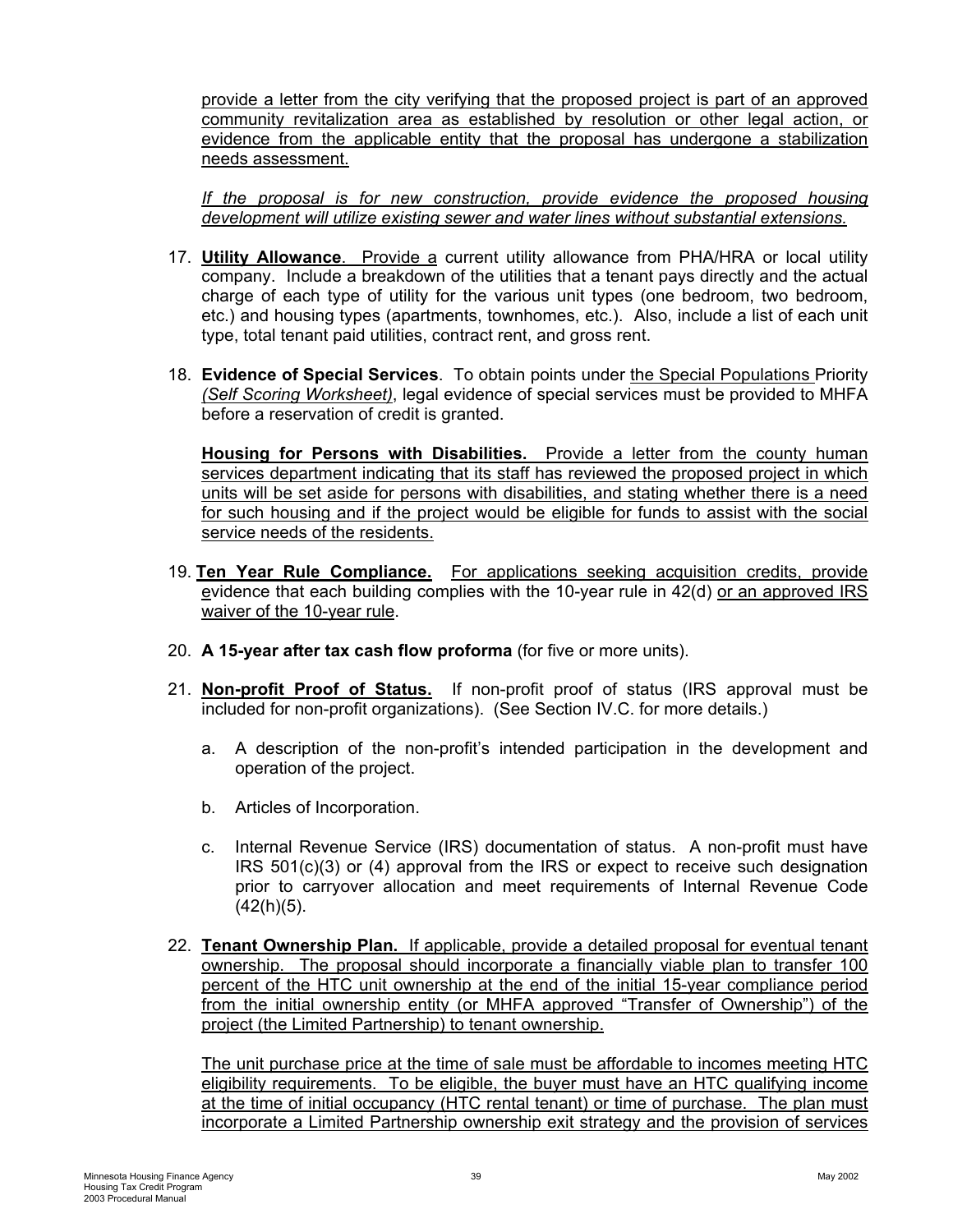<span id="page-42-0"></span>including home ownership education and training. The Declaration of Land Use Restrictive Covenants will contain provisions ensuring compliance with these home ownership program commitments by the Limited Partnership Owner. (Refer also to Section V.W. of this Manual for additional information.)

#### **B. Carryover Requirements**

Several changes to Section 42 of the Internal Revenue Code were included in legislation passed by Congress in December 2000 as part of the Community Renewal Tax Relief Act of 2000. These amendments made certain changes to the Carryover Allocation requirements. **Only limited guidance has been issued by the IRS regarding these changes. The MHFA Housing Tax Credit carryover procedures will have been modified to conform with the new laws based upon the limited guidance received from the IRS. However, no assurances can be given that additional IRS guidance will not require further adjustments to the QAP and additional reviews of developments relating to carryover.**

In addition to meeting requirements of federal law, the applicant of a selected project must provide no later than 5:00 p.m., **November 1 or the next calendar business day** of the year in which the reservation was issued, a complete carryover package in final form containing all the required documents in a form satisfactory to MHFA. Late fees will be enforced (See Section X).

1. **Multifamily Housing Resource Application**. An updated Multifamily Application Form (RFP/HTC 1) for Tax Credits. The updated application must be signed by at least one general partners involved in this project and the non-profit partner, if applicable. All changes from initialed application must be highlighted and each changed page must be dated and initialed. For material changes, refer to Section IV.F.3.

Incomplete revisions or those not highlighted, initialed and dated are not acceptable and will be returned to the applicant.

- 2. **Project Schedule**. An Updated Project Schedule.
- 3. **Owner Certification/Application for Carryover Allocation.** A complete, signed and notarized Owner Certification/Application for Carryover Allocation Form (HTC 4) for every building.
- 4. **Building Information.** Provide a completed Building Information Form (HTC 5).
- 5. **Attorney's Opinion Letter.** An Attorney's Opinion Letter in an approved MHFA Form (supplied with Carryover Package) verifying:
	- a. The legal designation and Tax Identification Number (TIN) of the ownership entity that will receive the tax credits, the legal designation of the party that signed the application, and the names and TIN numbers of the general or managing partners.
	- b. The attached legal description (to be labeled Exhibit A) of the property is correct and identical to the property selected at application/reservation.
	- c. The developer is the owner for tax purposes, or evidencing continued site control of the land and depreciable real property identified at application/reservation as the project.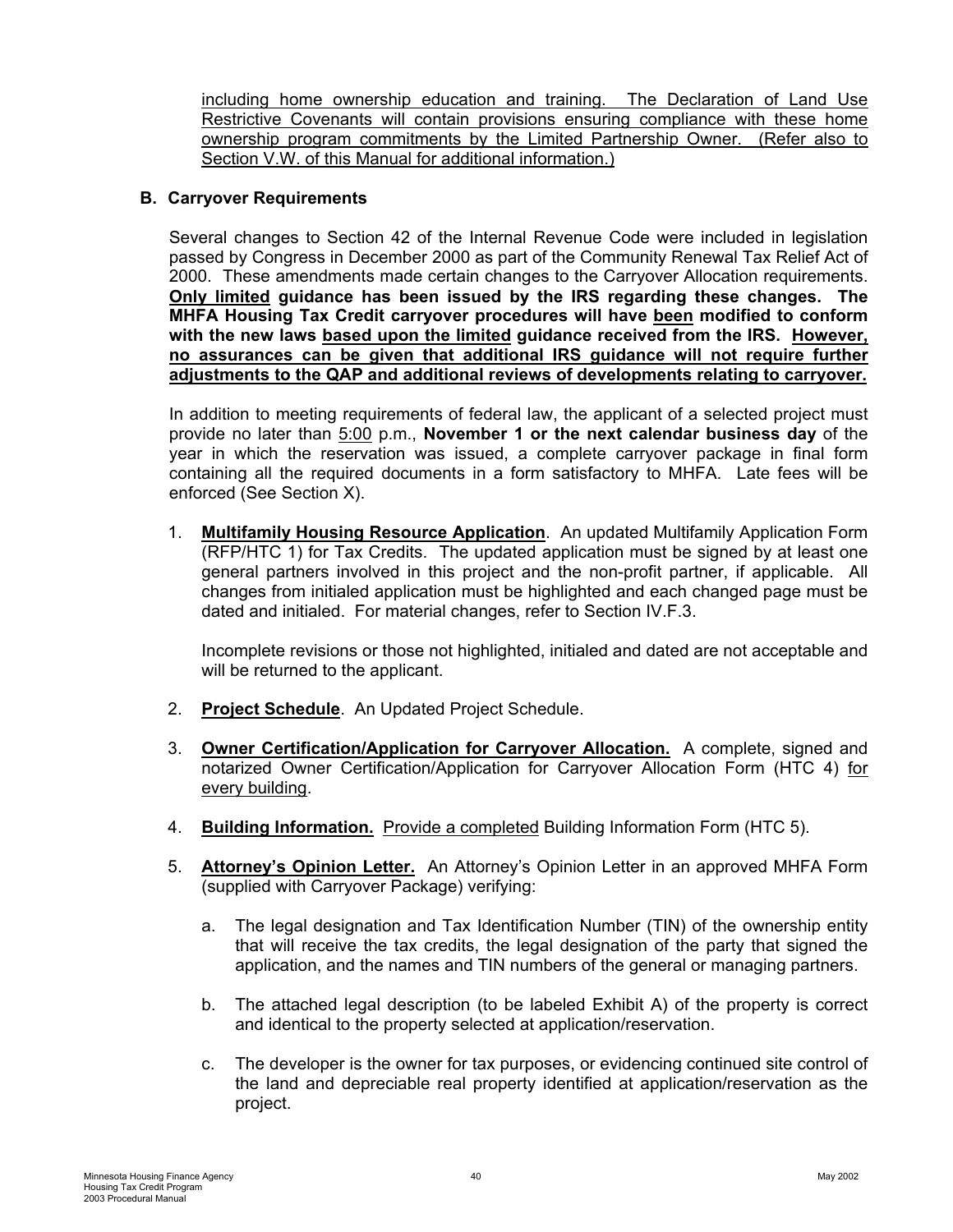- 6. **Certified Public Accountant's Certification.** A written Certified Public Accountant's Certification (HTC 6) in an approved MHFA Form (supplied in Carryover Package) verifying:
	- a. The amount of the reasonably expected basis, the carryover basis, and the percent of the expenses incurred.
	- b. More than 10 percent of the reasonably expected basis on the project must be expended by the later of the date which is six months after the date that the allocation is made or the close of the calendar year in which the allocation is made. **If the final carryover basis and expenditures information is not available at the time the carryover application is due, the application must include written estimates of this information prepared by the owner. Final CPA certifications of this information must be submitted to MHFA prior to the deadlines established by Section 42 and by no later than the MHFA submission deadline of May 3, 2004.**
	- c. Also include a statement of non-affiliation with the developer and/or owner.
- 7. **Sources of Funds.** Identification of the sources of construction, interim and permanent financing arrangements. Provide a firm letter commitment in the form of a binding agreement as required in Minnesota Section 513.33. The agreement must:
	- a. Be in writing;
	- b. Specify the consideration for the transaction and pertinent terms;
	- c. Be signed by both the lender and the borrower (for RD Projects, Form 1994-51); and
	- d. Be current and state the effective and expiration date.
- 8. **Maintenance and Operating Expense Review and Underwriting Certification**, completed and signed by the primary lender (HTC 29) (See Section VII.I) (Two copies).
- 9. **Rental Assistance**. A description of any governmental assistance and/or rental assistance. This includes copies of any contracts/agreements executed or any applications made for rental assistance for the project. This also includes copies of Cooperative Agreements between owner and local housing authority if Rental Assistance points were awarded to the development. (Refer to the Rental Assistance section of the *Self Scoring Worksheet*.)
- 10. **Gross Rent Floor Election.** If choosing to make the election at this time, supply a fully executed Statement of Election of Gross Rent Floor (HTC 26) including each building of the development in which there are housing tax credit units. If the required form(s) is not submitted to MHFA prior to the in-service date, in fully executed condition, with all elections made by the owner, the gross rent floor will be determined to have been elected as the gross rent effective on the allocation date (the earlier of carryover or 8609) of the tax credits.
- 11. **Fair Housing and Equal Employment Opportunity Forms.** It is the policy of the Minnesota Housing Finance Agency to take affirmative action to provide equal opportunity in all of our endeavors. Complete, execute and return the following forms: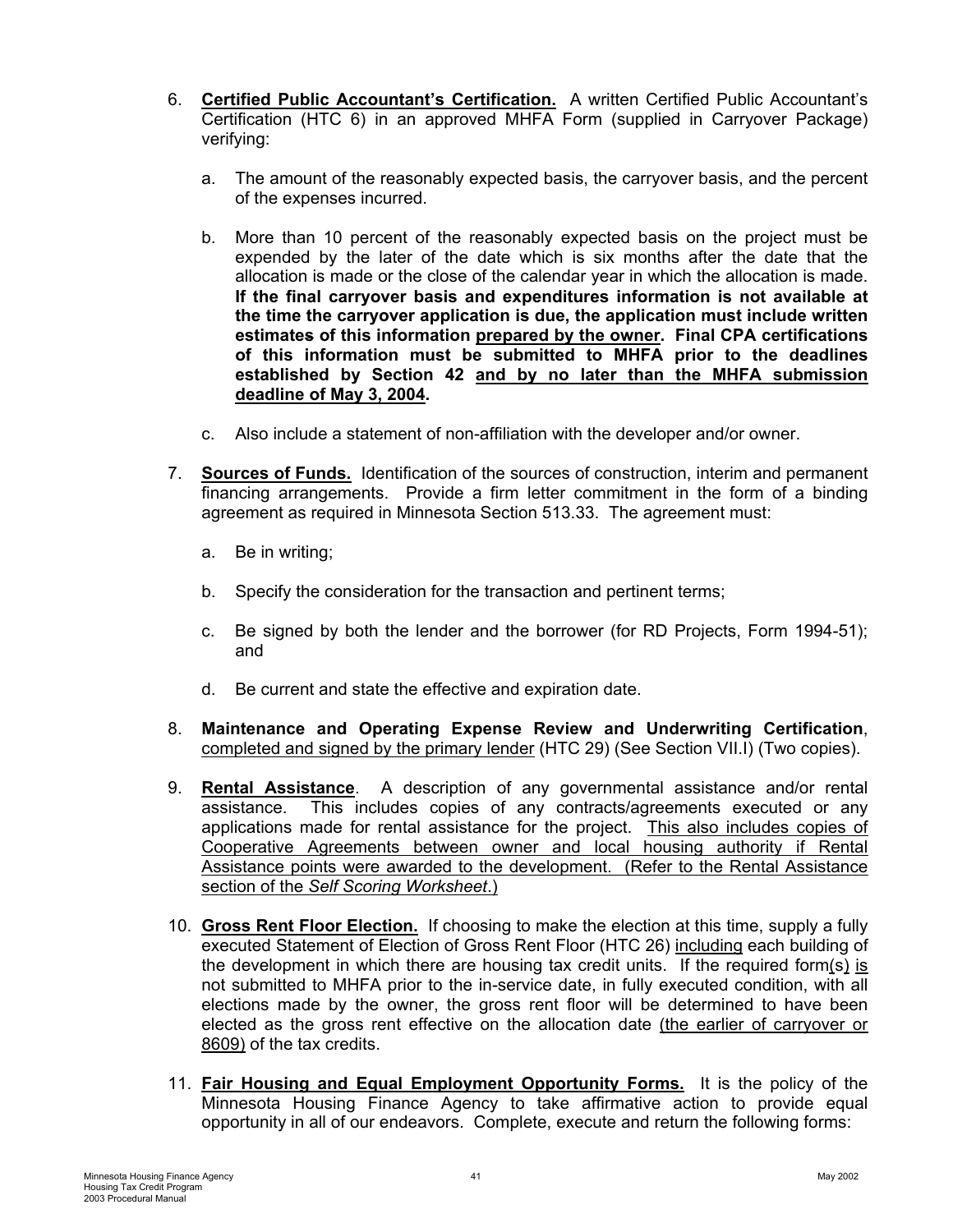- <span id="page-44-0"></span>a. **Affirmative Fair Housing Marketing Plan** describing the marketing strategies that an owner will use, including, but not limited to special efforts the owner will make to attract persons who are lease likely to apply in addition to a broad cross section of the local population without regard to religion, sex, national origin or status as a recipient of public assistance.
- b. **Tenant Selection Plan.** A tenant selection plan describing the tenant selection policy that an owner will use, including, but not limited to establishment of procedures which reflect maximum utilization (at least 1 person per bedroom is recommended as a minimum) and set maximum standards of no fewer than two persons per bedroom. **In situations where there is more than one qualified applicant for a unit, MHFA recommends giving preference to the household that is most suitable to the unit size.** Owners should comply with state and local laws, regulations and financing requirements (e.g., if Rural Housing Service, use RHS regulations).
- c. **Equal Employment Opportunity Policy Statement**.
- 12. **Conflict of Interest.** Provide a written disclosure as to any and all Identity of Interest parties (See Section IV H & I).
- 13. **Allocation Fee**. The nonrefundable Allocation Fee, based on the annual tax credit reservation amount (See Section  $X$   $D$  and  $E$ ) (Additional fees for additional credits secured at carryover will be collected following the award).

#### **C. Placed in Service**

Generally, the placed in service date for HTC purposes, for a newly constructed building or for rehabilitation expenditures in an existing building, is the date when the first unit in the building is certified as available for occupancy. The placed in service date must occur for all buildings within a project within two years after the allocation year of tax credits.

MHFA will issue the IRS Form 8609 within 30 days when all the following items have been received by the Agency in a satisfactory form and substance. Issuance of IRS Form 8609 and subsequent submission of the original to the IRS is to be done only by MHFA or, as applicable, its designated Suballocators Form 8609 shall not be created nor the original filed with the IRS by any other entity. (Also refer to Section IV.F. Unacceptable Practices.) A condition to this effect will be added to the Carryover Agreement.

- 1. A transmittal letter indicating the project name, address and MHFA assigned number. The letter should request the issuance of IRS Form 8609 and list the following required documents. In the letter, please list the revised information and explain the basis for the changes. The letter must be dated and signed by the owner or authorized individual.
- 2. Evidence that all buildings have been Placed in Service. Submit a copy of the Certificate of Occupancy provided by the local governmental authority having jurisdiction for each building. If not available from the local government, a Certificate of Substantial Completion prepared by the architect will be accepted. For acquisition and rehabilitation, the developer must provide supporting documentation for the elected date.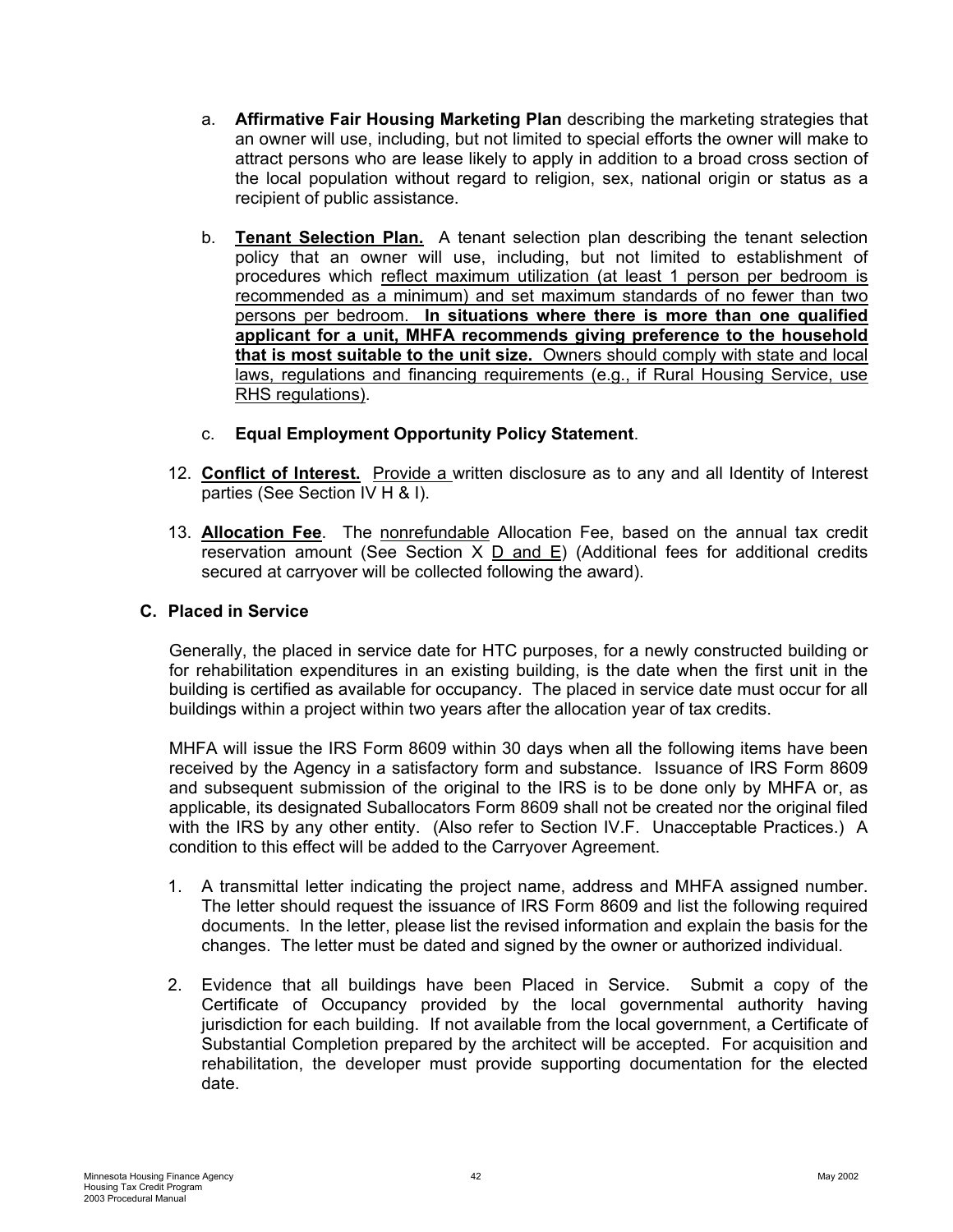- 3. A copy of the current utility allowance schedule including a breakdown of the utilities that a tenant pays directly and the actual charge of each type of utility for the various unit types (one bedroom, two bedroom, etc.) and housing types (apartment, townhomes, etc.). Also, include a list of each unit type, total of tenant paid utilities, contract rent, and gross rent.
- 4. A final cost certification (HTC 9) which evidences the CPA's Audit report and cost certification based upon an audit of the owners schedule of total project costs.

All costs of projects owned by all entities for five or more units must be cost certified by a CPA when construction has been completed and before MHFA can complete its final evaluation.

Projects with four or less units must submit a sworn construction statement and/or certification by owner, as appropriate.

- 5. An updated Multifamily application form (HTC/RFP 1) signed by at least one general partner involved in this project and non-profit partner, if appropriate. Highlight all changes from carryover application, re-date and initial the revised pages. For material changes, refer to Section IV.F.3. Incomplete revisions or those not highlighted, initialed and dated are not acceptable and will be returned to the developer. In particular, check to ensure that changes in number of units, rents, utility allowance, source of funds (loans, grants, etc.), hard and soft cost changes and qualified basis are updated on the revised application pages.
- 6. An Attorney's Opinion Letter verifying the taxpayer is:
	- a. The attached legal description (to be labeled Exhibit A) of the property is correct and identical to the property selected at application/reservation.
	- b. The legal designation of the ownership entity that will receive the tax credits. (The opinion should include that the business is in good standing and duly authorized in Minnesota.).
	- c. The name, legal designation, and Tax Identification Number (TIN) of all the general partner(s), the contact person and the required authorized signatories. If the partners are an organized entity, such as a limited liability corporation, a limited liability partnership, or an organized partnership, provide the above information for each.
	- d. Identification and copies of any waivers required by Section 42 obtained from the IRS.
- 7. A signed and dated statement documenting the amount and disposition of Reserved, Contingencies, and any cash savings. If any of the above revert back to developer/owner, general partner or any ownership interest, the MHFA will consider then deferred developer fees, and for purposes of tax credit allocation, restrict the developer fees as specified in this Procedural Manual.
- 8. A copy of the unrecorded MHFA Declaration of Land Use Restrictive Covenants for Housing Credits. The Declaration must be completed and recorded before the end of the first credit period to preserve the tax credits allocated to the project. Check with your tax advisor as to timing of filing and claiming of credits.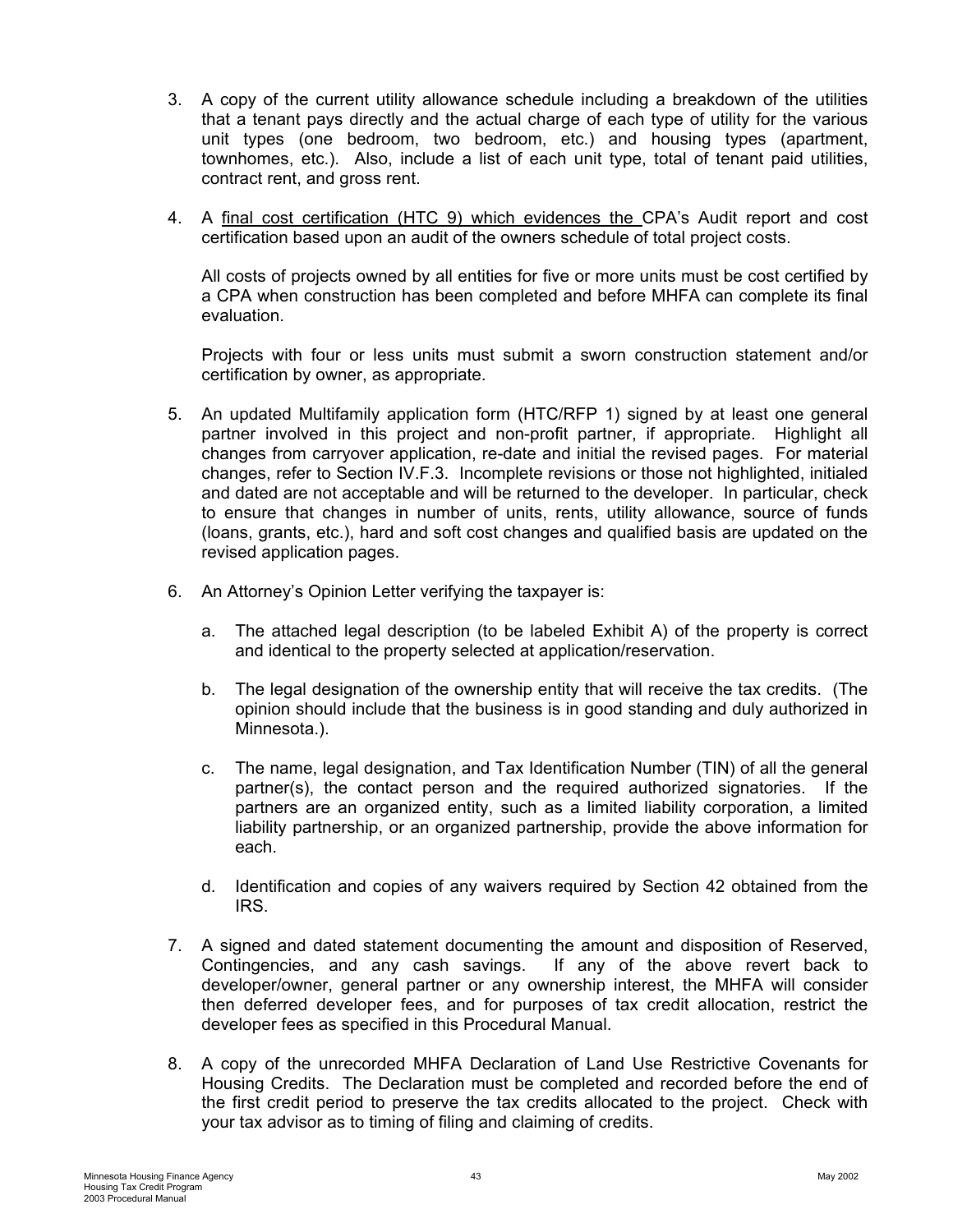- 9. Documentation of the final amount of tax credit proceeds or receipts generated. Provide a copy of the final Syndication, Private Placement, or Individual Investment Agreements disclosing terms and conditions.
- 10. Original 8609 Certification by Owner/Application, (HTC 3) verifying:
	- a. The placed in service date as defined in IRS Notice 88-116 for each building and/or type of tax credit. Month and year should correspond with occupancy certificate. If the month and year do not correspond, submit a written statement indicating the reason.
	- b. Compliance with all applicable design requirements; and
	- c. Compliance with all requirements of selection, and additional or special conditions of reservation, commitment or carryover.
- 11. Copies of final loan or grant documents for all sources of funds (mortgage and note) that support the amount, terms and conditions stated on the Multifamily Application Form (RFP/HTC 1).
- 12. *Maintenance and Operating Expenses Review and Underwriting Certification*, (HTC 29) (See Section VII.I).
- 13. A 15-year after-tax cash flow pro forma (for five or more units).
- 14. If not previously provided as part of a carryover application, a description of any governmental assistance and/or rental assistance. This includes copies of any contracts/agreements executed or any applications made for rental assistance for the project. This also includes copies of Cooperative Agreements between owner and local housing authority if Rental Assistance points were awarded to the development. (Refer to the Rental Assistance section of the scoring worksheet.)
- 15. If ownership entity has changed, a copy of assignment, a revised *Transfer Agreement* (HTC 20) and *Notice of Intent to Transfer Ownership* (HTC 27) updated *Development Team Information Form* (HTC 19), and *Release of Information Authorization Form* (HTC 17) (See Section IV.F.1.), and the Transfer of Ownership Fee (See Section X).
- 16. A copy of the executed final Partnership Agreement.
- 17. Clear photographs of completed building(s).
- 18. A completed Building Map (HTC 28) with a current rent roll attached.
- 19. A written disclosure as to any and all Identity of Interest parties (see Section IV.H and I).
- 20. It is the policy of the Minnesota Housing Finance Agency to take affirmative action to provide equal opportunity in all of our endeavors. Complete, execute and return the following forms:
	- a. Affirmative Fair Housing Marketing Plan describing the marketing strategies that an owner will use, including, but not limited to special efforts the owner will make to attract persons who are least likely to apply in addition to a broad cross section of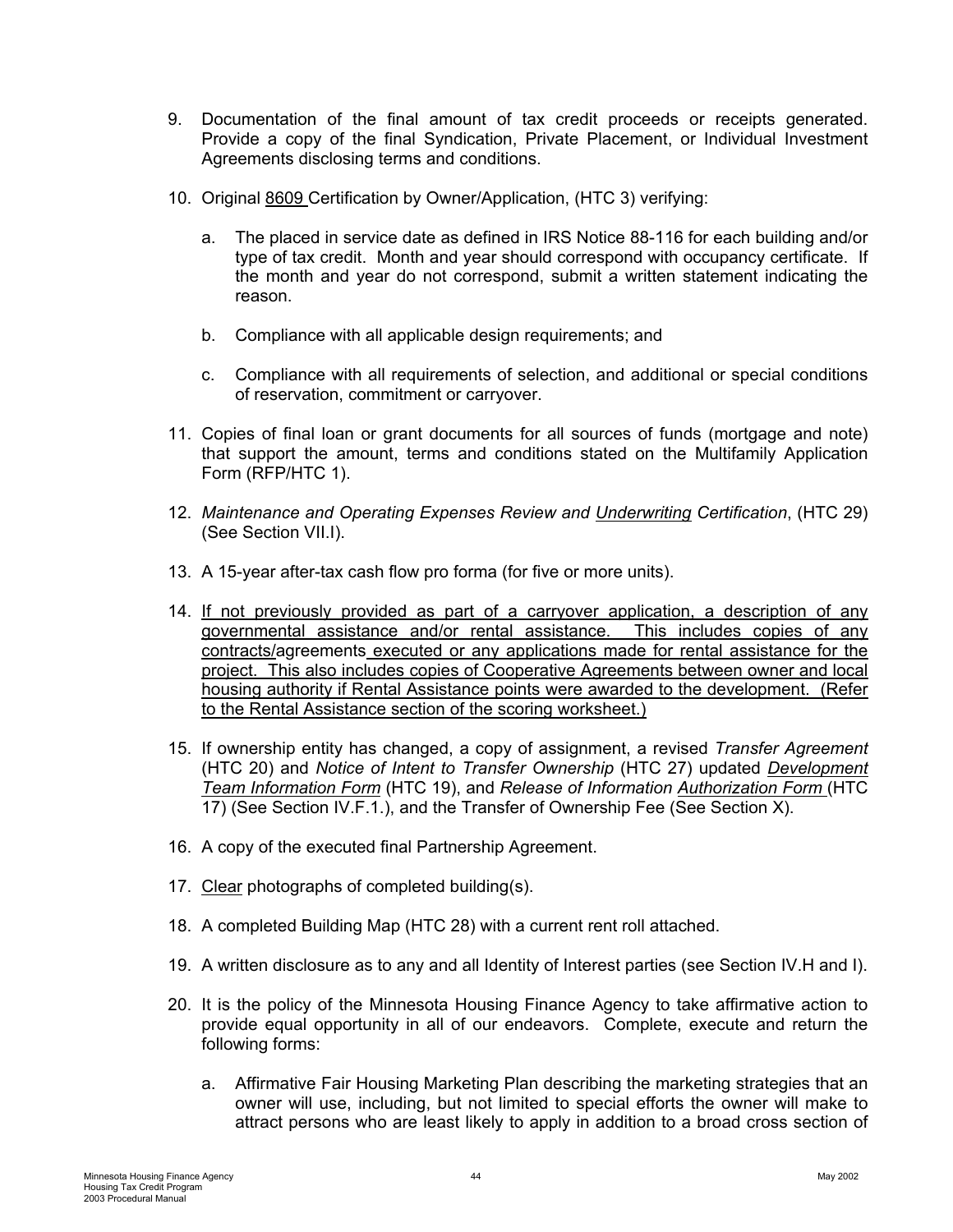the local population without regard to religion, sex, national origin or status as a recipient of public assistance.

- b. A tenant selection plan describing the tenant selection policy that an owner will use, including, but not limited to: establishment of procedures which reflect maximum utilization (at least 1 person per bedroom is recommended as a minimum) and set maximum standards of no fewer than two persons per bedroom. **In situations where there is more than one qualified applicant for a unit, MHFA recommends giving preference to the household that is most suitable to the unit size.** Owners should comply with state and local laws, regulations and financing requirements (e.g., if Rural Housing Service, use RHS regulations).
- c. Equal Employment Opportunity Policy Statement
- 21. The Non-refundable Allocation Fee, based on the annual tax credit allocation amount (if not already paid at carryover.) (See Section X)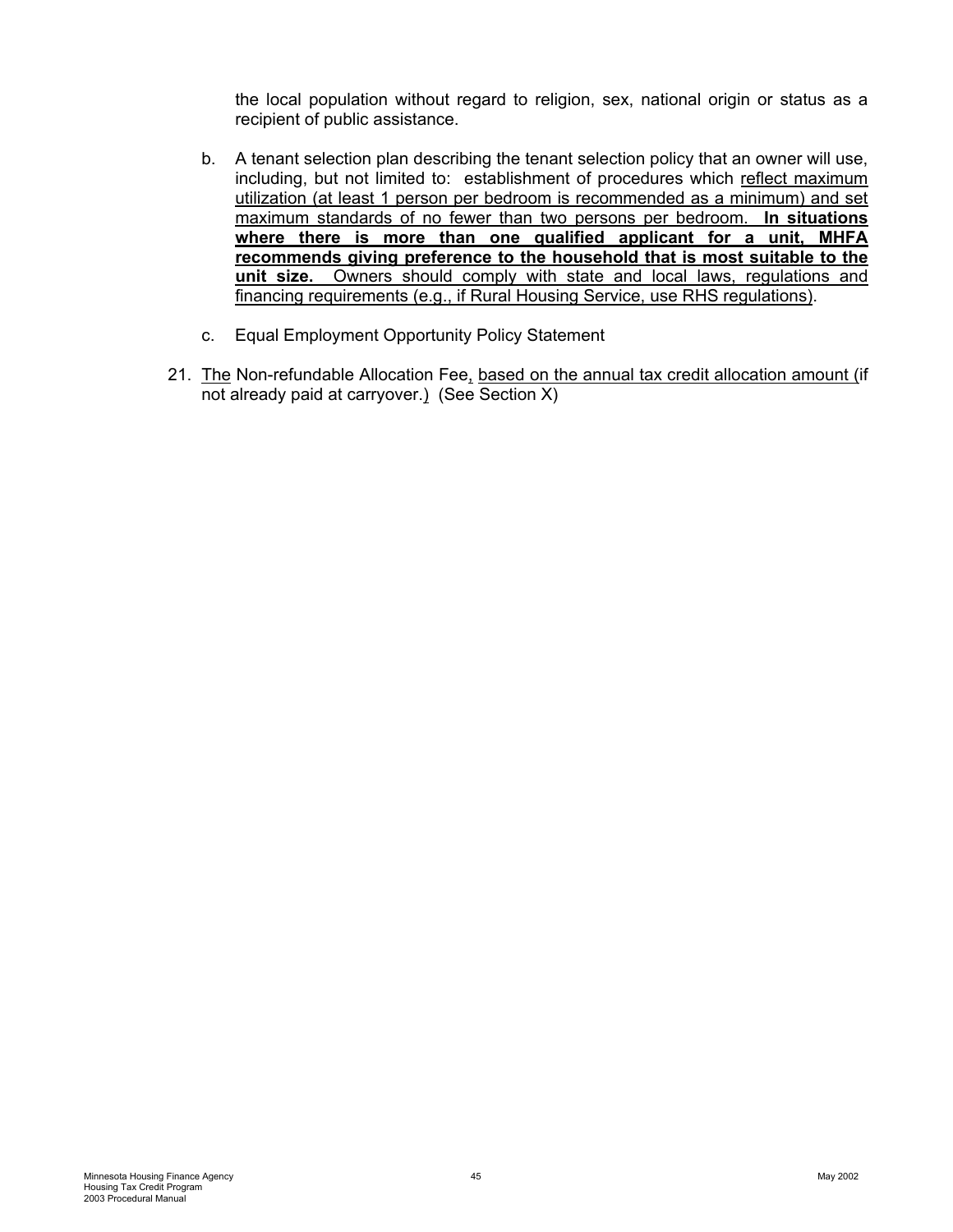# <span id="page-48-0"></span>**IX. TAX EXEMPT PROJECTS SEEKING TAX CREDITS**

#### **A. General**

Section 42 of the Internal Revenue Code establishes a separate set of procedures to obtain housing tax credits through the issuance of tax-exempt bonds. Although the tax credits are not counted in the tax credit volume cap for the State of Minnesota, developers of projects should be aware of the information contained in Section 9 of the *State of Minnesota Housing Tax Credit Qualified Allocation Plan*.

#### **B. Application for Issuance of Preliminary Determination Letter**

Prior to Bond issuance, the developer must submit to MHFA a full and complete application for issuance of a Preliminary Determination letter. The developer must submit to MHFA all documents required for an application for tax credits under Section VIII of the Housing Tax Credit Program Procedural Manual and any additional information requested by MHFA. For projects for which the MHFA is the allocating agency, the developer must submit a review fee based on the requested annual tax credit amount. (See Section X.) In addition, if the issuer of the bonds is not the MHFA the initial submission must include a preliminary determination by the issuer of the bonds addressing the tax credit dollar amount and project costs pursuant to Section 42(m)(2)(D) of the Internal Revenue Code [see the *Qualified Allocation Plan*]. Based upon the submission of documents MHFA will issue a letter with its preliminary determination as to whether the project satisfies the requirements for allocation of a housing credit dollar amount under the *Qualified Allocation Plan*. This process may take six weeks or more from the time the full application package is submitted. All applicants should develop their timelines and schedules accordingly.

#### **C. Election of Applicable Percentage**

Section 42 of the Internal Revenue Code requires that the Owner elect the applicable percentage for the project. The election is made at the time the tax exempt obligations are issued to fix the percentage for the month in which the building is placed in service or the month in which the tax-exempt obligations are issued. If the election is not made at the time the tax exempt obligations are issued, the percentage will be fixed for the month in which the building is placed in service. The Owner must be sure to consider the best options for this election and make sure the election is made at the correct time. Once made, the election is irrevocable.

# **D. Requests for Building Identification Numbers (BIN)**

At the time of application for issuance of a Preliminary Determination letter, the applicant must obtain Building Identification Numbers (BIN) for each of the proposed buildings in the development. MHFA will assign all BIN numbers. An address or other specific legal description is needed for each BIN number to be identified with. The address and BIN numbers will be needed as part of an application for Form 8609.

#### **E. Election of Gross Rent Floor**

The Owner/Taxpayer of a qualified tax credit project financed with tax exempt bonds is permitted under IRS Revenue Procedure 94-57 to fix the date of the gross rent floor to be the date on which MHFA initially issues its Preliminary Determination letter to the building or the Placed in Service date (*Gross Rent Floor Election Form*). The election of one of the two timing options must be completed and the election form(s) received by MHFA prior to the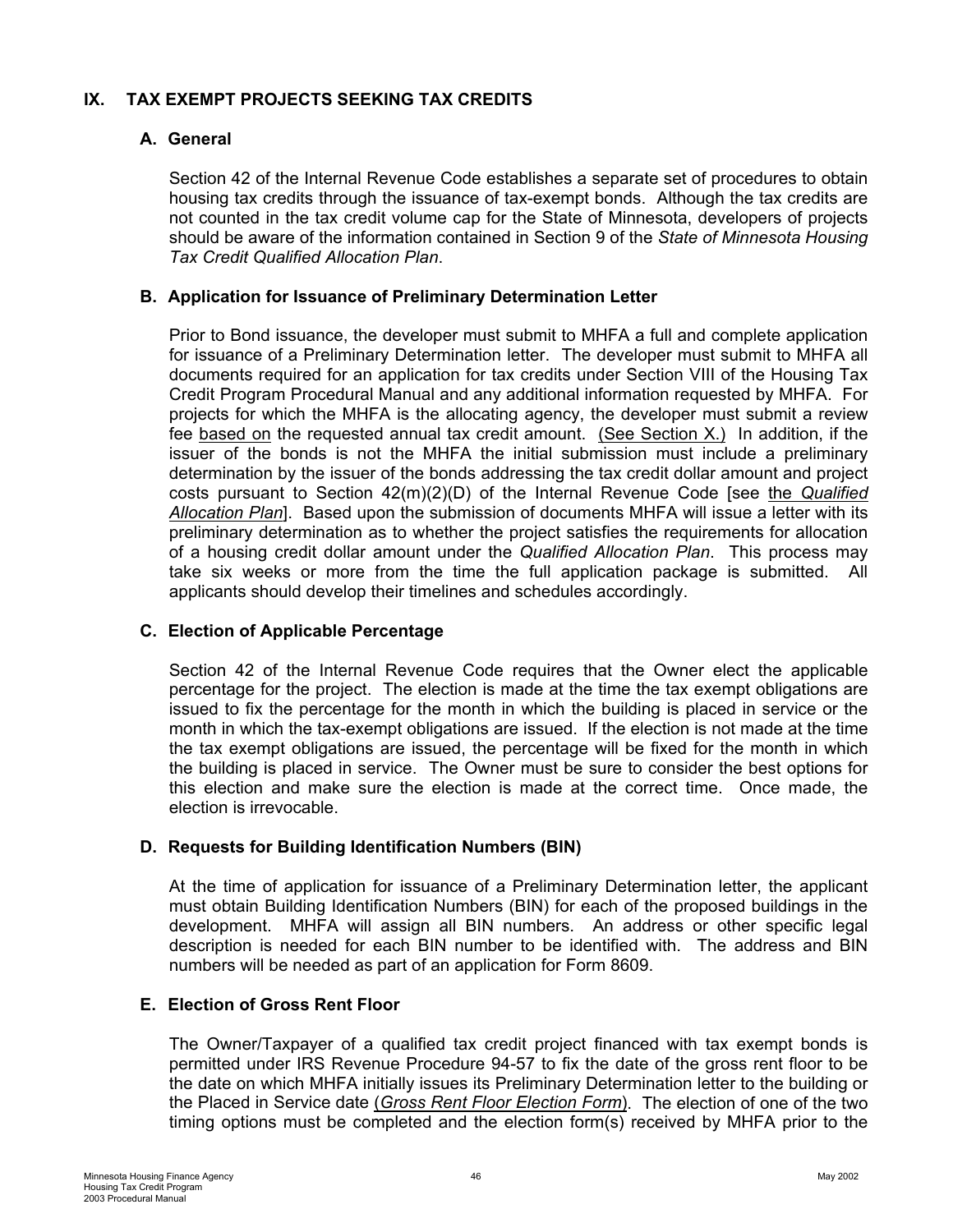<span id="page-49-0"></span>date the project is placed in service. If no election is made and/or no form(s) received by MHFA prior to the date the project is placed in service, then the gross rent floor date will automatically be fixed by MHFA to be the initial issuance date of the Preliminary Determination letter for the building.

#### **F. Application for Issuance of Form 8609**

Subsequent to the project being placed in service and prior to a Form 8609 being issued for the project by MHFA, the Owner must submit an application for the issuance of Form 8609 to MHFA. The application must contain those items as identified in Section G below titled Tax Exempt Placed In Service. For projects for which the MHFA is the allocating agency, the developer must submit an 8609 fee based upon the requested annual tax credit amount. (See Section X.)

# **G. Tax Exempt Placed in Service**

Placed in service dates for HTC purposes must be established for all buildings using credits including acquisition credits (which are treated as a separate building for tax credit purposes). Generally, the placed in service date for a newly constructed building or for rehabilitation expenditures in an existing building, is the date when the first unit in the building is certified as available for occupancy. The placed in service date for acquisition credits is generally the date of the acquisition of the building. Except for buildings eligible to receive tax credits outside the state cap by virtue of the issuance of tax exempt financing, the placed in service date for all buildings of a credit project must occur within two years after the allocation year of the tax credits. **\***

MHFA will issue the IRS Form 8609 on a tax exempt project within 30 days when all the following items have been received by the Agency in a complete and satisfactory form and substance. Issuance of IRS Form 8609 and subsequent submission of the original to the IRS is to be done only by MHFA or, as applicable, its designated Suballocators. Form 8609 shall not be created nor the original filed with the IRS by any other entity. (Also refer to Section IV.F. Unacceptable Practices.).

- 1. A transmittal letter indicating the project name, address and MHFA assigned number. The letter should request the issuance of IRS Form 8609 and list the following required documents. In the letter, please list the revised information and explain the basis for the changes. The letter must be dated and signed by the owner or authorized individual.
- 2. Evidence that all buildings have been Placed in Service. Submit a copy of the Certificate of Occupancy provided by the local governmental authority having jurisdiction for each building. If not available from the local government, a Certificate of Substantial Completion prepared by the architect will be accepted. For acquisition and rehabilitation, the developer must provide supporting documentation for the elected date.
- 3. Evidence from the issuer of the bonds that the bonds received an approval of an allocation of tax-exempt bond volume cap from the State of Minnesota.
- 4. A copy of the current utility allowance schedule (from the housing authority or utility company) including a breakdown of the utilities that a tenant pays directly and the actual charge of each type of utility for the various unit types (one bedroom, two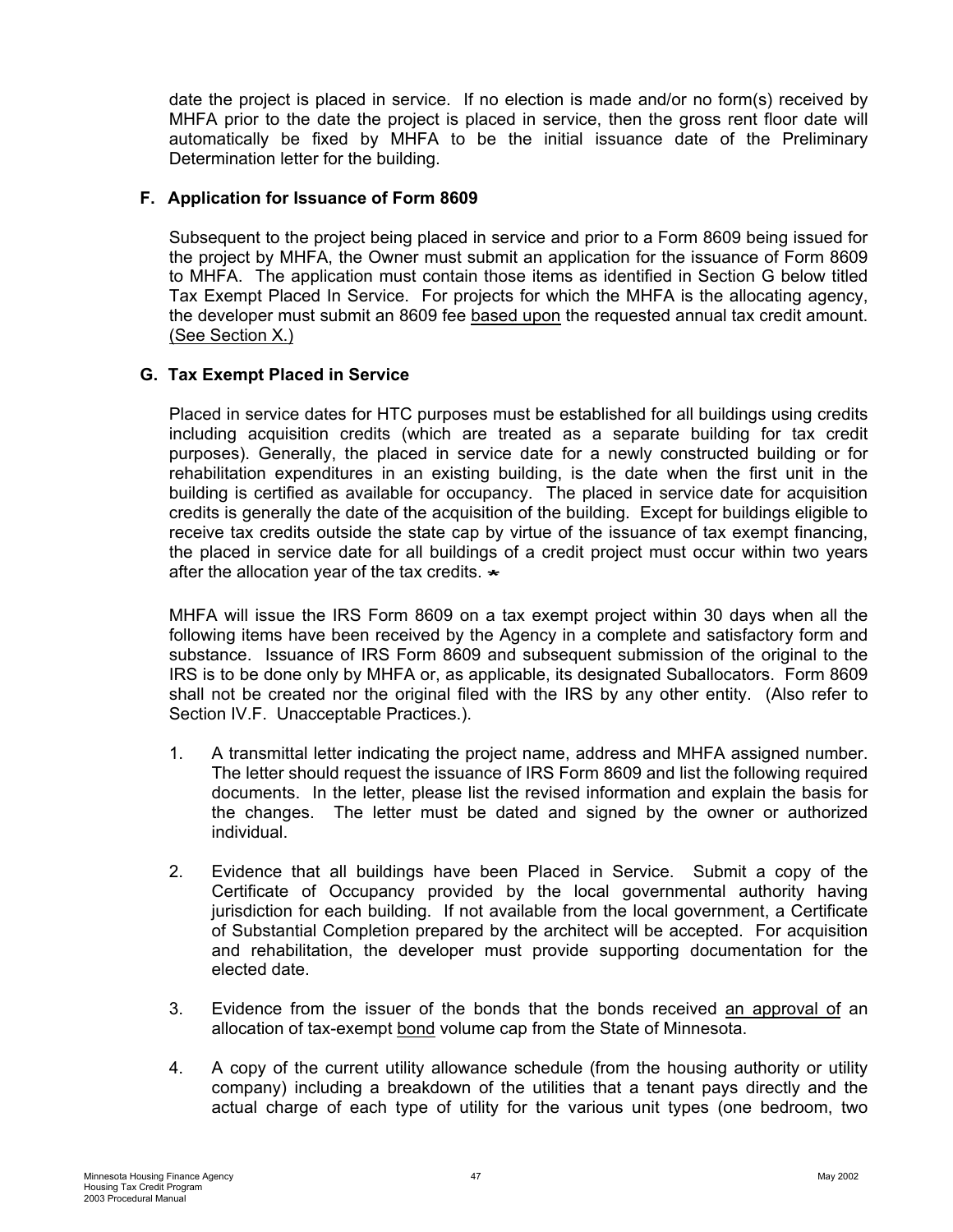bedroom, etc.) and housing types (apartment, townhomes, etc.). Also, include a list of each unit type, total of tenant paid utilities, contract rent, and gross rent.

5. A *Final Cost Certification* (HTC 9) which evidences the CPA's Audit report and cost certification based upon an audit of the owners schedule of total project costs.

All costs of projects owned by all entities for five or more units must be cost certified by a CPA when construction has been completed and before MHFA can complete its final evaluation.

Projects with four or less units must submit a sworn construction statement and/or certification by owner, as appropriate.

- 6. An updated HTC *Multifamily Housing Application Form (RFP/HTC 1)* signed by at least one general partner involved in this project and non-profit partner, if appropriate. Highlight all changes from Preliminary Determination Application, re-date and initial the revised pages. For material changes, refer to Section IV.F.3. Incomplete revisions or those not highlighted, initialed and dated are not acceptable and will be returned to the developer. In particular, check to ensure that changes in number of units, rents, utility allowance, source of funds (loans, grants, etc.), hard and soft cost changes and qualified basis are updated on the revised application pages.
- 7. Evidence that the governmental unit which issued the bonds (or on behalf of which the bonds were issued) made a determination that the amount of credits allocated to the project do not exceed the amount necessary to assure project feasibility pursuant to Section  $42(m)(2)(A)$  and (B), including a copy of the final written determination (and the analysis on which it was based) that the credits allocated to the building did not exceed the maximum tax credit based upon the lesser of the eligible basis or the amount necessary to achieve financial feasibility. The issuer analysis and determination must address all of the items set forth in Section 42(m)(2)(B). The determination must be based upon the list of the submission requirements described in Section VIII.C. of the manual including at a minimum items 5, 6, 9, 11, 13, 15 and 18.
- 8. An Attorney's Opinion Letter/Opinion of Council verifying:
	- a. The legal description of the property (to be labeled as Exhibit A and attached to the opinion) is correct and identical to the property identified in the application for Preliminary Determination.
	- b. The taxpayer is the owner of the property that is to be part of the project and which is described in Exhibit A of the opinion.
	- c. The legal designation and Tax Identification Number (TIN) of the ownership entity that will receive the tax credits. (The opinion should include that the business is in good standing and duly authorized in Minnesota.)
	- d. The name, legal designation, and Tax Identification Number (TIN) of all the general partner(s), managing partner(s), contact person(s) and the required authorized signatories. If the partners are an organized entity, such as a limited liability corporation, a limited liability partnership, or an organized partnership, provide the above information for each.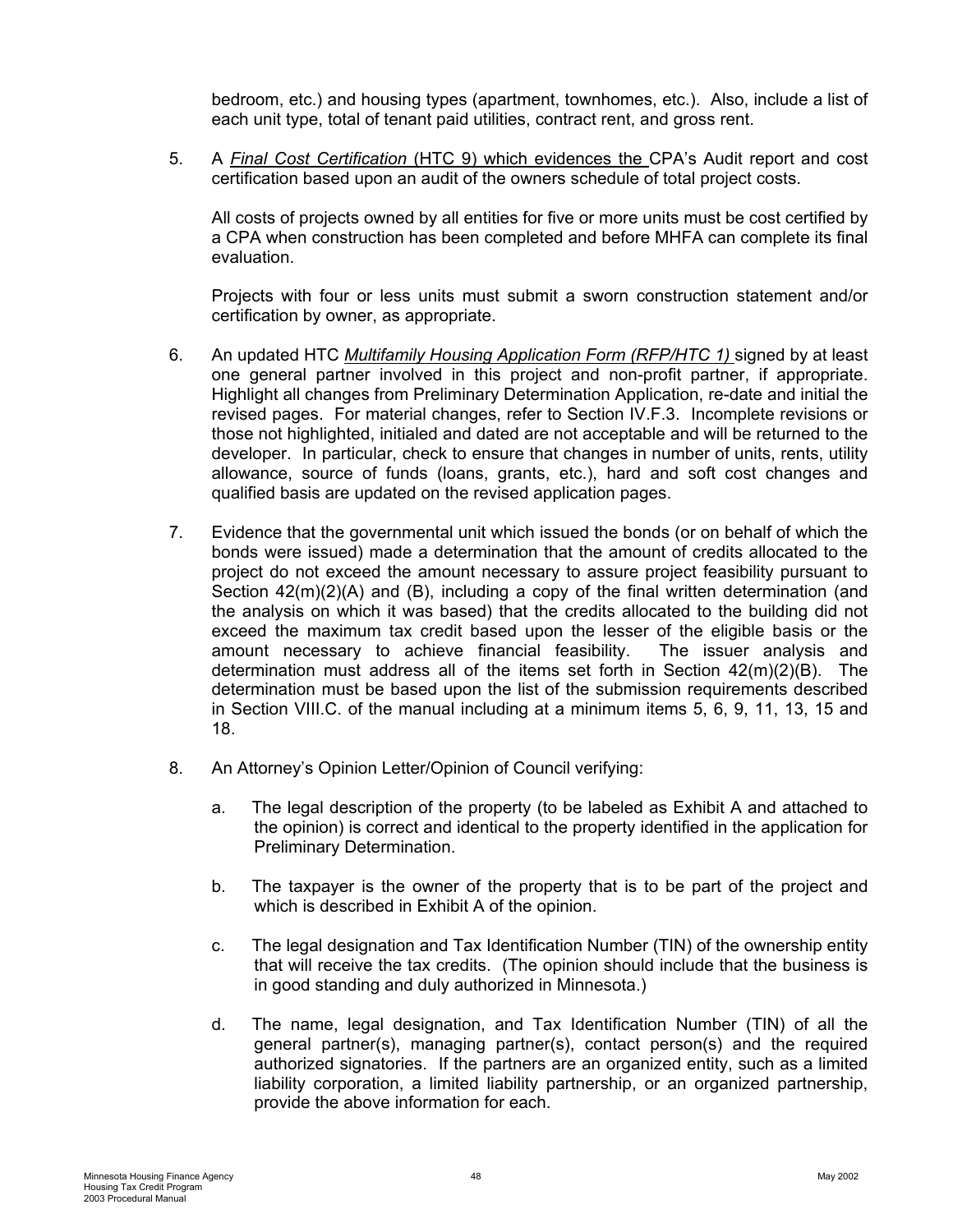- e. Identification and copies of any waivers required by Section 42 obtained from the IRS.
- f. The buildings qualify for an allocation of credits under Section 42(h)(4) and that the legal description of the property financed with the tax exempt bonds is identical to the legal description of the property subject to the Extended Use Agreement (Declaration of Land Use Restrictive Covenants).
- 9. A signed and dated statement documenting the amount and disposition of Reserved, Contingencies, and any cash savings. If any of the above revert back to developer/owner, general partner or any ownership interest, the MHFA will consider then deferred developer fees, and for purposes of tax credit allocation, restrict the developer fees as specified in this Procedural Manual.
- 10. A copy of the unrecorded MHFA Declaration of Land Use Restrictive Covenants for Housing Credits.

(NOTE: A copy of a properly recorded Declaration, in final form and content as approved by MHFA following its review, must be provided to MHFA prior to the release of any 8609's to the Owner).

(NOTE: A Declaration must be completed and recorded before the end of the first credit period to preserve the tax credits allocated to the project. Check with your tax advisor as to timing of filing and claiming of credits).

- 11. Documentation of the final amount of tax credit proceeds or receipts generated. Provide a copy of the final Syndication, Private Placement, or Individual Investment Agreements disclosing terms and conditions.
- 12. Original *8609 Certification by Owner/Application Form*, (HTC 3) verifying:
	- a. The placed in service date as defined in IRS Notice 88-116 for each building and/or type of tax credit. Month and year should correspond with occupancy certificate. If the month and year do not correspond, submit a written statement indicating the reason. **\***
	- b. Compliance with all applicable design requirements; and
	- c. Compliance with all requirements of the Preliminary Determination letter issued by MHFA on the project and the requirements of Section 9 of the State of Minnesota Housing Tax Credit Qualified Allocation Plan.
- 13. Copies of final loan or grant documents for all sources of funds (mortgage and note) that support the amount, terms and conditions stated on the HTC Multifamily Housing Application Form.
- 14. Maintenance and Operating Expenses Standards and Certification, (HTC 29) (See Section VII.I).
- 15. A 15-year after-tax cash flow proforma (for five or more units) signed by the lending institution or source of credit enhancement, if any, signifying that they are aware of the figures presented on the HTC application.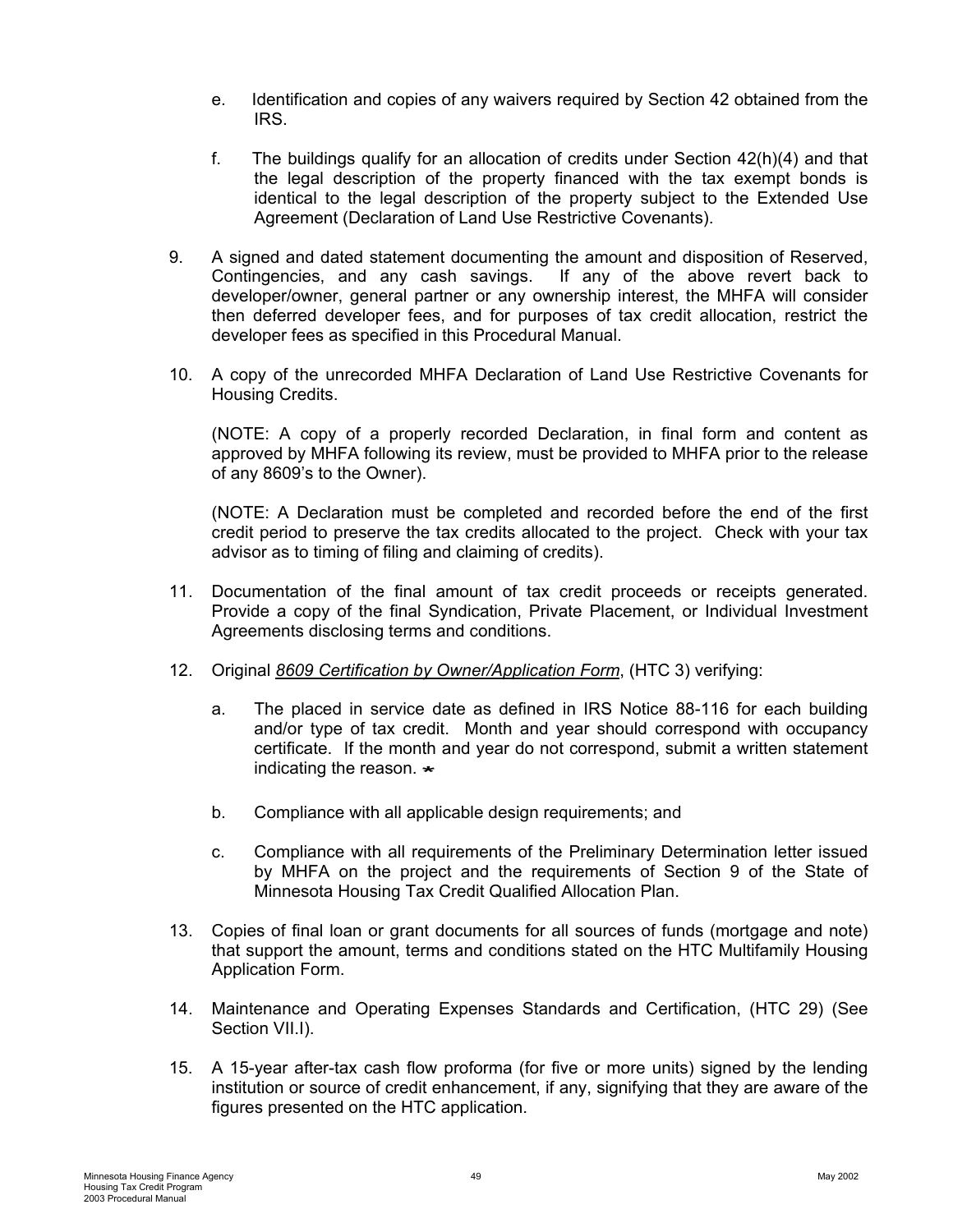- 16. Such documents and instruments as are necessary and as may be required by MHFA.
- 17. If ownership entity has changed, a copy of assignment, a revised *Transfer Agreement* (HTC 20) and *Notice of Intent to Transfer Ownership* (HTC 27) an updated *Qualification Form* for all the new team members, a written disclosure as to any and all Identity of Interest parties and *Release of Information Authorization Form* (HTC 17) (See Section IV.F.1.), and the Transfer of Ownership Fee (See Section X).
- 18. A copy of the executed final Partnership Agreement.
- 19. Clear photographs of completed building(s).
- 20. A completed Building Map Form (HTC 28) for each building with a current rent roll attached.
- 21. It is the policy of the Minnesota Housing Finance Agency to take affirmative action to provide equal opportunity in all of our endeavors. Complete, execute and return the following forms:
	- a. Affirmative Fair Housing Marketing Plan describing the marketing strategies that an owner will use, including, but not limited to special efforts the owner will make to attract persons who are least likely to apply in addition to a broad cross section of the local population without regard to religion, sex, national origin or status as a recipient of public assistance.
	- b. A tenant selection plan describing the tenant selection policy that an owner will use, including, but not limited to: establishment of procedures which reflect maximum utilization (at least 1 person per bedroom is recommended as a minimum) and set maximum standards of no fewer than two persons per bedroom. **In situations where there is more than one qualified applicant for a unit, MHFA recommends giving preference to the household that is most suitable to the unit size.** Owners should comply with state and local laws, regulations and financing requirements (e.g., if Rural Housing Service, use RHS regulations).
	- c. Equal Employment Opportunity Policy Statement
- 22. Non-refundable 8609 Fee based upon the annual tax credit amount. (See Section X) along with a completed *Fee Remittance Form*.

### **\* It is highly recommended that Owners/Developers of tax exempt projects seek the appropriate legal and bond professional advise on these matters.**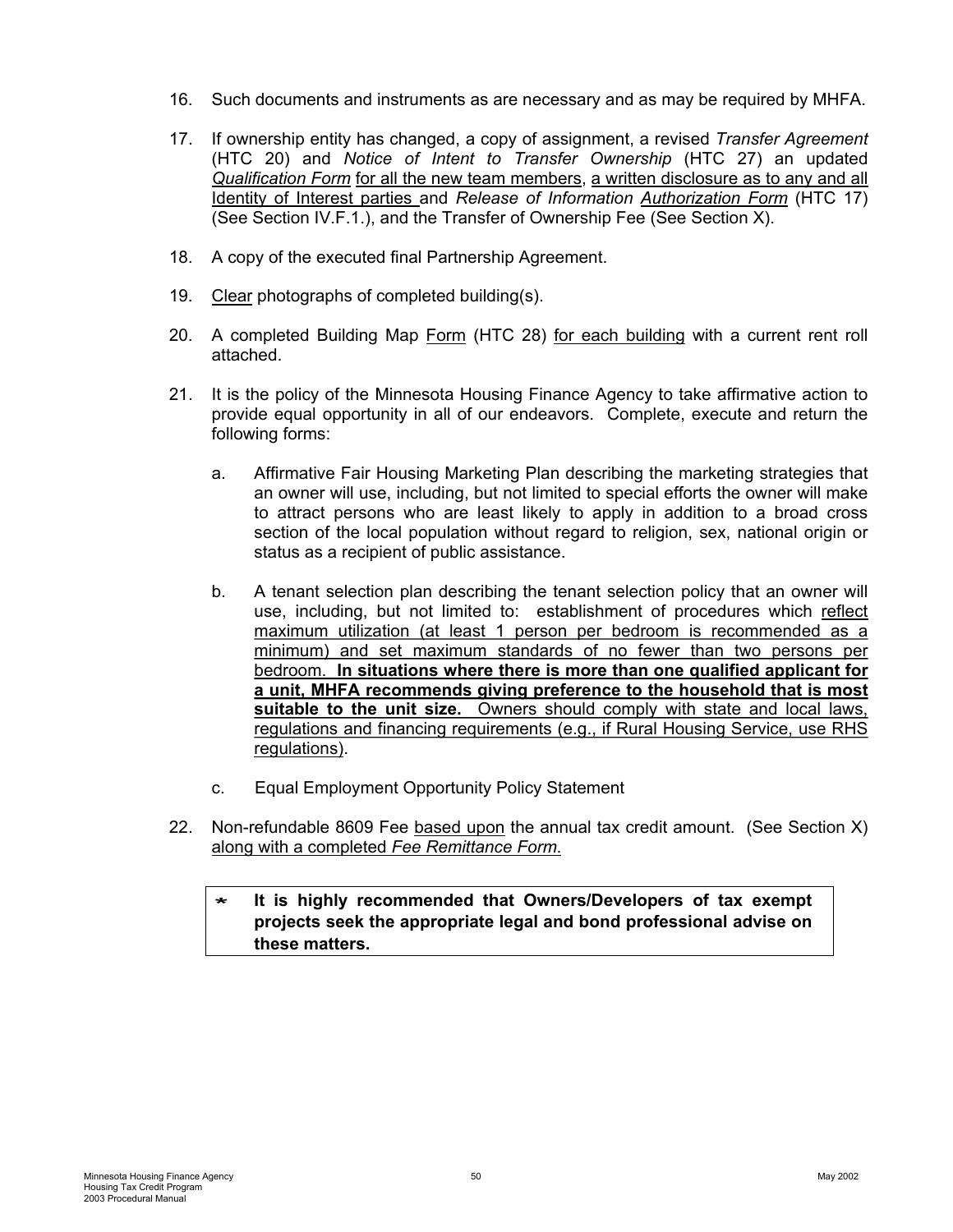# <span id="page-53-0"></span>**X. FEES**

#### **A. Application Fee:**

An \$800 application fee must be submitted with the application. The fee is non-refundable. For multi-building projects, MHFA will require only one application and a single fee.

#### **B. Supplement Fee:**

The supplement fee is \$350.00. This fee will be charged to projects that resubmit their proposals in Round 2 of the allocation year and were underwritten by MHFA in Round 1.

- 1. A non-selected project will be required to submit a new application package as described in Section IV.L.
- 2. A selected project (must have been selected in the same year) requesting additional credits will be required to submit a new application package as described in Section IV.K.

#### **C. Reservation Fee:**

After the project has been selected, a reservation fee of 3.5 percent of the annual credit amount to be reserved must be paid to the MHFA. The developer will have 30 days in which to pay the reservation fee and maintain their tax credit selection/reservation. This fee is non-refundable and will not be adjusted if the final tax credit amount is reduced or the tax credits are returned or unused.

#### **D. Allocation Fee:**

At the time the taxpayer/owner submits an application for a carryover allocation or for issuance of IRS Form(s) 8609 (whichever occurs earlier), an allocation fee will be due which is equal to 3.5 percent of the annual tax credit allocation amount. This fee is non-refundable and will not be adjusted if the final tax credit amount is reduced or the tax credits are returned or unused.

#### **E. Allocation Late Fee:**

Developers submitting a carryover package or, if an owner has elected not to request a carryover, an 8609 package prior to the end of the year of allocation for which the reservation was issued that:

- 1. Do not submit a carryover/8609 application by the established due date; or
- 2. Submit a substantially incomplete carryover/8609 application by the established due date;

Must pay a \$1,000 late fee plus a supplementary \$200 for each business day from the original due date through the date on which the MHFA receives the carryover/8609 application in a substantially complete form.

The fee will not be allowed as an eligible cost in carryover/8609 basis and must be paid at the time the carryover/8609 application is substantially complete.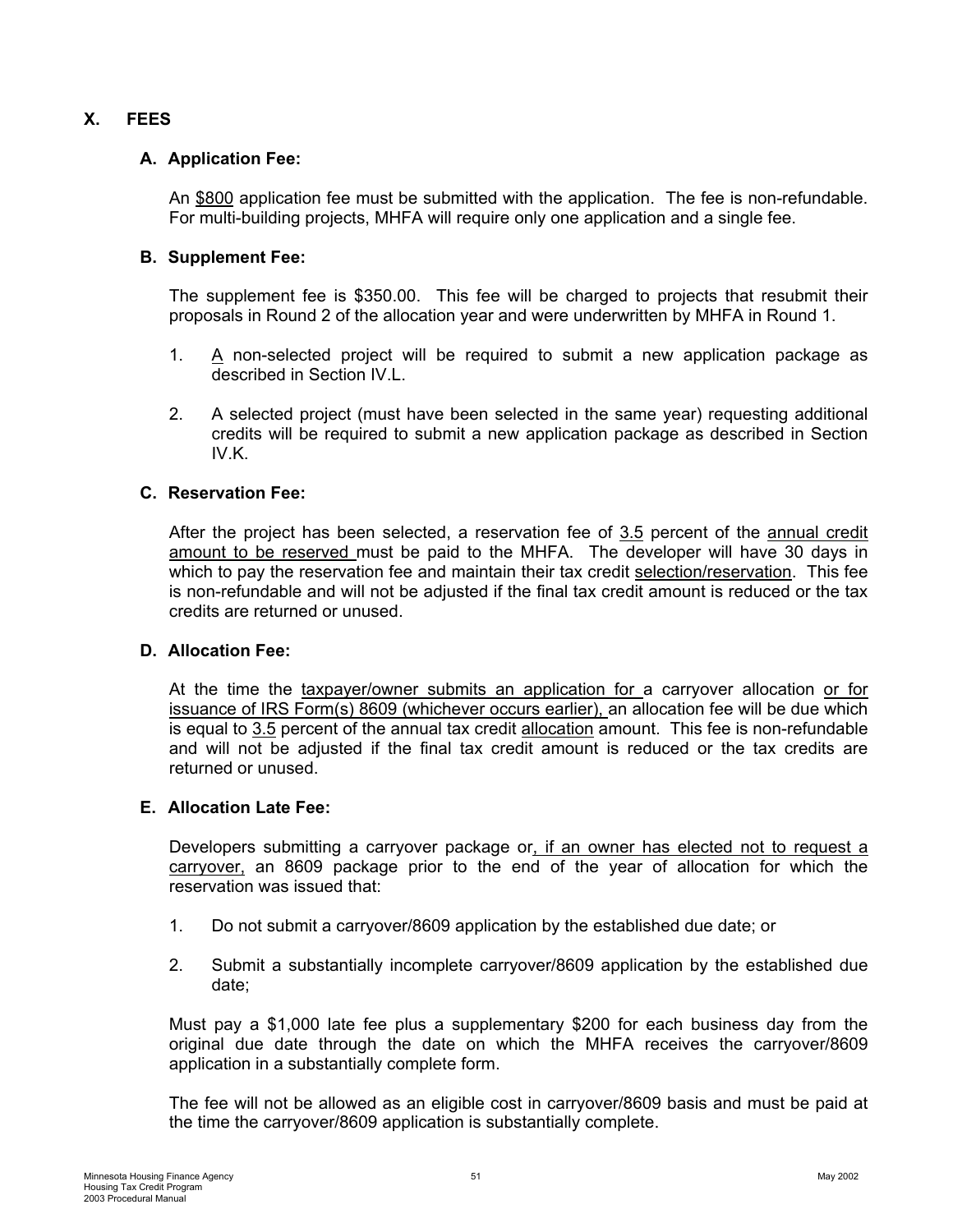#### <span id="page-54-0"></span>**F. Tax Exempt Credit Review Fee**

A Review Fee must be submitted at the time of application to MHFA for issuance of a Preliminary Determination letter. For projects for which the MHFA is the allocating agency, the developer must submit a review fee equal to three and one-half percent (3.5%) of the requested annual tax credit amount. This fee is non-refundable.

#### **G. Tax Exempt Credit 8609 Fee**

An 8609 Fee must be submitted at the time of application to MHFA for Form 8609. For projects for which the MHFA is the allocating agency, the developer must submit an 8609 fee equal to three and one-half percent (3.5%) of the requested annual tax credit amount. This fee is non-refundable.

#### **H. Monitoring Fee:**

MHFA will charge an annual monitoring fee of \$25 per unit, based on the total number of units, with a minimum of \$50 except for projects covered by the memorandum of understanding (MOU) between MHFA and the U.S. Department of Agriculture, Rural Housing Service. The compliance monitoring fee will be \$15 per unit per year for projects covered by the MOU. This fee may be increased depending upon the requirements of the U.S. Treasury, IRS, or increased costs of MHFA. The fee will be due in a manner and time as prescribed by the Agency. Failure to pay the fee will result in MHFA notifying the IRS that the project is out of compliance.

#### **I. Transfer of Ownership Fee:**

A non-refundable transfer of ownership fee of \$2,500 must be submitted to the MHFA along with updated materials of the new owner/management team for each project in which 50% or more of the ownership entity is new since reservation or carryover allocation. Prior to 8609, changes in ownership must be approved by MHFA. See Section IV.F, Unacceptable Practices for further details on Transfer of Ownership.

#### **J. Check Cashing Procedure:**

Applicant's payments for fees (in the form of checks) will be held pending verification of the accuracy of the amount tendered and submitted materials.

#### **K. Right to Adjust Fees**

MHFA reserves the right to adjust fees due to changing circumstances in order to cover its costs associates with producing and delivering Minnesota's Housing Tax Credit Program.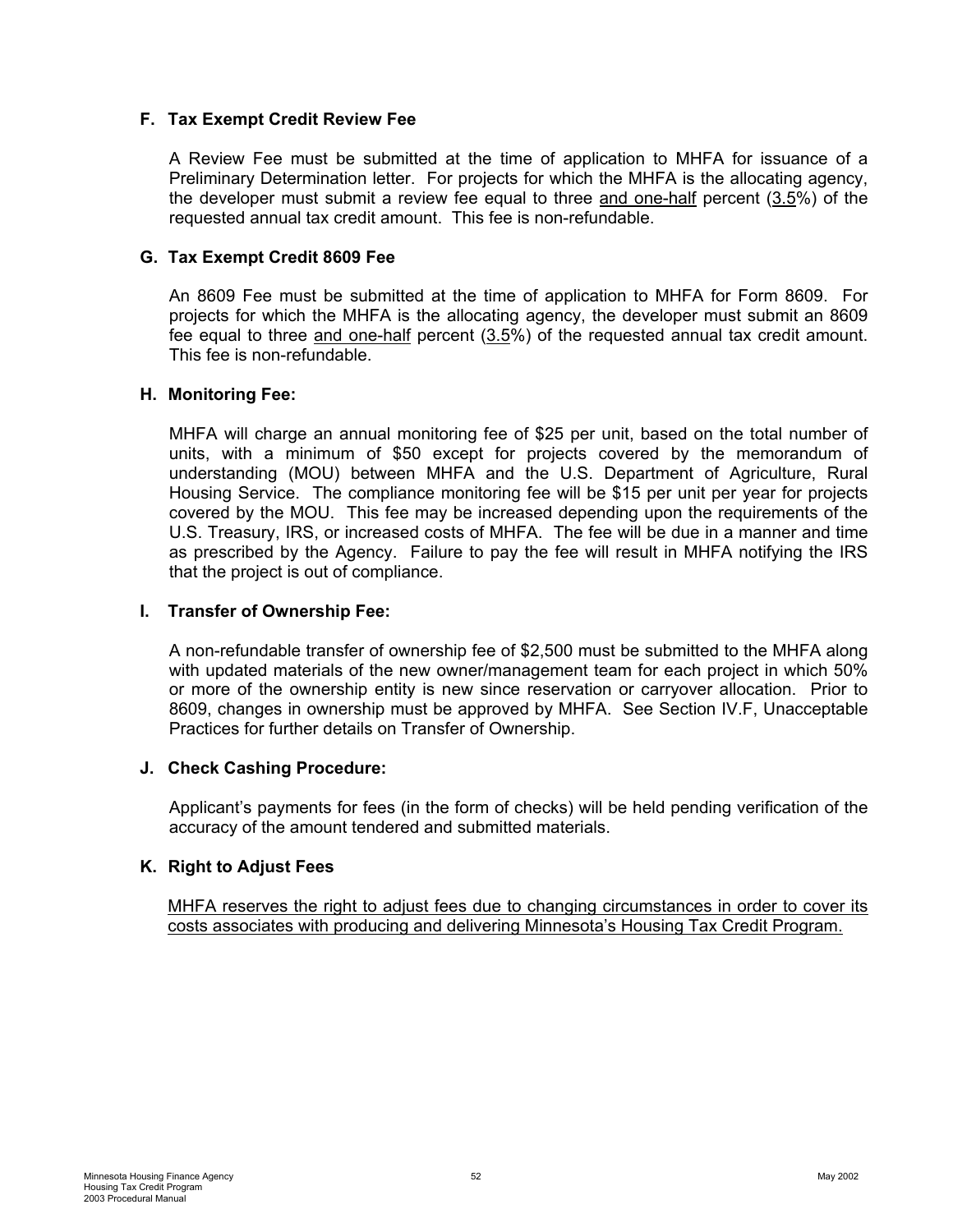# <span id="page-55-0"></span>**XI. ALLOCATION SCHEDULE OF CRITICAL DATES**

| <b>2003 Allocation Dates</b> |                                                                                                                                                                                                                                                                       |                         |  |
|------------------------------|-----------------------------------------------------------------------------------------------------------------------------------------------------------------------------------------------------------------------------------------------------------------------|-------------------------|--|
| <b>Public Hearing</b>        | MHFA - 3rd floor - 400 Sibley St., St. Paul                                                                                                                                                                                                                           | May 3, 2002             |  |
|                              |                                                                                                                                                                                                                                                                       |                         |  |
| <b>Request for Proposal</b>  |                                                                                                                                                                                                                                                                       |                         |  |
|                              |                                                                                                                                                                                                                                                                       |                         |  |
| 2003 HTC Workshop            | Four Points Sheraton - Midway, St. Paul, MN                                                                                                                                                                                                                           | <b>June 20,</b><br>2002 |  |
|                              |                                                                                                                                                                                                                                                                       |                         |  |
| <b>2003 Round 1</b>          | <b>Applications Due</b>                                                                                                                                                                                                                                               | August 1,<br>2002       |  |
|                              | <b>Selections Announced</b>                                                                                                                                                                                                                                           | October 24,<br>2002     |  |
|                              | <b>Reservation Materials and Fees Due</b>                                                                                                                                                                                                                             | December 5,<br>2002     |  |
|                              |                                                                                                                                                                                                                                                                       |                         |  |
| <b>2003 Round 2</b>          | <b>Application Due</b>                                                                                                                                                                                                                                                | February 6,<br>2003     |  |
|                              | <b>Selections Announced</b>                                                                                                                                                                                                                                           | April 24,<br>2003       |  |
|                              | <b>Reservation Materials and Fees Due</b>                                                                                                                                                                                                                             | May 22,<br>2003         |  |
|                              |                                                                                                                                                                                                                                                                       |                         |  |
| <b>2003 Carryovers Due</b>   | Applications Due - Complete Carryover packages and<br>appropriate fees must be enclosed                                                                                                                                                                               | November 1,<br>2003     |  |
|                              |                                                                                                                                                                                                                                                                       |                         |  |
| 2003 8609                    | Applications Due - Complete 8609 packages for 2002<br>Allocations. Appropriate fees must be enclosed. When<br>a Carryover Agreement is not executed, an IRS Form<br>8609 must be issued to the 2002 project before the<br>end of the year to retain your tax credits. | November 1,<br>2003     |  |

| <b>2002 Allocation Dates</b> |                                                                               |                         |
|------------------------------|-------------------------------------------------------------------------------|-------------------------|
| <b>2002 Round 1</b>          | <b>Application Due</b>                                                        | <b>July 19,</b><br>2001 |
|                              | <b>Selections Announced</b>                                                   | October 25,<br>2001     |
|                              | <b>Reservation Materials and Fees Due</b>                                     | January 14,<br>2001     |
|                              |                                                                               |                         |
| <b>2002 Round 2</b>          | <b>Applications Due</b>                                                       | February 7,<br>2002     |
|                              | Selections Announced                                                          | April 25,<br>2002       |
|                              | <b>Reservation Materials and Fees Due</b>                                     | May 23,<br>2002         |
|                              |                                                                               |                         |
| 2002 Carryover               | Applications Due – Complete packages and<br>appropriate fees must be enclosed | November 1,<br>2002     |
|                              |                                                                               |                         |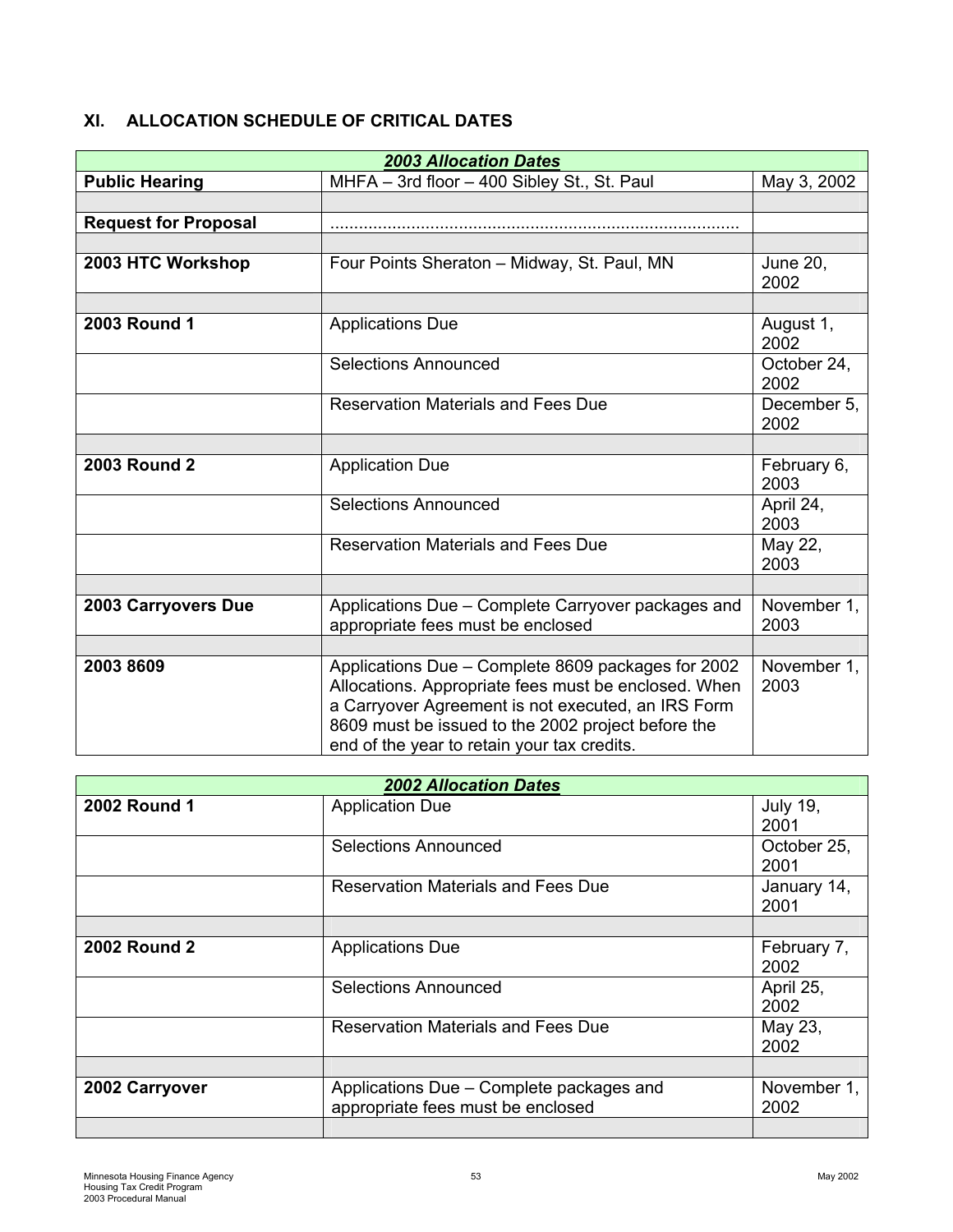| 2002 8609 | Applications Due – Complete 8609 packages for 2001                                                                                                            | November 1, |
|-----------|---------------------------------------------------------------------------------------------------------------------------------------------------------------|-------------|
|           | Allocations. Appropriate fees must be enclosed. When<br>Carryover Agreement is not executed an IRS Form<br>8609 must be issued to the 2002 project before the | 2002        |
|           | end of the year to retain your tax credits.                                                                                                                   |             |

| <b>Previous Years Allocation of Credits</b> |                                                                                                                                                                                                                                                               |  |
|---------------------------------------------|---------------------------------------------------------------------------------------------------------------------------------------------------------------------------------------------------------------------------------------------------------------|--|
| <b>Placed in Service Allocation</b>         | Packages are due no later than 15 days after the last<br>day of the first year of the credit period. Section 42<br>states the owner shall elect the first year of the credit<br>period in the year the project is placed in service or the<br>year following. |  |
|                                             |                                                                                                                                                                                                                                                               |  |

| <b>2001 Compliance Dates</b>                          |                       |  |
|-------------------------------------------------------|-----------------------|--|
| Compliance Training at MHFA 1-4 pm                    | December 4/6,<br>2001 |  |
| <b>Owners Certifications Due</b>                      | February 15,<br>2002  |  |
| Compliance $-1st$ year 8609, Schedule A, and 8586 due | May 15, 2002          |  |
|                                                       |                       |  |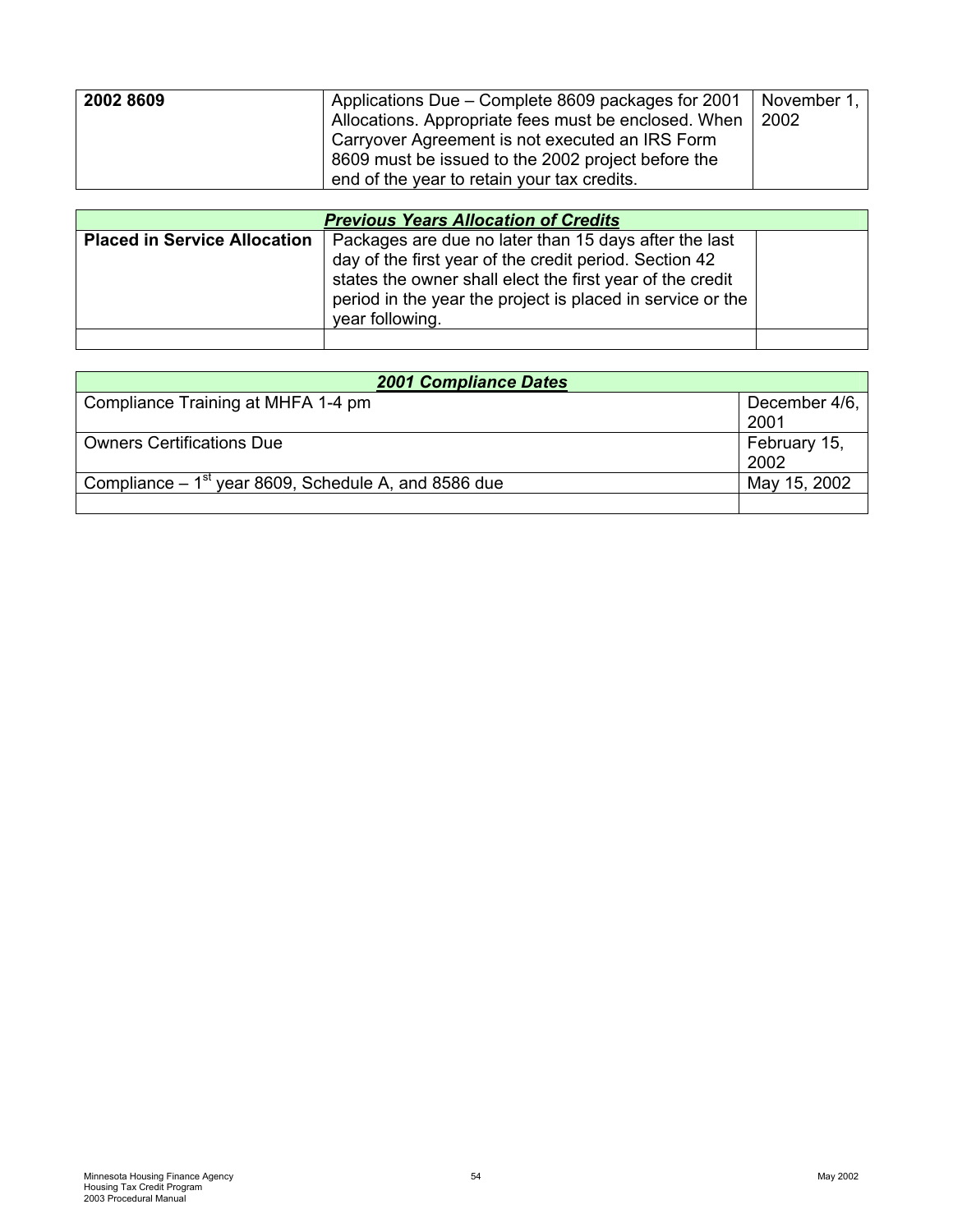# **MINNESOTA HOUSING FINANCE AGENCY HOUSING TAX CREDIT PROGRAM INDEX OF HTC FORMS AND REFERENCE MATERIALS**

<span id="page-57-0"></span>All HTC Application Forms and References are located in the Multifamily Housing Resource Application Guide and are available on the MHFA Multifamily Web Site (http://www.mhfa.state.mn.us).

#### **Application Materials**

| <b>Forms</b>                                                                                                                           | Form Location / Web Link                             | <b>HTC Form</b><br><b>Number</b> |
|----------------------------------------------------------------------------------------------------------------------------------------|------------------------------------------------------|----------------------------------|
| Determination of Tax Credit<br>Form                                                                                                    | MHFA Website - Tax Credits -<br><b>Current Forms</b> | HTC <sub>8</sub>                 |
| <b>Fee Remittance Form</b>                                                                                                             | MHFA Website - Tax Credits -<br><b>Current Forms</b> |                                  |
| <b>Local HRA/ PHA Notice and</b><br>Agreement Form<br>(fka Agreement to Utilize<br>Public Housing & Section 8<br><b>Waiting Lists)</b> | MHFA Website - Tax Credits -<br><b>Current Forms</b> | <b>HTC 11</b>                    |
| Maintenance & Operating<br><b>Expense Review &amp;</b><br><b>Underwriting Certification</b>                                            | MHFA Website - Tax Credits -<br><b>Current Forms</b> | <b>HTC 29</b>                    |
| Market Qualification Form                                                                                                              | MHFA Website - Tax Credits -<br><b>Current Forms</b> |                                  |
| Notification of Local Official<br>Form                                                                                                 | MHFA Website - Tax Credits -<br><b>Current Forms</b> | <b>HTC 18</b>                    |
| <b>Project Schedule</b>                                                                                                                | MHFA Website - Tax Credits -<br><b>Current Forms</b> |                                  |
| <b>Qualifications of Architect</b>                                                                                                     | MHFA Website - Tax Credits -<br><b>Current Forms</b> |                                  |
| <b>Qualifications of Attorney</b>                                                                                                      | MHFA Website - Tax Credits -<br><b>Current Forms</b> |                                  |
| Qualifications of Developer                                                                                                            | MHFA Website - Tax Credits -<br><b>Current Forms</b> |                                  |
| <b>Qualifications of General</b><br>Contractor                                                                                         | MHFA Website - Tax Credits -<br><b>Current Forms</b> |                                  |
| <b>Qualifications of Management</b><br>and Marketing Agent                                                                             | MHFA Website - Tax Credits -<br><b>Current Forms</b> |                                  |
| Qualifications of Processing<br>Agent                                                                                                  | MHFA Website - Tax Credits -<br><b>Current Forms</b> |                                  |
| <b>Qualifications of Service</b><br>Provider                                                                                           | MHFA Website - Tax Credits -<br><b>Current Forms</b> |                                  |
| <b>Qualifications of Sponsor</b>                                                                                                       | MHFA Website - Tax Credits -<br><b>Current Forms</b> |                                  |
| Release of Information<br>Authorization                                                                                                | MHFA Website - Tax Credits -<br><b>Current Forms</b> | <b>HTC 17</b>                    |
| <b>Self Scoring Worksheet</b>                                                                                                          | MHFA Website – Tax Credits –<br><b>Current Forms</b> | <b>HTC 10</b>                    |
| <b>Building Identification Number</b><br>(BIN) Request Form (Tax<br><b>Exempt Bonds Only)</b>                                          | MHFA Website - Tax Credits -<br><b>Current Forms</b> |                                  |
| <b>Election of Applicable</b><br>Percentage Form (Tax Exempt<br>Bonds Only)                                                            | MHFA Website - Tax Credits -<br><b>Current Forms</b> |                                  |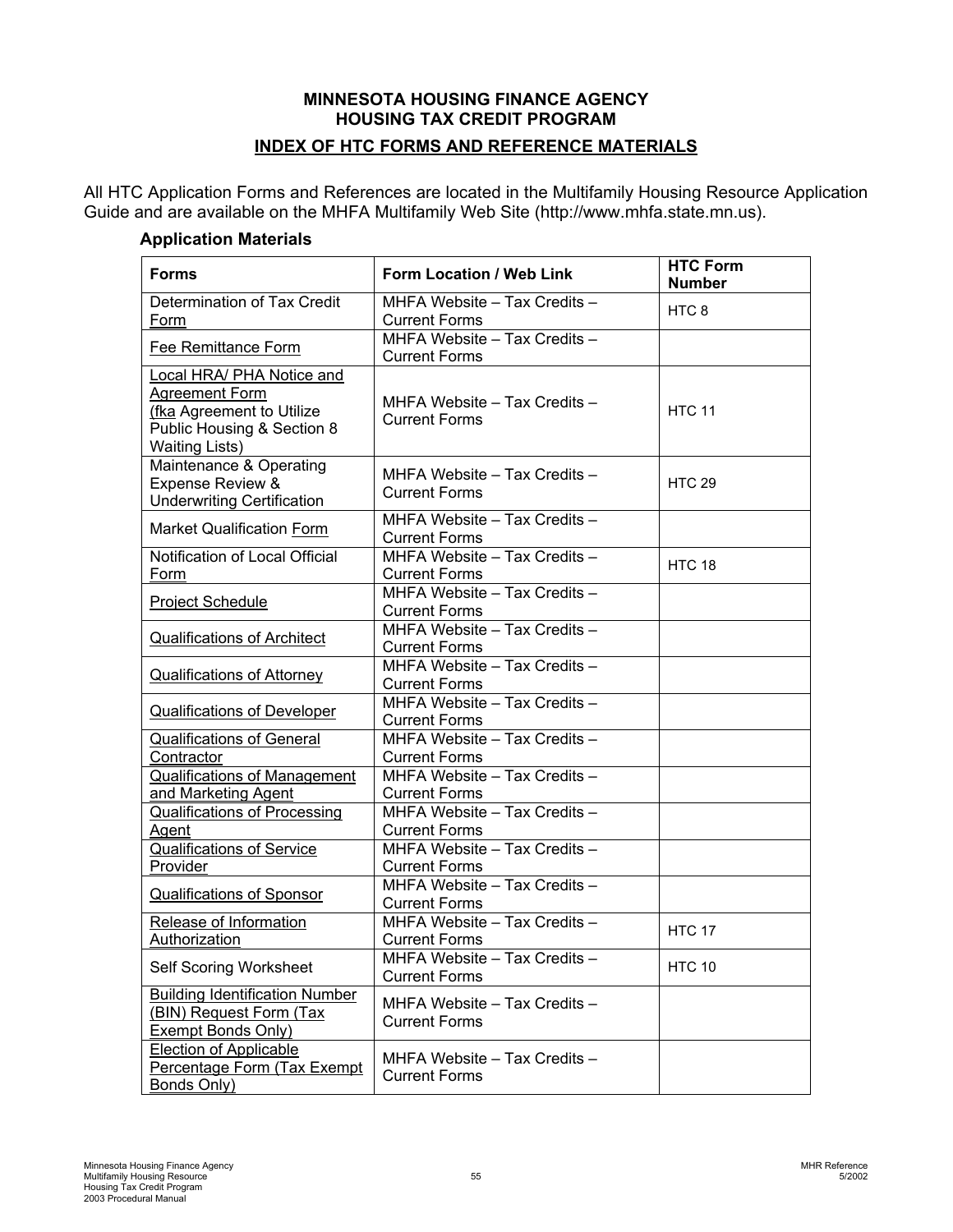# <span id="page-58-0"></span>**Reference Materials**

| <b>Reference</b>                                                           | Form Location / Web Link                                                                                   | <b>HTC</b><br>Form<br><b>Number</b> |
|----------------------------------------------------------------------------|------------------------------------------------------------------------------------------------------------|-------------------------------------|
| Qualified Allocation Plan for the MHFA<br>(MHFA Qualified Allocation Plan) | Attached / Also see MHFA Website - Tax Credits<br>- Current Forms                                          |                                     |
| Self Scoring Worksheet                                                     | Attached / Also see MHFA Website - Tax Credits<br>- Current Forms                                          | <b>HTC 10</b>                       |
| Rent & Income Limits                                                       | MHFA Website - Tax Credits - Current Forms                                                                 |                                     |
| Rural Development Service Areas                                            | www.rurdev.usda.gov/rhs/index.html - USDA<br>Rural Development, Rural Housing Service Home<br>Page         |                                     |
| Threshold Letter - Sample Format                                           | MHFA Website - Tax Credits - Current Forms                                                                 |                                     |
| Design Standards for HTC 2003                                              | MHFA Website - Tax Credits - Current Forms                                                                 |                                     |
| <b>Qualified Census Tract</b>                                              | www.huduser.org/datsets/qct.html - QCT - DDA<br>http://tier2.census.gov/ctsl/ctsl.htm - Census<br>DataWell |                                     |
| Project Location                                                           | MHFA Website - Tax Credits - Current Forms                                                                 |                                     |
| IRS Regulations 1.42-06 Carryover                                          | Search Internet for key words such as "Housing<br>Tax Credits," "IRS," "Federal Regulations," etc.         |                                     |
| IRS Regulations 1.42-10 Utility Allowances                                 | Search Internet for key words such as "Housing<br>Tax Credits," "IRS," "Federal Regulations," etc.         |                                     |
| IRS Regulations 1.42-17 Qualified<br><b>Allocation Plan</b>                | Search Internet for key words such as "Housing<br>Tax Credits," "IRS," "Federal Regulations," etc.         |                                     |
| IRS Regulations 1.42-5 Monitoring<br>Compliance                            | Search Internet for key words such as "Housing<br>Tax Credits," "IRS," "Federal Regulations," etc.         |                                     |
| Minnesota Statutes (1999) Section<br>462A.22 et Sequa                      | www.revisor.leg.state.mn.us/stats/462A/222.html<br>- Low Income Housing Credits                            |                                     |
| Section 42 Internal Revenue Code                                           | Search Internet for key words such as "Housing<br>Tax Credits," "IRS," "Federal Regulations," etc.         |                                     |
| <b>Underwriting Standards for MHFA</b><br><b>Multifamily Loans</b>         | MHFA Website - Multifamily Housing Resource<br>Application Guide - Reference Materials                     |                                     |